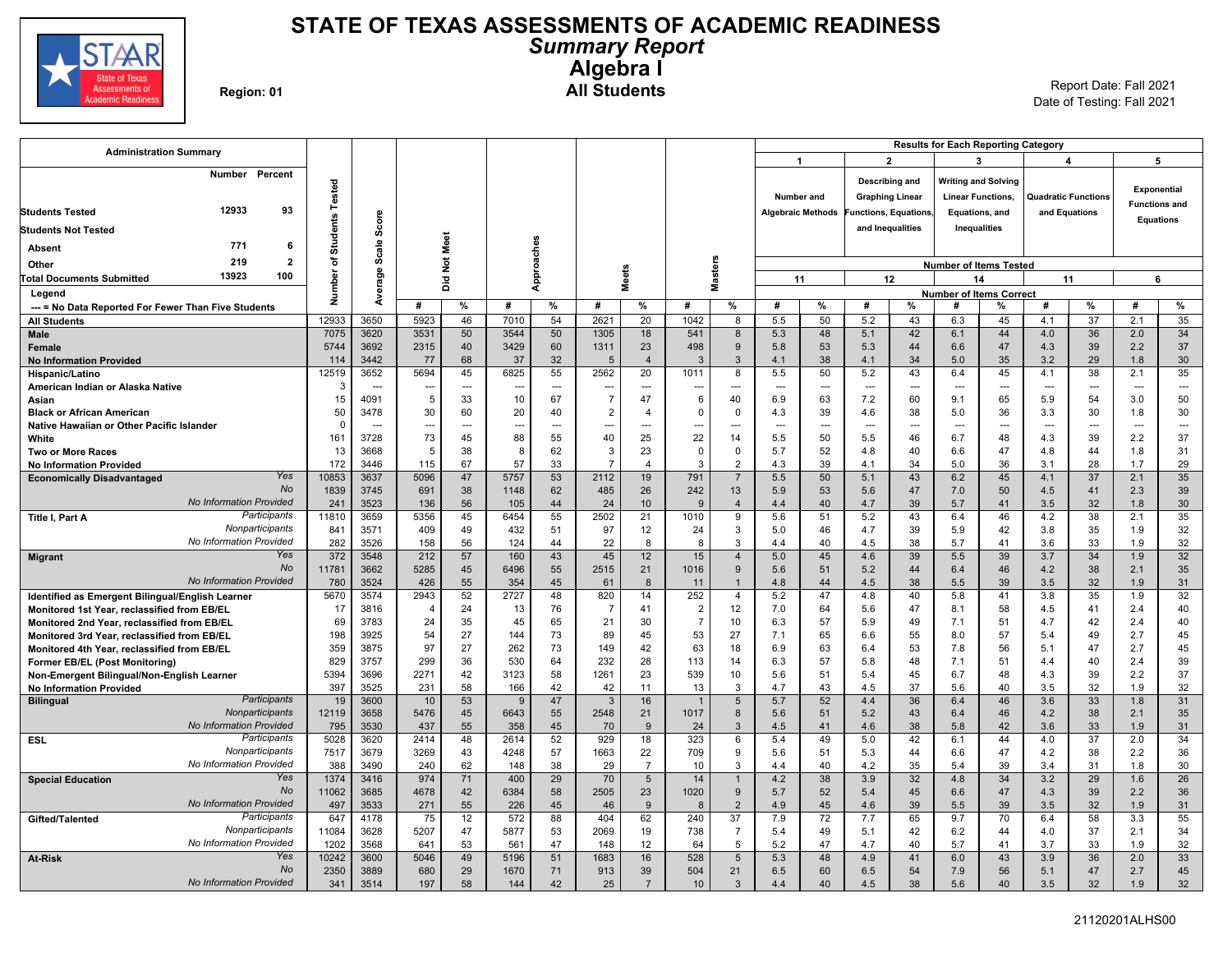

## **STATE OF TEXAS ASSESSMENTS OF ACADEMIC READINESS** *Summary Report* **Algebra I**

# Region: 01 **First-Time Tested Students** Report Date: Fall 2021

| <b>Administration Summary</b>                                      |                 |                                  |                       |                      |                               |                      |                                  |              |                        |                  |                          |                          |                                 |                        | <b>Results for Each Reporting Category</b> |                            |                |                            |                      |                      |
|--------------------------------------------------------------------|-----------------|----------------------------------|-----------------------|----------------------|-------------------------------|----------------------|----------------------------------|--------------|------------------------|------------------|--------------------------|--------------------------|---------------------------------|------------------------|--------------------------------------------|----------------------------|----------------|----------------------------|----------------------|----------------------|
|                                                                    |                 |                                  |                       |                      |                               |                      |                                  |              |                        |                  | -1                       |                          | $\overline{2}$                  |                        |                                            | 3                          |                | 4                          | 5                    |                      |
| Number Percent                                                     |                 |                                  |                       |                      |                               |                      |                                  |              |                        |                  |                          |                          | Describing and                  |                        |                                            | <b>Writing and Solving</b> |                |                            |                      |                      |
|                                                                    | Tested          |                                  |                       |                      |                               |                      |                                  |              |                        |                  |                          | Number and               |                                 | <b>Graphing Linear</b> |                                            | <b>Linear Functions.</b>   |                | <b>Quadratic Functions</b> | <b>Exponential</b>   |                      |
| 5472<br>91<br><b>Students Tested</b>                               |                 |                                  |                       |                      |                               |                      |                                  |              |                        |                  |                          | <b>Algebraic Methods</b> |                                 | unctions, Equations,   |                                            | Equations, and             |                | and Equations              | <b>Functions and</b> |                      |
|                                                                    | <b>Students</b> | Score                            |                       |                      |                               |                      |                                  |              |                        |                  |                          |                          | and Inequalities                |                        |                                            | Inequalities               |                |                            | <b>Equations</b>     |                      |
| <b>Students Not Tested</b>                                         |                 |                                  |                       |                      |                               |                      |                                  |              |                        |                  |                          |                          |                                 |                        |                                            |                            |                |                            |                      |                      |
| 403<br>-7<br><b>Absent</b>                                         |                 | Scale                            |                       | Not Meet             |                               |                      |                                  |              |                        |                  |                          |                          |                                 |                        |                                            |                            |                |                            |                      |                      |
| $\mathbf{2}$<br>121<br>Other                                       | ৳               |                                  |                       |                      |                               |                      |                                  |              |                        |                  |                          |                          |                                 |                        | <b>Number of Items Tested</b>              |                            |                |                            |                      |                      |
| 5996<br>100<br><b>Total Documents Submitted</b>                    | Number          | Average                          |                       | ă                    |                               | Approaches           |                                  | <b>Meets</b> |                        | Masters          |                          | 11                       |                                 | 12                     |                                            | 14                         |                | 11                         | 6                    |                      |
| Legend                                                             |                 |                                  |                       |                      |                               |                      |                                  |              |                        |                  |                          |                          |                                 |                        | <b>Number of Items Correct</b>             |                            |                |                            |                      |                      |
| --- = No Data Reported For Fewer Than Five Students                |                 |                                  | #                     | %                    | #                             | %                    | #                                | %            | #                      | %                | #                        | %                        | #                               | %                      | #                                          | %                          | #              | %                          | #                    | %                    |
| <b>All Students</b>                                                | 5472            | 3797                             | 1912                  | 35                   | 3560                          | 65                   | 1820                             | 33           | 875                    | 16               | 6.2                      | 57                       | 5.9                             | 49                     | 7.3                                        | 52                         | 4.8            | 43                         | 2.5                  | 41                   |
| <b>Male</b>                                                        | 2838            | 3763                             | 1119                  | 39                   | 1719                          | 61                   | 875                              | 31           | 443                    | 16               | 6.0                      | 54                       | 5.9                             | 49                     | 7.1                                        | 51                         | 4.6            | 42                         | 2.4                  | 39                   |
| Female                                                             | 2603            | 3836                             | 776                   | 30                   | 1827                          | 70                   | 942                              | 36           | 429                    | 16               | 6.5                      | 59                       | 6.0                             | 50                     | 7.6                                        | 55                         | 5.0            | 45                         | 2.6                  | 43                   |
| <b>No Information Provided</b>                                     | 31              | 3546                             | 17                    | 55                   | 14                            | 45                   | 3                                | 10           | 3                      | 10 <sup>10</sup> | 4.5                      | 41                       | 4.6                             | 38                     | 6.1                                        | 43                         | 3.7            | 34                         | 2.0                  | 34                   |
| Hispanic/Latino                                                    | 5307            | 3799                             | 1830                  | 34                   | 3477                          | 66                   | 1780                             | 34           | 846                    | 16               | 6.3                      | 57                       | 6.0                             | 50                     | 7.4                                        | 53                         | 4.8            | 44                         | 2.5                  | 41                   |
| American Indian or Alaska Native<br>Asian                          | 10              | $\overline{\phantom{a}}$<br>4368 | ---<br>$\overline{2}$ | $\overline{a}$<br>20 | $\overline{\phantom{a}}$<br>8 | $\overline{a}$<br>80 | $\overline{a}$<br>$\overline{7}$ | $\sim$<br>70 | ---<br>$6\phantom{1}6$ | $\sim$<br>60     | $\sim$<br>8.3            | $\overline{a}$<br>75     | $\overline{\phantom{a}}$<br>8.7 | $\sim$<br>73           | $\overline{a}$<br>10.5                     | $\sim$<br>75               | $\sim$<br>7.0  | $\overline{a}$<br>64       | $\sim$ $\sim$<br>3.6 | $\overline{a}$<br>60 |
| <b>Black or African American</b>                                   | 14              | 3404                             | 8                     | 57                   | 6                             | 43                   | 0                                | $\Omega$     | 0                      | 0                | 3.6                      | 33                       | 4.6                             | 38                     | 4.6                                        | 33                         | 2.9            | 26                         | 1.6                  | 27                   |
| Native Hawaiian or Other Pacific Islander                          | $\Omega$        | ---                              | ---                   | ---                  |                               | ---                  |                                  |              | ---                    |                  | $\overline{\phantom{a}}$ | -−-                      |                                 |                        | ---                                        | ---                        | $\overline{a}$ | ---                        | ---                  | ---                  |
| White                                                              | 69              | 3956                             | 26                    | 38                   | 43                            | 62                   | 28                               | 41           | 20                     | 29               | 6.4                      | 58                       | 6.3                             | 53                     | 7.9                                        | 57                         | 5.3            | 48                         | 2.7                  | 45                   |
| <b>Two or More Races</b>                                           | 5               | 3636                             | $\overline{2}$        | 40                   | 3                             | 60                   | $\overline{1}$                   | 20           | $\mathbf 0$            | $\Omega$         | 4.4                      | 40                       | 5.0                             | 42                     | 6.8                                        | 49                         | 4.4            | 40                         | 2.4                  | 40                   |
| <b>No Information Provided</b>                                     | 66              | 3472                             | 44                    | 67                   | 22                            | 33                   | $\overline{4}$                   | 6            | 3                      | 5                | 4.4                      | 40                       | 4.1                             | 34                     | 5.3                                        | 38                         | 3.4            | 31                         | 1.8                  | 29                   |
| Yes<br><b>Economically Disadvantaged</b>                           | 4579            | 3772                             | 1665                  | 36                   | 2914                          | 64                   | 1448                             | 32           | 652                    | 14               | 6.1                      | 56                       | 5.8                             | 48                     | 7.2                                        | 51                         | 4.7            | 43                         | 2.4                  | 40                   |
| No                                                                 | 811             | 3958                             | 206                   | 25                   | 605                           | 75                   | 361                              | 45           | 217                    | 27               | 6.9                      | 63                       | 6.8                             | 56                     | 8.4                                        | 60                         | 5.4            | 49                         | 2.8                  | 47                   |
| <b>No Information Provided</b>                                     | 82              | 3567                             | 41                    | 50                   | 41                            | 50                   | 11                               | 13           | 6                      | $\overline{7}$   | 4.2                      | 38                       | 5.0                             | 41                     | 6.3                                        | 45                         | 3.9            | 36                         | 1.9                  | 32                   |
| Participants<br>Title I, Part A<br>Nonparticipants                 | 5155            | 3808                             | 1769                  | 34                   | 3386                          | 66                   | 1771                             | 34           | 854                    | 17               | 6.3                      | 57                       | 6.0                             | 50                     | 7.4                                        | 53                         | 4.8            | 44                         | 2.5                  | 41                   |
| No Information Provided                                            | 230<br>87       | 3628<br>3590                     | 99<br>44              | 43<br>51             | 131<br>43                     | 57<br>49             | 36<br>13                         | 16<br>15     | 14<br>$\overline{7}$   | 6<br>8           | 5.1<br>4.6               | 46<br>42                 | 5.2<br>4.8                      | 43<br>40               | 6.4<br>6.4                                 | 46<br>45                   | 4.0<br>4.0     | 37<br>37                   | 2.0<br>2.1           | 34<br>34             |
| Yes<br><b>Migrant</b>                                              | 147             | 3600                             | 78                    | 53                   | 69                            | 47                   | 25                               | 17           | 10                     | $\overline{7}$   | 5.1                      | 47                       | 4.8                             | 40                     | 6.0                                        | 43                         | 3.9            | 35                         | 2.1                  | 35                   |
| <b>No</b>                                                          | 5115            | 3811                             | 1731                  | 34                   | 3384                          | 66                   | 1777                             | 35           | 859                    | 17               | 6.3                      | 57                       | 6.0                             | 50                     | 7.4                                        | 53                         | 4.8            | 44                         | 2.5                  | 41                   |
| <b>No Information Provided</b>                                     | 210             | 3575                             | 103                   | 49                   | 107                           | 51                   | 18                               | 9            | 6                      | 3                | 5.1                      | 46                       | 4.8                             | 40                     | 5.8                                        | 42                         | 3.7            | 34                         | 2.0                  | 33                   |
| Identified as Emergent Bilingual/English Learner                   | 2097            | 3675                             | 898                   | 43                   | 1199                          | 57                   | 494                              | 24           | 189                    | 9                | 5.7                      | 52                       | 5.3                             | 44                     | 6.5                                        | 46                         | 4.3            | 39                         | 2.2                  | 36                   |
| Monitored 1st Year, reclassified from EB/EL                        | 6               | 4056                             | $\overline{1}$        | 17                   | 5                             | 83                   | $\overline{4}$                   | 67           | $\overline{2}$         | 33               | 7.0                      | 64                       | 6.2                             | 51                     | 10.3                                       | 74                         | 6.3            | 58                         | 3.3                  | 56                   |
| Monitored 2nd Year, reclassified from EB/EL                        | 31              | 3957                             | 8                     | 26                   | 23                            | 74                   | 16                               | 52           | 6                      | 19               | 7.1                      | 64                       | 6.6                             | 55                     | 8.6                                        | 62                         | 5.5            | 50                         | 2.5                  | 42                   |
| Monitored 3rd Year, reclassified from EB/EL                        | 113             | 4087                             | 24                    | 21                   | 89                            | 79                   | 68                               | 60           | 48                     | 42               | 7.9                      | 72                       | 7.5                             | 63                     | 8.8                                        | 63                         | 6.3            | 57                         | 3.0                  | 50                   |
| Monitored 4th Year, reclassified from EB/EL                        | 253             | 3987                             | 49                    | 19                   | 204                           | 81                   | 134                              | 53           | 61                     | 24               | 7.6                      | 69                       | 6.9                             | 58                     | 8.6                                        | 61                         | 5.6            | 51                         | 3.0                  | 50                   |
| Former EB/EL (Post Monitoring)                                     | 360             | 3934                             | 93                    | 26                   | 267                           | 74                   | 160                              | 44           | 99                     | 28               | 7.2                      | 65                       | 6.7                             | 56                     | 8.3                                        | 59                         | 5.2            | 47                         | 2.8                  | 46                   |
| Non-Emergent Bilingual/Non-English Learner                         | 2477<br>135     | 3856<br>3584                     | 768<br>71             | 31<br>53             | 1709<br>64                    | 69<br>47             | 921<br>23                        | 37<br>17     | 462<br>8               | 19<br>6          | 6.4<br>5.0               | 58<br>45                 | 6.2<br>4.8                      | 52<br>40               | 7.8<br>6.1                                 | 56<br>44                   | 5.0<br>3.8     | 45<br>35                   | 2.6<br>2.0           | 43<br>34             |
| <b>No Information Provided</b><br>Participants<br><b>Bilingual</b> | 8               | 3715                             | $\overline{2}$        | 25                   | 6                             | 75                   | $\overline{2}$                   | 25           | $\overline{1}$         | 13               | 5.1                      | 47                       | 4.6                             | 39                     | 8.1                                        | 58                         | 5.0            | 45                         | 2.1                  | 35                   |
| Nonparticipants                                                    | 5225            | 3808                             | 1783                  | 34                   | 3442                          | 66                   | 1789                             | 34           | 860                    | 16               | 6.3                      | 57                       | 6.0                             | 50                     | 7.4                                        | 53                         | 4.8            | 44                         | 2.5                  | 41                   |
| No Information Provided                                            | 239             | 3558                             | 127                   | 53                   | 112                           | 47                   | 29                               | 12           | 14                     | 6                | 4.4                      | 40                       | 4.6                             | 39                     | 6.2                                        | 44                         | 3.8            | 34                         | 1.9                  | 32                   |
| Participants<br><b>ESL</b>                                         | 2140            | 3757                             | 772                   | 36                   | 1368                          | 64                   | 664                              | 31           | 271                    | 13               | 6.2                      | 56                       | 5.7                             | 48                     | 7.0                                        | 50                         | 4.7            | 43                         | 2.4                  | 39                   |
| Nonparticipants                                                    | 3207            | 3833                             | 1068                  | 33                   | 2139                          | 67                   | 1141                             | 36           | 598                    | 19               | 6.3                      | 58                       | 6.1                             | 51                     | 7.6                                        | 54                         | 4.9            | 44                         | 2.5                  | 42                   |
| <b>No Information Provided</b>                                     | 125             | 3536                             | 72                    | 58                   | 53                            | 42                   | 15                               | 12           | - 6                    | 5                | 4.7                      | 43                       | 4.4                             | 37                     | 5.8                                        | 42                         | 3.7            | 33                         | 1.9                  | 32                   |
| Yes<br><b>Special Education</b>                                    | 505             | 3437                             | 347                   | 69                   | 158                           | 31                   | $\overline{38}$                  | 8            | 10                     | $\overline{2}$   | 4.3                      | 39                       | 3.9                             | 33                     | 5.0                                        | 36                         | 3.3            | 30                         | 1.6                  | 27                   |
| No                                                                 | 4812            | 3842                             | 1488                  | 31                   | 3324                          | 69                   | 1765                             | 37           | 860                    | 18               | 6.5                      | 59                       | 6.2                             | 52                     | 7.6                                        | 55                         | 5.0            | 45                         | 2.6                  | 43                   |
| <b>No Information Provided</b><br>Participants                     | 155             | 3566                             | 77                    | 50                   | 78                            | 50                   | 17<br>342                        | 11           | 5                      | $\mathbf{3}$     | 5.1                      | 47<br>78                 | 4.7                             | 39                     | 5.8                                        | 41                         | 3.7            | 34                         | 1.9<br>3.6           | 32                   |
| Gifted/Talented<br>Nonparticipants                                 | 453<br>4529     | 4338<br>3752                     | 26<br>1682            | 6<br>37              | 427<br>2847                   | 94<br>63             | 1370                             | 75<br>30     | 223<br>592             | 49<br>13         | 8.6<br>6.0               | 55                       | 8.5<br>5.7                      | 71<br>48               | 10.7<br>7.1                                | 76<br>51                   | 7.1<br>4.6     | 64<br>42                   | 2.4                  | 60<br>39             |
| No Information Provided                                            | 490             | 3707                             | 204                   | 42                   | 286                           | 58                   | 108                              | 22           | 60                     | 12               | 6.1                      | 55                       | 5.5                             | 46                     | 6.5                                        | 47                         | 4.2            | 39                         | 2.3                  | 38                   |
| Yes<br><b>At-Risk</b>                                              | 3916            | 3706                             | 1581                  | 40                   | 2335                          | 60                   | 1031                             | 26           | 397                    | 10               | 5.9                      | 53                       | 5.5                             | 45                     | 6.8                                        | 48                         | 4.4            | 40                         | 2.2                  | $\overline{37}$      |
| No                                                                 | 1458            | 4054                             | 277                   | 19                   | 1181                          | 81                   | 773                              | 53           | 468                    | 32               | 7.3                      | 66                       | 7.3                             | 61                     | 8.9                                        | 64                         | 5.9            | 53                         | 3.1                  | 51                   |
| <b>No Information Provided</b>                                     | 98              | 3587                             | 54                    | 55                   | 44                            | 45                   | 16                               | 16           | 10                     | 10               | 4.8                      | 43                       | 4.8                             | 40                     | 6.1                                        | 44                         | 4.0            | 37                         | 2.1                  | 34                   |
|                                                                    |                 |                                  |                       |                      |                               |                      |                                  |              |                        |                  |                          |                          |                                 |                        |                                            |                            |                |                            |                      |                      |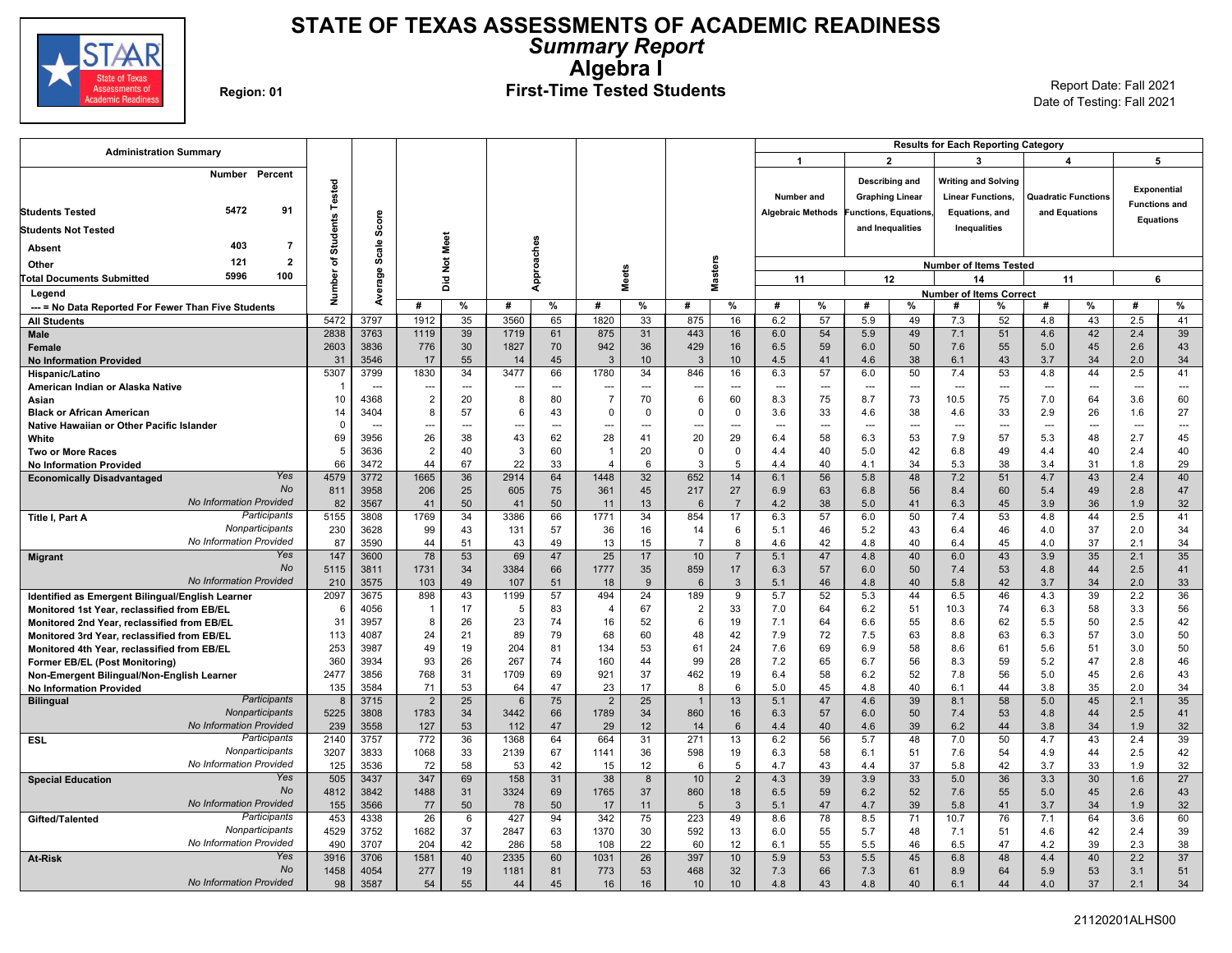

### **STATE OF TEXAS ASSESSMENTS OF ACADEMIC READINESS** *Summary Report* **Algebra I** Region: 01<br>**Region: 01 Retested Students** Report Date: Fall 2021

| <b>Administration Summary</b><br>$\overline{2}$<br>3<br>5<br>$\mathbf 1$<br>4<br>Number<br>Percent<br>Describing and<br><b>Writing and Solving</b><br><b>Students Tested</b><br><b>Exponential</b><br>Number and<br><b>Graphing Linear</b><br><b>Linear Functions,</b><br><b>Quadratic Functions</b><br><b>Functions and</b><br>94<br>7461<br><b>Students Tested</b><br><b>Algebraic Methods</b><br><b>Functions, Equations,</b><br>Equations, and<br>and Equations<br>Score<br><b>Equations</b><br>and Inequalities<br>Inequalities<br><b>Students Not Tested</b><br>Not Meet<br>Approaches<br>Scale<br>368<br>5<br>Absent<br><b>Masters</b><br>৳<br>98<br>-1<br>Other<br><b>Number of Items Tested</b><br><b>Meets</b><br>န္တ<br>Number<br>7927<br>100<br><b>Total Documents Submitted</b><br>$\overline{O}$<br>11<br>12<br>14<br>11<br>6<br>Avera<br>δ<br>Legend<br><b>Number of Items Correct</b><br>%<br>$\%$<br>$\frac{9}{6}$<br>%<br>#<br>#<br>#<br>%<br>#<br>%<br>%<br>#<br>#<br>%<br>#<br>#<br>#<br>--- = No Data Reported For Fewer Than Five Students<br>7461<br>3543<br>4011<br>54<br>3450<br>46<br>801<br>167<br>$\overline{2}$<br>5.0<br>45<br>4.6<br>38<br>5.6<br>40<br>3.6<br>33<br>1.8<br>11<br><b>All Students</b><br>4237<br>3524<br>2412<br>57<br>43<br>430<br>98<br>44<br>38<br>39<br>32<br>1.8<br>1825<br>10<br>$\overline{2}$<br>4.8<br>4.6<br>5.5<br>3.5<br>Male<br>3572<br>1539<br>51<br>369<br>69<br>$\overline{2}$<br>47<br>39<br>42<br>35<br>3141<br>49<br>1602<br>12<br>5.2<br>4.7<br>5.8<br>3.8<br>1.9<br><b>Female</b><br>3403<br>72<br>28<br>$\overline{2}$<br>$\overline{2}$<br>36<br>33<br>33<br>27<br>83<br>60<br>23<br>$\Omega$<br>$\mathbf 0$<br>4.0<br>3.9<br>4.6<br>3.0<br>1.7<br><b>No Information Provided</b><br>7212<br>3544<br>3864<br>54<br>46<br>782<br>165<br>45<br>4.6<br>38<br>33<br>3348<br>11<br>$\overline{2}$<br>5.0<br>5.6<br>40<br>3.7<br>1.8<br>Hispanic/Latino<br>$\overline{2}$<br>American Indian or Alaska Native<br>---<br>---<br>---<br>$\sim$<br>---<br>---<br>---<br>---<br>---<br>---<br>---<br>---<br>---<br>-−-<br>$\sim$<br>5<br>3537<br>3<br>60<br>$\overline{2}$<br>40<br>$\overline{0}$<br>$\Omega$<br>38<br>4.2<br>46<br>35<br>1.8<br>$\Omega$<br>$\mathbf 0$<br>4.2<br>35<br>6.4<br>3.8<br>Asian<br>36<br>3507<br>22<br>$\overline{2}$<br>37<br>61<br>14<br>39<br>6<br>$\Omega$<br>4.6<br>41<br>4.6<br>38<br>31<br>0<br>5.2<br>3.4<br>1.9<br><b>Black or African American</b> |                          |
|--------------------------------------------------------------------------------------------------------------------------------------------------------------------------------------------------------------------------------------------------------------------------------------------------------------------------------------------------------------------------------------------------------------------------------------------------------------------------------------------------------------------------------------------------------------------------------------------------------------------------------------------------------------------------------------------------------------------------------------------------------------------------------------------------------------------------------------------------------------------------------------------------------------------------------------------------------------------------------------------------------------------------------------------------------------------------------------------------------------------------------------------------------------------------------------------------------------------------------------------------------------------------------------------------------------------------------------------------------------------------------------------------------------------------------------------------------------------------------------------------------------------------------------------------------------------------------------------------------------------------------------------------------------------------------------------------------------------------------------------------------------------------------------------------------------------------------------------------------------------------------------------------------------------------------------------------------------------------------------------------------------------------------------------------------------------------------------------------------------------------------------------------------------------------------------------------------------------------------------------------------------------------------------------------------------------------------------------------------------------------------------------------------------------------------------------------------|--------------------------|
|                                                                                                                                                                                                                                                                                                                                                                                                                                                                                                                                                                                                                                                                                                                                                                                                                                                                                                                                                                                                                                                                                                                                                                                                                                                                                                                                                                                                                                                                                                                                                                                                                                                                                                                                                                                                                                                                                                                                                                                                                                                                                                                                                                                                                                                                                                                                                                                                                                                        |                          |
|                                                                                                                                                                                                                                                                                                                                                                                                                                                                                                                                                                                                                                                                                                                                                                                                                                                                                                                                                                                                                                                                                                                                                                                                                                                                                                                                                                                                                                                                                                                                                                                                                                                                                                                                                                                                                                                                                                                                                                                                                                                                                                                                                                                                                                                                                                                                                                                                                                                        |                          |
|                                                                                                                                                                                                                                                                                                                                                                                                                                                                                                                                                                                                                                                                                                                                                                                                                                                                                                                                                                                                                                                                                                                                                                                                                                                                                                                                                                                                                                                                                                                                                                                                                                                                                                                                                                                                                                                                                                                                                                                                                                                                                                                                                                                                                                                                                                                                                                                                                                                        |                          |
|                                                                                                                                                                                                                                                                                                                                                                                                                                                                                                                                                                                                                                                                                                                                                                                                                                                                                                                                                                                                                                                                                                                                                                                                                                                                                                                                                                                                                                                                                                                                                                                                                                                                                                                                                                                                                                                                                                                                                                                                                                                                                                                                                                                                                                                                                                                                                                                                                                                        |                          |
|                                                                                                                                                                                                                                                                                                                                                                                                                                                                                                                                                                                                                                                                                                                                                                                                                                                                                                                                                                                                                                                                                                                                                                                                                                                                                                                                                                                                                                                                                                                                                                                                                                                                                                                                                                                                                                                                                                                                                                                                                                                                                                                                                                                                                                                                                                                                                                                                                                                        |                          |
|                                                                                                                                                                                                                                                                                                                                                                                                                                                                                                                                                                                                                                                                                                                                                                                                                                                                                                                                                                                                                                                                                                                                                                                                                                                                                                                                                                                                                                                                                                                                                                                                                                                                                                                                                                                                                                                                                                                                                                                                                                                                                                                                                                                                                                                                                                                                                                                                                                                        |                          |
|                                                                                                                                                                                                                                                                                                                                                                                                                                                                                                                                                                                                                                                                                                                                                                                                                                                                                                                                                                                                                                                                                                                                                                                                                                                                                                                                                                                                                                                                                                                                                                                                                                                                                                                                                                                                                                                                                                                                                                                                                                                                                                                                                                                                                                                                                                                                                                                                                                                        |                          |
|                                                                                                                                                                                                                                                                                                                                                                                                                                                                                                                                                                                                                                                                                                                                                                                                                                                                                                                                                                                                                                                                                                                                                                                                                                                                                                                                                                                                                                                                                                                                                                                                                                                                                                                                                                                                                                                                                                                                                                                                                                                                                                                                                                                                                                                                                                                                                                                                                                                        |                          |
|                                                                                                                                                                                                                                                                                                                                                                                                                                                                                                                                                                                                                                                                                                                                                                                                                                                                                                                                                                                                                                                                                                                                                                                                                                                                                                                                                                                                                                                                                                                                                                                                                                                                                                                                                                                                                                                                                                                                                                                                                                                                                                                                                                                                                                                                                                                                                                                                                                                        |                          |
|                                                                                                                                                                                                                                                                                                                                                                                                                                                                                                                                                                                                                                                                                                                                                                                                                                                                                                                                                                                                                                                                                                                                                                                                                                                                                                                                                                                                                                                                                                                                                                                                                                                                                                                                                                                                                                                                                                                                                                                                                                                                                                                                                                                                                                                                                                                                                                                                                                                        |                          |
|                                                                                                                                                                                                                                                                                                                                                                                                                                                                                                                                                                                                                                                                                                                                                                                                                                                                                                                                                                                                                                                                                                                                                                                                                                                                                                                                                                                                                                                                                                                                                                                                                                                                                                                                                                                                                                                                                                                                                                                                                                                                                                                                                                                                                                                                                                                                                                                                                                                        | $\%$                     |
|                                                                                                                                                                                                                                                                                                                                                                                                                                                                                                                                                                                                                                                                                                                                                                                                                                                                                                                                                                                                                                                                                                                                                                                                                                                                                                                                                                                                                                                                                                                                                                                                                                                                                                                                                                                                                                                                                                                                                                                                                                                                                                                                                                                                                                                                                                                                                                                                                                                        | 31<br>30                 |
|                                                                                                                                                                                                                                                                                                                                                                                                                                                                                                                                                                                                                                                                                                                                                                                                                                                                                                                                                                                                                                                                                                                                                                                                                                                                                                                                                                                                                                                                                                                                                                                                                                                                                                                                                                                                                                                                                                                                                                                                                                                                                                                                                                                                                                                                                                                                                                                                                                                        | 32                       |
|                                                                                                                                                                                                                                                                                                                                                                                                                                                                                                                                                                                                                                                                                                                                                                                                                                                                                                                                                                                                                                                                                                                                                                                                                                                                                                                                                                                                                                                                                                                                                                                                                                                                                                                                                                                                                                                                                                                                                                                                                                                                                                                                                                                                                                                                                                                                                                                                                                                        | 28                       |
|                                                                                                                                                                                                                                                                                                                                                                                                                                                                                                                                                                                                                                                                                                                                                                                                                                                                                                                                                                                                                                                                                                                                                                                                                                                                                                                                                                                                                                                                                                                                                                                                                                                                                                                                                                                                                                                                                                                                                                                                                                                                                                                                                                                                                                                                                                                                                                                                                                                        | 31                       |
|                                                                                                                                                                                                                                                                                                                                                                                                                                                                                                                                                                                                                                                                                                                                                                                                                                                                                                                                                                                                                                                                                                                                                                                                                                                                                                                                                                                                                                                                                                                                                                                                                                                                                                                                                                                                                                                                                                                                                                                                                                                                                                                                                                                                                                                                                                                                                                                                                                                        | $\overline{\phantom{a}}$ |
|                                                                                                                                                                                                                                                                                                                                                                                                                                                                                                                                                                                                                                                                                                                                                                                                                                                                                                                                                                                                                                                                                                                                                                                                                                                                                                                                                                                                                                                                                                                                                                                                                                                                                                                                                                                                                                                                                                                                                                                                                                                                                                                                                                                                                                                                                                                                                                                                                                                        | 30                       |
|                                                                                                                                                                                                                                                                                                                                                                                                                                                                                                                                                                                                                                                                                                                                                                                                                                                                                                                                                                                                                                                                                                                                                                                                                                                                                                                                                                                                                                                                                                                                                                                                                                                                                                                                                                                                                                                                                                                                                                                                                                                                                                                                                                                                                                                                                                                                                                                                                                                        | 31                       |
| $\Omega$<br>Native Hawaiian or Other Pacific Islander<br>$\sim$<br>$\overline{\phantom{a}}$<br>$\overline{\phantom{a}}$<br>$\sim$<br>$\overline{a}$<br>-−-<br>$\overline{\phantom{a}}$<br>-−-<br>$\overline{a}$<br>$\sim$<br>$\overline{a}$<br>$\overline{a}$<br>$\overline{a}$<br>$\overline{a}$<br>$\overline{a}$<br>$-$<br>$\overline{a}$                                                                                                                                                                                                                                                                                                                                                                                                                                                                                                                                                                                                                                                                                                                                                                                                                                                                                                                                                                                                                                                                                                                                                                                                                                                                                                                                                                                                                                                                                                                                                                                                                                                                                                                                                                                                                                                                                                                                                                                                                                                                                                           | $\overline{a}$           |
| 47<br>12<br>92<br>$\overline{2}$<br>3557<br>51<br>45<br>49<br>13<br>$\overline{2}$<br>4.8<br>44<br>4.9<br>5.7<br>41<br>3.6<br>33<br>1.9<br>41<br>White                                                                                                                                                                                                                                                                                                                                                                                                                                                                                                                                                                                                                                                                                                                                                                                                                                                                                                                                                                                                                                                                                                                                                                                                                                                                                                                                                                                                                                                                                                                                                                                                                                                                                                                                                                                                                                                                                                                                                                                                                                                                                                                                                                                                                                                                                                 | 31                       |
| 8<br>3688<br>3<br>38<br>5<br>63<br>$\overline{2}$<br>25<br>$\mathbf 0$<br>0<br>6.5<br>59<br>4.8<br>40<br>6.5<br>46<br>5.1<br>47<br>1.5<br><b>Two or More Races</b><br>106<br>3429<br>71<br>67<br>35<br>33<br>3<br>3<br>$\mathbf 0$<br>39<br>34<br>34<br>3.0<br>27<br>1.7<br>$\Omega$<br>4.2<br>4.1<br>4.8<br><b>No Information Provided</b>                                                                                                                                                                                                                                                                                                                                                                                                                                                                                                                                                                                                                                                                                                                                                                                                                                                                                                                                                                                                                                                                                                                                                                                                                                                                                                                                                                                                                                                                                                                                                                                                                                                                                                                                                                                                                                                                                                                                                                                                                                                                                                            | 25<br>29                 |
| Yes<br>3538<br>3431<br>45<br>664<br>139<br>45<br>33<br>6274<br>55<br>2843<br>11<br>$\overline{2}$<br>5.0<br>4.6<br>38<br>5.6<br>40<br>3.6<br>1.8<br><b>Economically Disadvantaged</b>                                                                                                                                                                                                                                                                                                                                                                                                                                                                                                                                                                                                                                                                                                                                                                                                                                                                                                                                                                                                                                                                                                                                                                                                                                                                                                                                                                                                                                                                                                                                                                                                                                                                                                                                                                                                                                                                                                                                                                                                                                                                                                                                                                                                                                                                  | 31                       |
| <b>No</b><br>485<br>47<br>124<br>25<br>$\overline{2}$<br>1028<br>3577<br>543<br>53<br>46<br>40<br>43<br>35<br>1.9<br>12<br>5.1<br>4.8<br>6.0<br>3.8                                                                                                                                                                                                                                                                                                                                                                                                                                                                                                                                                                                                                                                                                                                                                                                                                                                                                                                                                                                                                                                                                                                                                                                                                                                                                                                                                                                                                                                                                                                                                                                                                                                                                                                                                                                                                                                                                                                                                                                                                                                                                                                                                                                                                                                                                                    | 32                       |
| <b>No Information Provided</b><br>159<br>3501<br>95<br>60<br>40<br>13<br>$\overline{2}$<br>38<br>38<br>30<br>64<br>8<br>3<br>4.6<br>41<br>4.6<br>5.4<br>3.3<br>1.7                                                                                                                                                                                                                                                                                                                                                                                                                                                                                                                                                                                                                                                                                                                                                                                                                                                                                                                                                                                                                                                                                                                                                                                                                                                                                                                                                                                                                                                                                                                                                                                                                                                                                                                                                                                                                                                                                                                                                                                                                                                                                                                                                                                                                                                                                     | 29                       |
| Participants<br>6655<br>3544<br>3587<br>54<br>3068<br>46<br>731<br>156<br>5.0<br>45<br>4.6<br>39<br>5.6<br>40<br>3.6<br>33<br>1.8<br>11<br>$\overline{2}$<br>Title I, Part A                                                                                                                                                                                                                                                                                                                                                                                                                                                                                                                                                                                                                                                                                                                                                                                                                                                                                                                                                                                                                                                                                                                                                                                                                                                                                                                                                                                                                                                                                                                                                                                                                                                                                                                                                                                                                                                                                                                                                                                                                                                                                                                                                                                                                                                                           | 31                       |
| Nonparticipants<br>3549<br>310<br>51<br>301<br>49<br>61<br>10<br>$\overline{2}$<br>45<br>4.5<br>38<br>34<br>1.8<br>611<br>10<br>5.0<br>5.8<br>41<br>3.7                                                                                                                                                                                                                                                                                                                                                                                                                                                                                                                                                                                                                                                                                                                                                                                                                                                                                                                                                                                                                                                                                                                                                                                                                                                                                                                                                                                                                                                                                                                                                                                                                                                                                                                                                                                                                                                                                                                                                                                                                                                                                                                                                                                                                                                                                                | 31                       |
| No Information Provided<br>3497<br>58<br>42<br>9<br>39<br>37<br>39<br>195<br>114<br>81<br>5<br>4.3<br>4.4<br>5.4<br>3.4<br>31<br>1.9<br>$\overline{1}$<br>$\overline{1}$                                                                                                                                                                                                                                                                                                                                                                                                                                                                                                                                                                                                                                                                                                                                                                                                                                                                                                                                                                                                                                                                                                                                                                                                                                                                                                                                                                                                                                                                                                                                                                                                                                                                                                                                                                                                                                                                                                                                                                                                                                                                                                                                                                                                                                                                               | 31                       |
| 9<br>33<br>Yes<br>225<br>3514<br>134<br>60<br>91<br>40<br>20<br>$5\overline{5}$<br>$\overline{2}$<br>4.9<br>45<br>4.5<br>37<br>5.2<br>37<br>3.6<br>1.8<br><b>Migrant</b><br>No<br>6666<br>3554<br>53<br>47<br>738<br>157<br>45<br>39<br>33<br>3547<br>3112<br>2<br>5.0<br>4.6<br>5.6<br>40<br>3.7<br>1.9<br>11                                                                                                                                                                                                                                                                                                                                                                                                                                                                                                                                                                                                                                                                                                                                                                                                                                                                                                                                                                                                                                                                                                                                                                                                                                                                                                                                                                                                                                                                                                                                                                                                                                                                                                                                                                                                                                                                                                                                                                                                                                                                                                                                         | 30<br>31                 |
| 57<br>No Information Provided<br>570<br>3506<br>323<br>43<br>39<br>247<br>43<br>8<br>$\sqrt{5}$<br>4.7<br>43<br>4.4<br>37<br>5.4<br>3.4<br>31<br>1.8<br>$\mathbf{1}$                                                                                                                                                                                                                                                                                                                                                                                                                                                                                                                                                                                                                                                                                                                                                                                                                                                                                                                                                                                                                                                                                                                                                                                                                                                                                                                                                                                                                                                                                                                                                                                                                                                                                                                                                                                                                                                                                                                                                                                                                                                                                                                                                                                                                                                                                   | 30                       |
| 3573<br>2045<br>57<br>43<br>326<br>9<br>63<br>$\overline{2}$<br>44<br>4.5<br>37<br>38<br>32<br>Identified as Emergent Bilingual/English Learner<br>3515<br>1528<br>4.9<br>5.4<br>3.5<br>1.8                                                                                                                                                                                                                                                                                                                                                                                                                                                                                                                                                                                                                                                                                                                                                                                                                                                                                                                                                                                                                                                                                                                                                                                                                                                                                                                                                                                                                                                                                                                                                                                                                                                                                                                                                                                                                                                                                                                                                                                                                                                                                                                                                                                                                                                            | 29                       |
| 3686<br>3<br>27<br>73<br>3<br>27<br>$\mathbf 0$<br>7.0<br>64<br>45<br>6.8<br>49<br>3.5<br>31<br>1.9<br>11<br>8<br>0<br>5.4<br>Monitored 1st Year, reclassified from EB/EL                                                                                                                                                                                                                                                                                                                                                                                                                                                                                                                                                                                                                                                                                                                                                                                                                                                                                                                                                                                                                                                                                                                                                                                                                                                                                                                                                                                                                                                                                                                                                                                                                                                                                                                                                                                                                                                                                                                                                                                                                                                                                                                                                                                                                                                                              | 32                       |
| 22<br>5<br>51<br>42<br>36<br>38<br>3642<br>16<br>42<br>58<br>13<br>3<br>5.3<br>5.9<br>2.3<br>5.6<br>44<br>4.0<br>Monitored 2nd Year, reclassified from EB/EL                                                                                                                                                                                                                                                                                                                                                                                                                                                                                                                                                                                                                                                                                                                                                                                                                                                                                                                                                                                                                                                                                                                                                                                                                                                                                                                                                                                                                                                                                                                                                                                                                                                                                                                                                                                                                                                                                                                                                                                                                                                                                                                                                                                                                                                                                           | 39                       |
| 3709<br>30<br>35<br>55<br>65<br>21<br>25<br>55<br>45<br>49<br>39<br>85<br>5<br>6<br>6.1<br>5.3<br>6.8<br>4.3<br>2.3<br>Monitored 3rd Year, reclassified from EB/EL                                                                                                                                                                                                                                                                                                                                                                                                                                                                                                                                                                                                                                                                                                                                                                                                                                                                                                                                                                                                                                                                                                                                                                                                                                                                                                                                                                                                                                                                                                                                                                                                                                                                                                                                                                                                                                                                                                                                                                                                                                                                                                                                                                                                                                                                                     | 39                       |
| 48<br>55<br>47<br>36<br>106<br>3607<br>45<br>58<br>15<br>14<br>$\mathfrak{D}$<br>$\overline{2}$<br>5.2<br>5.2<br>43<br>44<br>3.9<br>1.9<br>6.1<br>Monitored 4th Year, reclassified from EB/EL                                                                                                                                                                                                                                                                                                                                                                                                                                                                                                                                                                                                                                                                                                                                                                                                                                                                                                                                                                                                                                                                                                                                                                                                                                                                                                                                                                                                                                                                                                                                                                                                                                                                                                                                                                                                                                                                                                                                                                                                                                                                                                                                                                                                                                                          | 32                       |
| 72<br>469<br>3621<br>206<br>44<br>263<br>56<br>15<br>14<br>3<br>5.6<br>51<br>5.0<br>42<br>6.2<br>44<br>3.8<br>35<br>2.0<br>Former EB/EL (Post Monitoring)                                                                                                                                                                                                                                                                                                                                                                                                                                                                                                                                                                                                                                                                                                                                                                                                                                                                                                                                                                                                                                                                                                                                                                                                                                                                                                                                                                                                                                                                                                                                                                                                                                                                                                                                                                                                                                                                                                                                                                                                                                                                                                                                                                                                                                                                                              | 34                       |
| 52<br>77<br>2917<br>3560<br>1503<br>1414<br>48<br>340<br>12<br>3<br>5.0<br>45<br>4.7<br>39<br>5.8<br>41<br>3.7<br>34<br>1.9<br>Non-Emergent Bilingual/Non-English Learner<br>262<br>3495<br>160<br>61<br>102<br>39<br>19<br>$\overline{2}$<br>41<br>4.3<br>38<br>30<br>1.9<br>$\overline{7}$<br>5<br>4.5<br>36<br>5.4<br>3.3                                                                                                                                                                                                                                                                                                                                                                                                                                                                                                                                                                                                                                                                                                                                                                                                                                                                                                                                                                                                                                                                                                                                                                                                                                                                                                                                                                                                                                                                                                                                                                                                                                                                                                                                                                                                                                                                                                                                                                                                                                                                                                                           | 32<br>31                 |
| <b>No Information Provided</b><br>Participants<br>27<br>55<br>11<br>3516<br>73<br>9<br>4.2<br>35<br>5.2<br>37<br>2.6<br>24<br>1.6<br>8<br>3<br>$\mathbf{0}$<br>6.1<br><b>Bilingual</b><br>$\overline{1}$<br>$\Omega$                                                                                                                                                                                                                                                                                                                                                                                                                                                                                                                                                                                                                                                                                                                                                                                                                                                                                                                                                                                                                                                                                                                                                                                                                                                                                                                                                                                                                                                                                                                                                                                                                                                                                                                                                                                                                                                                                                                                                                                                                                                                                                                                                                                                                                   | 27                       |
| Nonparticipants<br>6894<br>3545<br>3693<br>54<br>46<br>759<br>157<br>$\overline{2}$<br>46<br>38<br>5.6<br>40<br>33<br>3201<br>11<br>5.0<br>4.6<br>3.7<br>1.8                                                                                                                                                                                                                                                                                                                                                                                                                                                                                                                                                                                                                                                                                                                                                                                                                                                                                                                                                                                                                                                                                                                                                                                                                                                                                                                                                                                                                                                                                                                                                                                                                                                                                                                                                                                                                                                                                                                                                                                                                                                                                                                                                                                                                                                                                           | 31                       |
| <b>No Information Provided</b><br>556<br>3517<br>56<br>10<br>$\overline{2}$<br>38<br>5.7<br>32<br>310<br>246<br>44<br>41<br>$\overline{7}$<br>4.5<br>41<br>4.6<br>41<br>3.5<br>1.8                                                                                                                                                                                                                                                                                                                                                                                                                                                                                                                                                                                                                                                                                                                                                                                                                                                                                                                                                                                                                                                                                                                                                                                                                                                                                                                                                                                                                                                                                                                                                                                                                                                                                                                                                                                                                                                                                                                                                                                                                                                                                                                                                                                                                                                                     | 31                       |
| Participants<br>52<br>2888<br>3519<br>1642<br>57<br>43<br>265<br>9<br>44<br>37<br>38<br>32<br><b>ESL</b><br>1246<br>2<br>4.9<br>4.5<br>5.4<br>3.6<br>1.8                                                                                                                                                                                                                                                                                                                                                                                                                                                                                                                                                                                                                                                                                                                                                                                                                                                                                                                                                                                                                                                                                                                                                                                                                                                                                                                                                                                                                                                                                                                                                                                                                                                                                                                                                                                                                                                                                                                                                                                                                                                                                                                                                                                                                                                                                               | 30                       |
| Nonparticipants<br>3564<br>2201<br>51<br>2109<br>49<br>522<br>12<br>111<br>3<br>46<br>4.7<br>39<br>5.8<br>41<br>3.7<br>34<br>1.9<br>4310<br>5.1                                                                                                                                                                                                                                                                                                                                                                                                                                                                                                                                                                                                                                                                                                                                                                                                                                                                                                                                                                                                                                                                                                                                                                                                                                                                                                                                                                                                                                                                                                                                                                                                                                                                                                                                                                                                                                                                                                                                                                                                                                                                                                                                                                                                                                                                                                        | 32                       |
| No Information Provided<br>263<br>168<br>64<br>36<br>14<br>5<br>$\overline{2}$<br>39<br>35<br>38<br>30<br>3468<br>95<br>4.3<br>5.3<br>3.3<br>1.8<br>$\overline{4}$<br>4.1                                                                                                                                                                                                                                                                                                                                                                                                                                                                                                                                                                                                                                                                                                                                                                                                                                                                                                                                                                                                                                                                                                                                                                                                                                                                                                                                                                                                                                                                                                                                                                                                                                                                                                                                                                                                                                                                                                                                                                                                                                                                                                                                                                                                                                                                              | 30                       |
| 3404<br>627<br>72<br>28<br>32<br>37<br>3.8<br>32<br>33<br>28<br>Yes<br>869<br>242<br>$\overline{4}$<br>$\overline{4}$<br>$\mathbf{0}$<br>4.1<br>4.6<br>3.1<br>1.6<br><b>Special Education</b><br>No                                                                                                                                                                                                                                                                                                                                                                                                                                                                                                                                                                                                                                                                                                                                                                                                                                                                                                                                                                                                                                                                                                                                                                                                                                                                                                                                                                                                                                                                                                                                                                                                                                                                                                                                                                                                                                                                                                                                                                                                                                                                                                                                                                                                                                                    | 26                       |
| 3190<br>49<br>740<br>12<br>46<br>39<br>34<br>6250<br>3564<br>51<br>3060<br>160<br>3<br>5.1<br>4.7<br>5.8<br>41<br>3.7<br>1.9<br><b>No Information Provided</b><br>57<br>38<br>342<br>3518<br>194<br>148<br>43<br>29<br>8<br>44<br>4.6<br>38<br>5.4<br>3.4<br>31<br>1.8<br>3<br>$\overline{1}$<br>4.8                                                                                                                                                                                                                                                                                                                                                                                                                                                                                                                                                                                                                                                                                                                                                                                                                                                                                                                                                                                                                                                                                                                                                                                                                                                                                                                                                                                                                                                                                                                                                                                                                                                                                                                                                                                                                                                                                                                                                                                                                                                                                                                                                   | 31<br>31                 |
| Participants<br>194<br>49<br>25<br>75<br>62<br>32<br>17<br>58<br>50<br>43<br>2.4<br>3803<br>145<br>9<br>6.4<br>6.0<br>7.6<br>54<br>4.7<br>Gifted/Talented                                                                                                                                                                                                                                                                                                                                                                                                                                                                                                                                                                                                                                                                                                                                                                                                                                                                                                                                                                                                                                                                                                                                                                                                                                                                                                                                                                                                                                                                                                                                                                                                                                                                                                                                                                                                                                                                                                                                                                                                                                                                                                                                                                                                                                                                                              | 41                       |
| Nonparticipants<br>6555<br>3543<br>3525<br>54<br>3030<br>46<br>699<br>146<br>$\overline{2}$<br>5.0<br>45<br>4.6<br>38<br>40<br>3.7<br>33<br>1.8<br>11<br>5.6                                                                                                                                                                                                                                                                                                                                                                                                                                                                                                                                                                                                                                                                                                                                                                                                                                                                                                                                                                                                                                                                                                                                                                                                                                                                                                                                                                                                                                                                                                                                                                                                                                                                                                                                                                                                                                                                                                                                                                                                                                                                                                                                                                                                                                                                                           | 31                       |
| No Information Provided<br>39<br>30<br>712<br>3473<br>437<br>61<br>275<br>40<br>41<br>4.2<br>35<br>37<br>1.7<br>6<br>4.5<br>5.1<br>3.3<br>$\overline{4}$<br>1                                                                                                                                                                                                                                                                                                                                                                                                                                                                                                                                                                                                                                                                                                                                                                                                                                                                                                                                                                                                                                                                                                                                                                                                                                                                                                                                                                                                                                                                                                                                                                                                                                                                                                                                                                                                                                                                                                                                                                                                                                                                                                                                                                                                                                                                                          | 29                       |
| 33<br>Yes<br>6326<br>3534<br>3465<br>55<br>2861<br>45<br>652<br>10<br>131<br>4.9<br>45<br>4.6<br>38<br>5.5<br>40<br>3.6<br>1.8<br>$\overline{2}$<br><b>At-Risk</b>                                                                                                                                                                                                                                                                                                                                                                                                                                                                                                                                                                                                                                                                                                                                                                                                                                                                                                                                                                                                                                                                                                                                                                                                                                                                                                                                                                                                                                                                                                                                                                                                                                                                                                                                                                                                                                                                                                                                                                                                                                                                                                                                                                                                                                                                                     | 30                       |
| <b>No</b><br>892<br>3620<br>403<br>45<br>489<br>55<br>140<br>36<br>5.3<br>48<br>42<br>6.2<br>44<br>3.9<br>36<br>2.1<br>16<br>$\overline{4}$<br>5.1                                                                                                                                                                                                                                                                                                                                                                                                                                                                                                                                                                                                                                                                                                                                                                                                                                                                                                                                                                                                                                                                                                                                                                                                                                                                                                                                                                                                                                                                                                                                                                                                                                                                                                                                                                                                                                                                                                                                                                                                                                                                                                                                                                                                                                                                                                     | 35                       |
| <b>No Information Provided</b><br>243<br>3485<br>143<br>59<br>100<br>41<br>39<br>4.4<br>37<br>5.4<br>39<br>3.3<br>30<br>1.8<br>9<br>$\overline{4}$<br>$\mathbf{0}$<br>$\Omega$<br>4.2                                                                                                                                                                                                                                                                                                                                                                                                                                                                                                                                                                                                                                                                                                                                                                                                                                                                                                                                                                                                                                                                                                                                                                                                                                                                                                                                                                                                                                                                                                                                                                                                                                                                                                                                                                                                                                                                                                                                                                                                                                                                                                                                                                                                                                                                  | 30                       |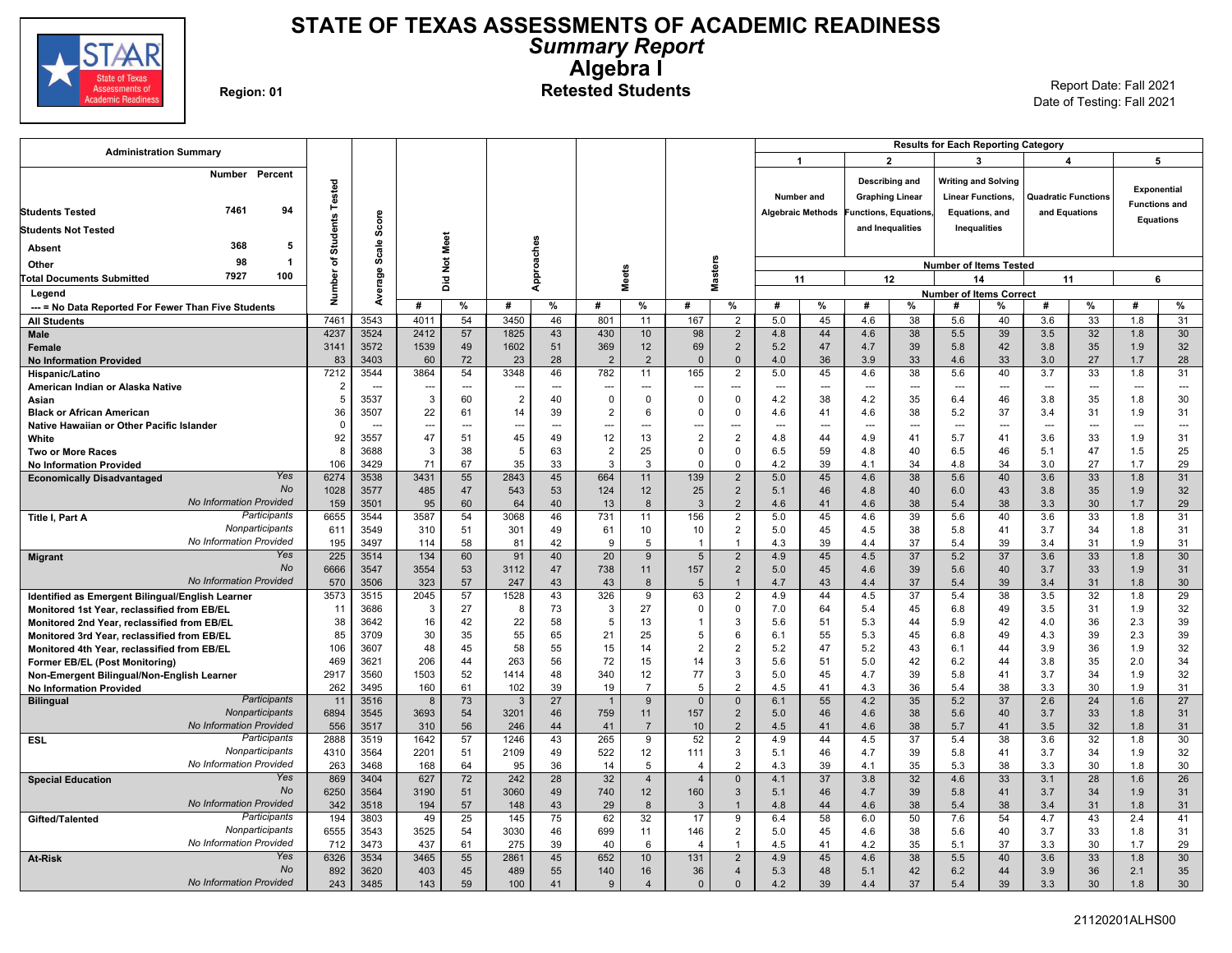

### **STATE OF TEXAS ASSESSMENTS OF ACADEMIC READINESS** *Summary Report* **Biology** Region: 01 **All Students All Students** Report Date: Fall 2021

| <b>Administration Summary</b>                       |                 |              |                      |                |             |            |                      |                 |                        |                      |                          |                           |                       |                      | <b>Results for Each Reporting Category</b> |                      |                                           |                |                                         |                          |
|-----------------------------------------------------|-----------------|--------------|----------------------|----------------|-------------|------------|----------------------|-----------------|------------------------|----------------------|--------------------------|---------------------------|-----------------------|----------------------|--------------------------------------------|----------------------|-------------------------------------------|----------------|-----------------------------------------|--------------------------|
|                                                     |                 |              |                      |                |             |            |                      |                 |                        |                      | $\overline{\mathbf{1}}$  |                           |                       | $\mathbf{2}$         |                                            | 3                    | 4                                         |                | 5                                       |                          |
| Number Percent<br>11761<br>91                       | Tested          |              |                      |                |             |            |                      |                 |                        |                      |                          | <b>Cell Structure and</b> |                       | <b>Mechanisms of</b> |                                            |                      | Biological Evolution Biological Processes |                | Interdependence<br>within Environmental |                          |
| <b>Students Tested</b>                              |                 | Score        |                      |                |             |            |                      |                 |                        |                      | <b>Function</b>          |                           |                       | Genetics             |                                            | and Classification   | and Systems                               |                | <b>Systems</b>                          |                          |
| <b>Students Not Tested</b>                          | <b>Students</b> |              |                      |                |             |            |                      |                 |                        |                      |                          |                           |                       |                      |                                            |                      |                                           |                |                                         |                          |
| 962<br>-7<br><b>Absent</b>                          |                 | Scale        |                      | Not Meet       |             |            |                      |                 |                        |                      |                          |                           |                       |                      |                                            |                      |                                           |                |                                         |                          |
| 150<br>-1<br>Other                                  | ৳               |              |                      |                |             |            |                      |                 |                        |                      |                          |                           |                       |                      | <b>Number of Items Tested</b>              |                      |                                           |                |                                         |                          |
| 12873<br>100<br><b>Total Documents Submitted</b>    |                 |              |                      |                |             | Approaches |                      | <b>Meets</b>    |                        | Masters              |                          | 10                        |                       | 10                   |                                            | 10                   |                                           | 10             | 10                                      |                          |
| Legend                                              | Number          | Average      |                      | ă              |             |            |                      |                 |                        |                      |                          |                           |                       |                      | <b>Number of Items Correct</b>             |                      |                                           |                |                                         |                          |
| --- = No Data Reported For Fewer Than Five Students |                 |              | #                    | $\%$           | #           | $\%$       | #                    | %               | #                      | %                    | #                        | %                         | #                     | %                    |                                            | %                    | #                                         | ℅              | #                                       | %                        |
| <b>All Students</b>                                 | 11761           | 3739         | 5298                 | 45             | 6463        | 55         | 3068                 | 26              | 878                    | $\overline{7}$       | 4.0                      | 40                        | 4.0                   | 40                   | 5.1                                        | 51                   | 4.9                                       | 49             | 4.9                                     | 49                       |
| Male                                                | 6218            | 3722         | 2965                 | 48             | 3253        | 52         | 1568                 | 25              | 470                    | 8                    | 4.0                      | 40                        | 3.8                   | 38                   | 5.0                                        | 50                   | 4.8                                       | 48             | 4.9                                     | 49                       |
| Female                                              | 5476            | 3759         | 2294                 | 42             | 3182        | 58         | 1491                 | 27              | 406                    | $\overline{7}$       | 4.1                      | 41                        | 4.1                   | 41                   | 5.2                                        | 52                   | 5.0                                       | 50             | 4.9                                     | 49                       |
| <b>No Information Provided</b>                      | 67              | 3584         | 39                   | 58             | 28          | 42         | 9                    | 13              | $\overline{2}$         | $\mathbf{3}$         | 3.0                      | 30                        | 3.4                   | 34                   | 4.5                                        | 45                   | 4.5                                       | 45             | 4.3                                     | 43                       |
| Hispanic/Latino                                     | 11461           | 3736         | 5177                 | 45             | 6284        | 55         | 2972                 | 26              | 836                    | $\overline{7}$       | 4.0                      | 40                        | 4.0                   | 40                   | 5.1                                        | 51                   | 4.9                                       | 49             | 4.9                                     | 49                       |
| American Indian or Alaska Native                    | -1              | $\sim$       | ---                  | $\overline{a}$ |             | ---        | ---                  | ---             | ---                    | ---                  | $\overline{\phantom{a}}$ | ---                       | $\sim$                | $\sim$               | ---                                        | $\overline{a}$       | ---                                       | ---            | ---                                     | $\overline{\phantom{a}}$ |
| Asian                                               | 23              | 4828<br>3709 | $\overline{1}$<br>13 | $\overline{4}$ | 22          | 96<br>58   | 17<br>$\overline{7}$ | 74<br>23        | 15<br>$\overline{2}$   | 65                   | 8.2                      | 82<br>37                  | 7.7                   | 77                   | 8.1                                        | 81                   | 8.0                                       | 80<br>49       | 8.5                                     | 85<br>53                 |
| <b>Black or African American</b>                    | 31<br>$\Omega$  | ---          | ---                  | 42<br>$-$      | 18          | ---        | -−-                  | $\sim$          | ---                    | 6<br>$\overline{a}$  | 3.7<br>$\sim$            | ---                       | 3.8<br>$\overline{a}$ | 38<br>$\sim$         | 5.0<br>$\overline{a}$                      | 50<br>$\overline{a}$ | 4.9<br>$\overline{\phantom{a}}$           | $\overline{a}$ | 5.3<br>$\overline{a}$                   | $\sim$                   |
| Native Hawaiian or Other Pacific Islander<br>White  | 122             | 3964         | 37                   | 30             | 85          | 70         | 50                   | 41              | 22                     | 18                   | 4.8                      | 48                        | 4.8                   | 48                   | 6.0                                        | 60                   | 5.8                                       | 58             | 5.9                                     | 59                       |
| <b>Two or More Races</b>                            | 5               | 3839         |                      | 20             | 4           | 80         | $\overline{2}$       | 40              | $\mathbf 0$            | $\mathbf 0$          | 3.8                      | 38                        | 4.6                   | 46                   | 6.0                                        | 60                   | 6.2                                       | 62             | 5.2                                     | 52                       |
| <b>No Information Provided</b>                      | 118             | 3579         | 69                   | 58             | 49          | 42         | 20                   | 17              | -3                     | 3                    | 3.1                      | 31                        | 3.3                   | 33                   | 4.4                                        | 44                   | 4.5                                       | 45             | 4.3                                     | 43                       |
| Yes<br><b>Economically Disadvantaged</b>            | 10007           | 3695         | 4767                 | 48             | 5240        | 52         | 2293                 | 23              | 552                    | 6                    | 3.8                      | 38                        | 3.8                   | 38                   | 4.9                                        | 49                   | 4.7                                       | 47             | 4.7                                     | 47                       |
| No                                                  | 1573            | 4032         | 430                  | 27             | 1143        | 73         | 747                  | 47              | 324                    | 21                   | 5.2                      | 52                        | 5.0                   | 50                   | 6.3                                        | 63                   | 6.0                                       | 60             | 6.2                                     | 62                       |
| <b>No Information Provided</b>                      | 181             | 3585         | 101                  | 56             | 80          | 44         | 28                   | 15              | $\overline{2}$         |                      | 3.1                      | 31                        | 3.3                   | 33                   | 4.6                                        | 46                   | 4.6                                       | 46             | 4.2                                     | 42                       |
| Participants<br>Title I, Part A                     | 11131           | 3745         | 4982                 | 45             | 6149        | 55         | 2957                 | 27              | 865                    | 8                    | 4.0                      | 40                        | 4.0                   | 40                   | 5.1                                        | 51                   | 4.9                                       | 49             | 5.0                                     | 50                       |
| Nonparticipants                                     | 444             | 3619         | 227                  | 51             | 217         | 49         | 77                   | 17              | $\overline{7}$         | $\overline{2}$       | 3.6                      | 36                        | 3.4                   | 34                   | 4.6                                        | 46                   | 4.3                                       | 43             | 4.6                                     | 46                       |
| No Information Provided<br>Yes                      | 186             | 3643         | 89                   | 48             | 97          | 52         | 34                   | 18              | 6                      | 3                    | 3.5                      | 35                        | 3.5                   | 35                   | 4.8                                        | 48                   | 4.6                                       | 46             | 4.5                                     | 45                       |
| <b>Migrant</b><br>No                                | 364<br>10781    | 3571<br>3755 | 208<br>4730          | 57<br>44       | 156<br>6051 | 43<br>56   | 48<br>2952           | 13<br>27        | $6\overline{6}$<br>869 | $\sqrt{2}$<br>8      | 3.3<br>4.1               | 33<br>41                  | 3.3<br>4.0            | 33<br>40             | 4.4                                        | 44<br>52             | 4.3<br>4.9                                | 43<br>49       | 4.2                                     | 42<br>50                 |
| <b>No Information Provided</b>                      | 616             | 3548         | 360                  | 58             | 256         | 42         | 68                   | 11              | $\overline{3}$         | $\mathbf 0$          | 3.2                      | 32                        | 3.3                   | 33                   | 5.2<br>4.3                                 | 43                   | 4.2                                       | 42             | 5.0<br>3.9                              | 39                       |
| Identified as Emergent Bilingual/English Learner    | 5452            | 3533         | 3342                 | 61             | 2110        | 39         | 521                  | 10              | 61                     | $\mathbf{1}$         | 3.2                      | 32                        | 3.3                   | 33                   | 4.1                                        | 41                   | 4.0                                       | 40             | 3.9                                     | 39                       |
| Monitored 1st Year, reclassified from EB/EL         | 16              | 3971         | 3                    | 19             | 13          | 81         | 6                    | 38              | $\overline{2}$         | 13                   | 5.0                      | 50                        | 5.1                   | 51                   | 6.5                                        | 65                   | 5.7                                       | 57             | 5.9                                     | 59                       |
| Monitored 2nd Year, reclassified from EB/EL         | 63              | 3846         | 22                   | 35             | 41          | 65         | 25                   | 40              | 5                      | 8                    | 4.7                      | 47                        | 4.2                   | 42                   | 5.4                                        | 54                   | 5.3                                       | 53             | 6.0                                     | 60                       |
| Monitored 3rd Year, reclassified from EB/EL         | 228             | 4082         | 27                   | 12             | 201         | 88         | 129                  | 57              | 31                     | 14                   | 5.4                      | 54                        | 5.0                   | 50                   | 7.0                                        | 70                   | 6.4                                       | 64             | 6.9                                     | 69                       |
| Monitored 4th Year, reclassified from EB/EL         | 411             | 4009         | 61                   | 15             | 350         | 85         | 205                  | 50              | 38                     | 9                    | 5.1                      | 51                        | 4.8                   | 48                   | 6.7                                        | 67                   | 6.1                                       | 61             | 6.5                                     | 65                       |
| Former EB/EL (Post Monitoring)                      | 770             | 4021         | 151                  | 20             | 619         | 80         | 374                  | 49              | 119                    | 15                   | 5.1                      | 51                        | 4.8                   | 48                   | 6.6                                        | 66                   | 6.1                                       | 61             | 6.3                                     | 63                       |
| Non-Emergent Bilingual/Non-English Learner          | 4544            | 3901         | 1547                 | 34             | 2997        | 66         | 1765                 | 39              | 616                    | 14                   | 4.6                      | 46                        | 4.5                   | 45                   | 5.8                                        | 58                   | 5.6                                       | 56             | 5.7                                     | 57                       |
| <b>No Information Provided</b>                      | 277             | 3616         | 145                  | 52             | 132         | 48         | 43                   | 16              | - 6                    | 2                    | 3.4                      | 34                        | 3.4                   | 34                   | 4.7                                        | 47                   | 4.4                                       | 44             | 4.4                                     | 44                       |
| Participants<br><b>Bilingual</b><br>Nonparticipants | 11              | 3589         | 6                    | 55             | 5           | 45         | $\overline{2}$       | 18              | $\overline{0}$         | $\mathbf{0}$         | 2.9                      | 29                        | 3.8                   | 38                   | 4.5                                        | 45                   | 4.5                                       | 45             | 4.0                                     | 40                       |
| <b>No Information Provided</b>                      | 11187<br>563    | 3747<br>3570 | 4981<br>311          | 45<br>55       | 6206<br>252 | 55<br>45   | 3002<br>64           | 27<br>11        | 868<br>10              | 8<br>$\overline{2}$  | 4.1<br>3.2               | 41<br>32                  | 4.0<br>3.3            | 40<br>33             | 5.1<br>4.5                                 | 51<br>45             | 4.9<br>4.3                                | 49<br>43       | 5.0<br>4.1                              | 50<br>41                 |
| Participants<br><b>ESL</b>                          | 5068            | 3599         | 2823                 | 56             | 2245        | 44         | 767                  | 15              | 150                    | 3                    | 3.5                      | 35                        | 3.6                   | 36                   | 4.4                                        | 44                   | 4.3                                       | 43             | 4.3                                     | 43                       |
| Nonparticipants                                     | 6432            | 3854         | 2330                 | 36             | 4102        | 64         | 2263                 | 35              | 722                    | 11                   | 4.5                      | 45                        | 4.3                   | 43                   | 5.7                                        | 57                   | 5.4                                       | 54             | 5.5                                     | 55                       |
| No Information Provided                             | 261             | 3603         | 145                  | 56             | 116         | 44         | 38                   | 15              | 6                      | 2                    | 3.4                      | 34                        | 3.4                   | 34                   | 4.6                                        | 46                   | 4.4                                       | 44             | 4.2                                     | 42                       |
| Yes<br><b>Special Education</b>                     | 1350            | 3438         | 1009                 | 75             | 341         | 25         | 71                   | $5\phantom{.0}$ | $5\overline{)}$        | $\mathsf{O}\xspace$  | 2.9                      | 29                        | 3.0                   | 30                   | 3.6                                        | 36                   | 3.5                                       | 35             | 3.4                                     | 34                       |
| No                                                  | 10024           | 3785         | 4090                 | 41             | 5934        | 59         | 2941                 | 29              | 870                    | 9                    | 4.2                      | 42                        | 4.1                   | 41                   | 5.3                                        | 53                   | 5.1                                       | 51             | 5.2                                     | 52                       |
| <b>No Information Provided</b>                      | 387             | 3592         | 199                  | 51             | 188         | 49         | 56                   | 14              | $\overline{3}$         | $\overline{1}$       | 3.4                      | 34                        | 3.4                   | 34                   | 4.5                                        | 45                   | 4.5                                       | 45             | 4.2                                     | 42                       |
| Participants<br>Gifted/Talented                     | 865             | 4558         | 21                   | $\overline{2}$ | 844         | 98         | 746                  | 86              | 397                    | 46                   | 7.2                      | 72                        | 6.9                   | 69                   | 8.4                                        | 84                   | 8.0                                       | 80             | 8.4                                     | 84                       |
| Nonparticipants                                     | 9887            | 3683         | 4709                 | 48             | 5178        | 52         | 2175                 | 22              | 470                    | 5                    | 3.8                      | 38                        | 3.8                   | 38                   | 4.9                                        | 49                   | 4.7                                       | 47             | 4.7                                     | 47                       |
| No Information Provided                             | 1009            | 3580         | 568                  | 56             | 441         | 44         | 147                  | 15              | 11                     | $\blacktriangleleft$ | 3.4                      | 34                        | 3.4                   | 34                   | 4.4                                        | 44                   | 4.3                                       | 43             | 4.2                                     | 42                       |
| Yes<br><b>At-Risk</b><br><b>No</b>                  | 9097            | 3619         | 4740                 | 52             | 4357        | 48         | 1539                 | 17              | 216                    | $\overline{2}$       | 3.5                      | 35                        | 3.5                   | 35                   | 4.6                                        | 46                   | 4.4                                       | 44             | 4.4                                     | 44                       |
| <b>No Information Provided</b>                      | 2442<br>222     | 4193<br>3633 | 447<br>111           | 18<br>50       | 1995<br>111 | 82<br>50   | 1494<br>35           | 61<br>16        | 654<br>8               | 27<br>$\overline{4}$ | 5.8<br>3.5               | 58<br>35                  | 5.6<br>3.5            | 56<br>35             | 7.0<br>4.8                                 | 70<br>48             | 6.7<br>4.5                                | 67<br>45       | 7.0<br>4.4                              | 70<br>44                 |
|                                                     |                 |              |                      |                |             |            |                      |                 |                        |                      |                          |                           |                       |                      |                                            |                      |                                           |                |                                         |                          |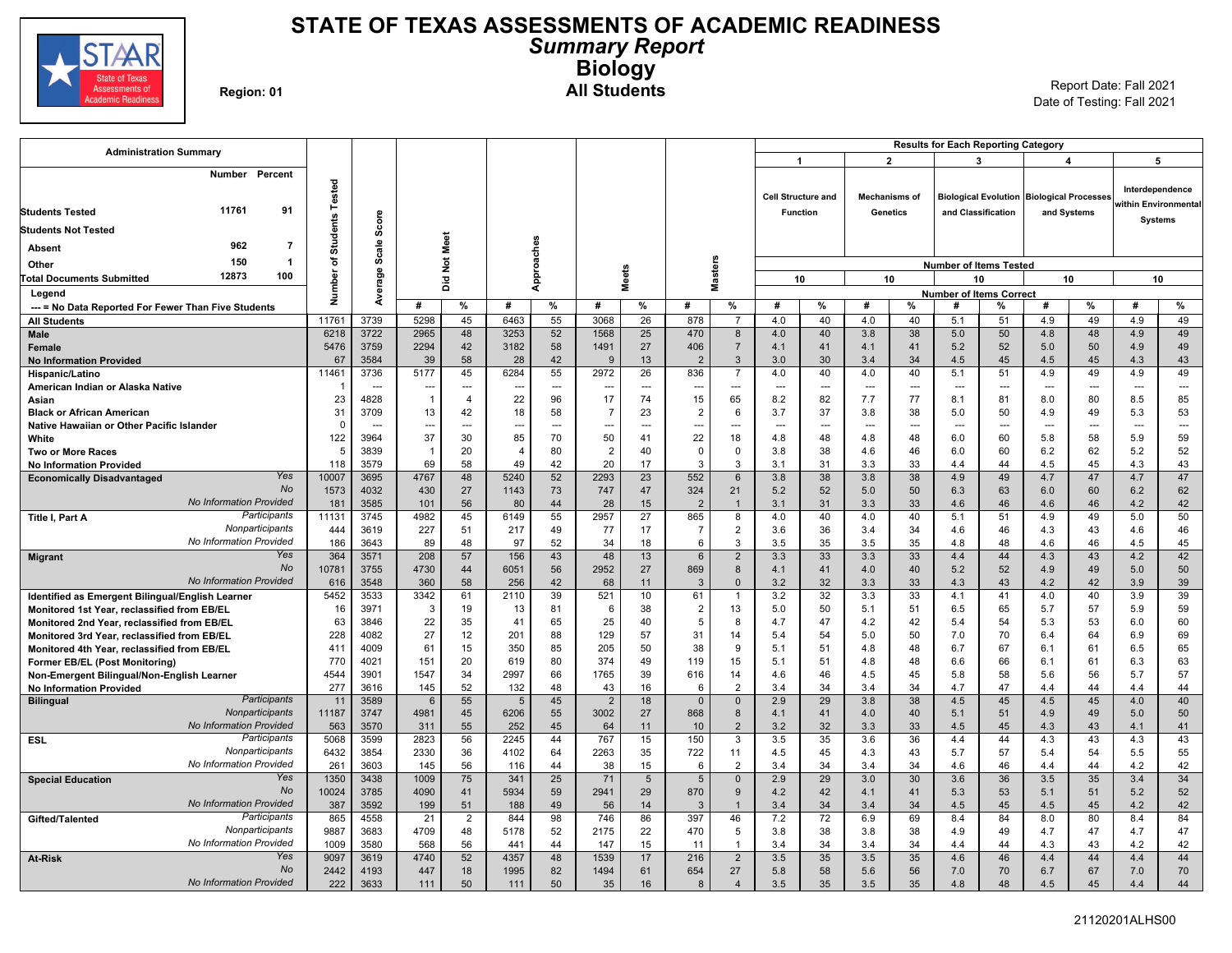

### **STATE OF TEXAS ASSESSMENTS OF ACADEMIC READINESS** *Summary Report* **Biology** Region: 01 **First-Time Tested Students** Report Date: Fall 2021

| <b>Administration Summary</b>                                                              |                 |                          |                |                |                          |                          |                |                          |                       |                         |                          |                           |                      |                          | <b>Results for Each Reporting Category</b> |                    |                                                  |             |                      |                          |
|--------------------------------------------------------------------------------------------|-----------------|--------------------------|----------------|----------------|--------------------------|--------------------------|----------------|--------------------------|-----------------------|-------------------------|--------------------------|---------------------------|----------------------|--------------------------|--------------------------------------------|--------------------|--------------------------------------------------|-------------|----------------------|--------------------------|
|                                                                                            |                 |                          |                |                |                          |                          |                |                          |                       |                         |                          | $\mathbf{1}$              |                      | $\overline{2}$           | 3                                          |                    | $\boldsymbol{4}$                                 |             | 5                    |                          |
| Percent<br>Number                                                                          |                 |                          |                |                |                          |                          |                |                          |                       |                         |                          |                           |                      |                          |                                            |                    |                                                  |             |                      |                          |
|                                                                                            | Tested          |                          |                |                |                          |                          |                |                          |                       |                         |                          | <b>Cell Structure and</b> | <b>Mechanisms of</b> |                          |                                            |                    | <b>Biological Evolution Biological Processes</b> |             | Interdependence      |                          |
| 7039<br>92<br><b>Students Tested</b>                                                       |                 |                          |                |                |                          |                          |                |                          |                       |                         | <b>Function</b>          |                           |                      | Genetics                 |                                            | and Classification |                                                  | and Systems | within Environmental |                          |
|                                                                                            | <b>Students</b> | Score                    |                |                |                          |                          |                |                          |                       |                         |                          |                           |                      |                          |                                            |                    |                                                  |             | <b>Systems</b>       |                          |
| Students Not Tested                                                                        |                 |                          |                |                |                          |                          |                |                          |                       |                         |                          |                           |                      |                          |                                            |                    |                                                  |             |                      |                          |
| 541<br>-7<br><b>Absent</b>                                                                 |                 | Scale                    |                | Not Meet       |                          |                          |                |                          |                       |                         |                          |                           |                      |                          |                                            |                    |                                                  |             |                      |                          |
| 81<br>$\mathbf{1}$<br>Other                                                                | ৳               |                          |                |                |                          |                          |                |                          |                       |                         |                          |                           |                      |                          | <b>Number of Items Tested</b>              |                    |                                                  |             |                      |                          |
| 7661<br>100<br><b>Total Documents Submitted</b>                                            | Number          | Average                  |                | Did            |                          | Approaches               |                | <b>Meets</b>             |                       | <b>Masters</b>          |                          | 10                        |                      | 10                       |                                            | 10                 |                                                  | 10          | 10                   |                          |
| Legend                                                                                     |                 |                          |                |                |                          |                          |                |                          |                       |                         |                          |                           |                      |                          | <b>Number of Items Correct</b>             |                    |                                                  |             |                      |                          |
| --- = No Data Reported For Fewer Than Five Students                                        |                 |                          | #              | %              | #                        | %                        | #              | %                        | #                     | %                       | #                        | %                         | #                    | %                        | #                                          | %                  | #                                                | %           | #                    | %                        |
| <b>All Students</b>                                                                        | 7039            | 3924                     | 2052           | 29             | 4987                     | 71                       | 2941           | 42                       | 878                   | 12                      | 4.8                      | 48                        | 4.6                  | 46                       | 6.0                                        | 60                 | 5.7                                              | 57          | 5.9                  | 59                       |
| Male                                                                                       | 3650            | 3913                     | 1157           | 32             | 2493                     | 68                       | 1495           | 41                       | 470                   | 13                      | 4.7                      | 47                        | 4.4                  | 44                       | 6.0                                        | 60                 | 5.6                                              | 56          | 5.9                  | 59                       |
| Female                                                                                     | 3354<br>35      | 3938<br>3747             | 882<br>13      | 26<br>37       | 2472<br>22               | 74<br>63                 | 1438<br>8      | 43<br>23                 | 406<br>$\overline{2}$ | 12<br>6                 | 4.8<br>3.7               | 48<br>37                  | 4.7<br>4.1           | 47<br>41                 | 6.1<br>5.3                                 | 61<br>53           | 5.8<br>5.0                                       | 58<br>50    | 5.9<br>5.2           | 59<br>52                 |
| <b>No Information Provided</b><br>Hispanic/Latino                                          | 6840            | 3921                     | 2001           | 29             | 4839                     | 71                       | 2848           | 42                       | 836                   | 12                      | 4.8                      | 48                        | 4.6                  | 46                       | 6.0                                        | 60                 | 5.6                                              | 56          | 5.9                  | 59                       |
| American Indian or Alaska Native                                                           | 0               | $\overline{\phantom{a}}$ | ---            | $\cdots$       | $\overline{\phantom{a}}$ | $\overline{\phantom{a}}$ | ---            | $\hspace{0.05cm} \ldots$ | ---                   | ---                     | $\overline{\phantom{a}}$ | ---                       | ---                  | $\overline{\phantom{a}}$ | $\overline{\phantom{a}}$                   | ---                | $\overline{\phantom{a}}$                         | ---         | ---                  | $\overline{\phantom{a}}$ |
| Asian                                                                                      | 22              | 4871                     | $\overline{1}$ | 5              | 21                       | 95                       | 17             | 77                       | 15                    | 68                      | 8.4                      | 84                        | 7.8                  | 78                       | 8.1                                        | 81                 | 8.2                                              | 82          | 8.5                  | 85                       |
| <b>Black or African American</b>                                                           | 13              | 4006                     | $\overline{2}$ | 15             | 11                       | 85                       | 6              | 46                       | $\overline{c}$        | 15                      | 5.2                      | 52                        | 4.6                  | 46                       | 6.7                                        | 67                 | 5.8                                              | 58          | 7.0                  | 70                       |
| Native Hawaiian or Other Pacific Islander                                                  | $\mathbf 0$     | $\overline{\phantom{a}}$ |                | ---            | $\overline{\phantom{a}}$ | ---                      |                | ---                      | ---                   |                         | ---                      | ---                       |                      | $\sim$                   | $\overline{a}$                             | ---                | $\sim$                                           | ---         |                      | $\hspace{0.05cm} \ldots$ |
| White                                                                                      | 89              | 4133                     | 16             | 18             | 73                       | 82                       | 49             | 55                       | 22                    | 25                      | 5.4                      | 54                        | 5.3                  | 53                       | 6.9                                        | 69                 | 6.5                                              | 65          | 6.7                  | 67                       |
| <b>Two or More Races</b>                                                                   | 3               | ---                      | $\overline{a}$ | $\overline{a}$ | $\overline{\phantom{a}}$ | ---                      | $---$          | $\overline{a}$           | ---                   | ---                     | $\sim$                   | ---                       | ---                  | $\sim$ $\sim$            | $\overline{a}$                             | ---                | $\sim$                                           | ---         | $\overline{a}$       | $\overline{a}$           |
| <b>No Information Provided</b><br>Yes                                                      | 72              | 3696                     | 32             | 44             | 40                       | 56                       | 19             | 26                       | $\mathbf{3}$          | $\overline{\mathbf{A}}$ | 3.6                      | 36                        | 3.7                  | 37                       | 5.2                                        | 52                 | 4.8                                              | 48          | 5.0                  | 50                       |
| <b>Economically Disadvantaged</b><br>No                                                    | 5852            | 3864<br>4261             | 1877           | 32             | 3975                     | 68                       | 2188           | 37                       | 552<br>324            | 9<br>29                 | 4.5                      | 45<br>62                  | 4.4                  | 44                       | 5.8                                        | 58                 | 5.4                                              | 54          | 5.7                  | 57<br>73                 |
| <b>No Information Provided</b>                                                             | 1100<br>87      | 3733                     | 140<br>35      | 13<br>40       | 960<br>52                | 87<br>60                 | 728<br>25      | 66<br>29                 | $\overline{2}$        | $\overline{2}$          | 6.2<br>3.8               | 38                        | 5.8<br>3.8           | 58<br>38                 | 7.3<br>5.4                                 | 73<br>54           | 6.9<br>5.1                                       | 69<br>51    | 7.3<br>5.1           | 51                       |
| Participants<br>Title I, Part A                                                            | 6755            | 3929                     | 1964           | 29             | 4791                     | 71                       | 2846           | 42                       | 865                   | 13                      | 4.8                      | 48                        | 4.6                  | 46                       | 6.0                                        | 60                 | 5.7                                              | 57          | 5.9                  | 59                       |
| Nonparticipants                                                                            | 189             | 3789                     | 61             | 32             | 128                      | 68                       | 63             | 33                       | $\overline{7}$        | 4                       | 4.2                      | 42                        | 3.8                  | 38                       | 5.7                                        | 57                 | 5.1                                              | 51          | 5.6                  | 56                       |
| No Information Provided                                                                    | 95              | 3829                     | 27             | 28             | 68                       | 72                       | 32             | 34                       | 6                     | 6                       | 4.3                      | 43                        | 4.1                  | 41                       | 6.0                                        | 60                 | 5.4                                              | 54          | 5.5                  | 55                       |
| Yes<br><b>Migrant</b>                                                                      | 177             | 3695                     | 80             | 45             | 97                       | 55                       | 40             | 23                       | $6\phantom{1}6$       | $\mathbf{3}$            | 3.8                      | 38                        | 3.7                  | 37                       | 5.0                                        | 50                 | 4.8                                              | 48          | 4.9                  | 49                       |
| <b>No</b>                                                                                  | 6637            | 3938                     | 1873           | 28             | 4764                     | 72                       | 2854           | 43                       | 869                   | 13                      | 4.8                      | 48                        | 4.6                  | 46                       | 6.1                                        | 61                 | 5.7                                              | 57          | 6.0                  | 60                       |
| <b>No Information Provided</b>                                                             | 225             | 3681                     | 99             | 44             | 126                      | 56                       | 47             | 21                       | $\mathbf{3}$          | $\mathbf{1}$            | 3.7                      | 37                        | 3.6                  | 36                       | 5.1                                        | 51                 | 4.9                                              | 49          | 4.7                  | 47                       |
| Identified as Emergent Bilingual/English Learner                                           | 2531            | 3636                     | 1247           | 49             | 1284                     | 51                       | 464            | 18                       | 61                    | $\overline{2}$          | 3.7                      | 37                        | 3.7                  | 37                       | 4.6                                        | 46                 | 4.4                                              | 44          | 4.5                  | 45                       |
| Monitored 1st Year, reclassified from EB/EL<br>Monitored 2nd Year, reclassified from EB/EL | 13<br>45        | 4073<br>3974             | -1<br>11       | 8<br>24        | 12<br>34                 | 92<br>76                 | 6<br>24        | 46<br>53                 | $\overline{2}$<br>5   | 15<br>11                | 5.7<br>5.3               | 57<br>53                  | 5.3<br>4.6           | 53<br>46                 | 6.8<br>6.2                                 | 68<br>62           | 6.2<br>5.9                                       | 62<br>59    | 6.3<br>6.6           | 63<br>66                 |
| Monitored 3rd Year, reclassified from EB/EL                                                | 192             | 4177                     | 10             | 5              | 182                      | 95                       | 127            | 66                       | 31                    | 16                      | 5.8                      | 58                        | 5.3                  | 53                       | 7.4                                        | 74                 | 6.7                                              | 67          | 7.4                  | 74                       |
| Monitored 4th Year, reclassified from EB/EL                                                | 369             | 4061                     | 37             | 10             | 332                      | 90                       | 203            | 55                       | 38                    | 10 <sup>1</sup>         | 5.3                      | 53                        | 5.0                  | 50                       | 6.9                                        | 69                 | 6.3                                              | 63          | 6.8                  | 68                       |
| <b>Former EB/EL (Post Monitoring)</b>                                                      | 585             | 4168                     | 60             | 10             | 525                      | 90                       | 364            | 62                       | 119                   | 20                      | 5.8                      | 58                        | 5.4                  | 54                       | 7.3                                        | 73                 | 6.7                                              | 67          | 7.0                  | 70                       |
| Non-Emergent Bilingual/Non-English Learner                                                 | 3173            | 4083                     | 638            | 20             | 2535                     | 80                       | 1715           | 54                       | 616                   | 19                      | 5.4                      | 54                        | 5.1                  | 51                       | 6.7                                        | 67                 | 6.3                                              | 63          | 6.6                  | 66                       |
| <b>No Information Provided</b>                                                             | 131             | 3760                     | 48             | 37             | 83                       | 63                       | 38             | 29                       | 6                     | 5                       | 4.0                      | 40                        | 3.9                  | 39                       | 5.6                                        | 56                 | 5.0                                              | 50          | 5.2                  | 52                       |
| <b>Participants</b><br><b>Bilingual</b>                                                    | 6               | 3763                     | $\overline{2}$ | 33             | $\overline{4}$           | 67                       | $\overline{2}$ | 33                       | $\Omega$              | $\mathbf 0$             | 3.8                      | 38                        | 3.8                  | 38                       | 5.3                                        | 53                 | 5.5                                              | 55          | 5.3                  | 53                       |
| Nonparticipants                                                                            | 6788            | 3932                     | 1948           | 29             | 4840                     | 71                       | 2882           | 42                       | 868                   | 13                      | 4.8                      | 48                        | 4.6                  | 46                       | 6.0                                        | 60                 | 5.7                                              | 57          | 5.9                  | 59                       |
| No Information Provided<br>Participants                                                    | 245             | 3702                     | 102            | 42             | 143                      | 58                       | 57             | 23                       | 10                    | $\overline{4}$          | 3.6                      | 36                        | 3.7                  | 37                       | 5.3                                        | 53                 | 4.9                                              | 49          | 4.9                  | 49                       |
| <b>ESL</b><br>Nonparticipants                                                              | 2659<br>4259    | 3740<br>4044             | 1105<br>899    | 42<br>21       | 1554<br>3360             | 58<br>79                 | 723<br>2185    | 27<br>51                 | 150                   | 6<br>17                 | 4.1                      | 41<br>52                  | 4.0                  | 40<br>49                 | 5.1                                        | 51                 | 4.9                                              | 49<br>62    | 5.1                  | 51<br>65                 |
| No Information Provided                                                                    | 121             | 3743                     | 48             | 40             | 73                       | 60                       | 33             | 27                       | 722<br>6              | 5                       | 5.2<br>3.8               | 38                        | 4.9<br>3.9           | 39                       | 6.6<br>5.4                                 | 66<br>54           | 6.2<br>5.0                                       | 50          | 6.5<br>5.0           | 50                       |
| Yes<br><b>Special Education</b>                                                            | 664             | 3480                     | 461            | 69             | 203                      | 31                       | 63             | 9                        | 5                     | $\mathbf{1}$            | 3.0                      | 30                        | 3.1                  | 31                       | 3.8                                        | 38                 | 3.7                                              | 37          | 3.7                  | 37                       |
| No                                                                                         | 6217            | 3977                     | 1530           | 25             | 4687                     | 75                       | 2840           | 46                       | 870                   | 14                      | 5.0                      | 50                        | 4.8                  | 48                       | 6.3                                        | 63                 | 5.9                                              | 59          | 6.2                  | 62                       |
| <b>No Information Provided</b>                                                             | 158             | 3728                     | 61             | 39             | 97                       | 61                       | 38             | 24                       | -3                    | $\overline{2}$          | 3.9                      | 39                        | 3.8                  | 38                       | 5.2                                        | 52                 | 5.2                                              | 52          | 4.9                  | 49                       |
| Participants<br>Gifted/Talented                                                            | 815             | 4613                     | 5              | $\overline{1}$ | 810                      | 99                       | 739            | 91                       | 397                   | 49                      | 7.4                      | 74                        | 7.1                  | 71                       | 8.6                                        | 86                 | 8.2                                              | 82          | 8.6                  | 86                       |
| Nonparticipants                                                                            | 5745            | 3844                     | 1850           | 32             | 3895                     | 68                       | 2077           | 36                       | 470                   | 8                       | 4.5                      | 45                        | 4.3                  | 43                       | 5.7                                        | 57                 | 5.4                                              | 54          | 5.6                  | 56                       |
| No Information Provided                                                                    | 479             | 3713                     | 197            | 41             | 282                      | 59                       | 125            | 26                       | 11                    | 2                       | 3.8                      | 38                        | 3.7                  | 37                       | 5.2                                        | 52                 | 4.9                                              | 49          | 5.1                  | 51                       |
| Yes<br><b>At-Risk</b>                                                                      | 4896            | 3760                     | 1810           | 37             | 3086                     | 63                       | 1446           | 30                       | 216                   | $\overline{4}$          | 4.1                      | 41                        | 4.0                  | 40                       | 5.4                                        | 54                 | 5.0                                              | 50          | 5.2                  | 52                       |
| <b>No</b><br><b>No Information Provided</b>                                                | 2034            | 4324                     | 208            | 10             | 1826                     | 90                       | 1463           | 72                       | 654                   | 32                      | 6.3                      | 63                        | 6.1                  | 61                       | 7.5                                        | 75                 | 7.2                                              | 72          | 7.6                  | 76                       |
|                                                                                            | 109             | 3814                     | 34             | 31             | 75                       | 69                       | 32             | 29                       | 8                     | $\overline{7}$          | 4.3                      | 43                        | 4.1                  | 41                       | 5.9                                        | 59                 | 5.2                                              | 52          | 5.4                  | 54                       |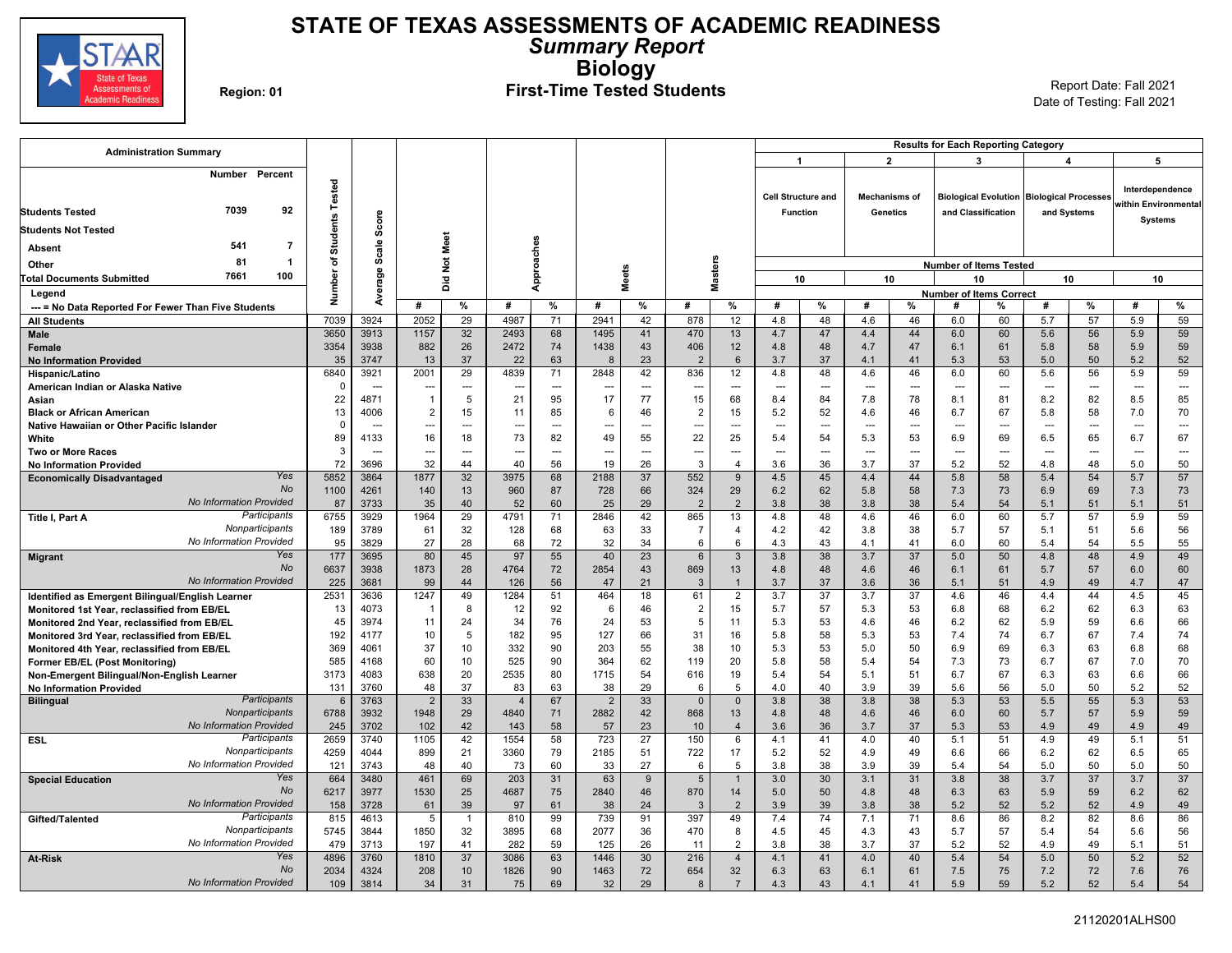

### **STATE OF TEXAS ASSESSMENTS OF ACADEMIC READINESS** *Summary Report* **Biology** Region: 01 **Refersted Students** Report Date: Fall 2021<br>Region: 01 **Report Date: Fall 2021**

| <b>Administration Summary</b>                                                 |                       |                          |                      |           |                          |                      |                                |                                  |                            |                      |                          |                           |                       |                          | <b>Results for Each Reporting Category</b> |                    |                                           |                      |                                         |                          |
|-------------------------------------------------------------------------------|-----------------------|--------------------------|----------------------|-----------|--------------------------|----------------------|--------------------------------|----------------------------------|----------------------------|----------------------|--------------------------|---------------------------|-----------------------|--------------------------|--------------------------------------------|--------------------|-------------------------------------------|----------------------|-----------------------------------------|--------------------------|
|                                                                               |                       |                          |                      |           |                          |                      |                                |                                  |                            |                      | -1                       |                           |                       | $\mathbf{2}$             |                                            | 3                  |                                           | 4                    | 5                                       |                          |
| Number<br>Percent<br>4722<br>91                                               | Tested                |                          |                      |           |                          |                      |                                |                                  |                            |                      |                          | <b>Cell Structure and</b> |                       | <b>Mechanisms of</b>     |                                            |                    | Biological Evolution Biological Processes |                      | Interdependence<br>within Environmental |                          |
| <b>Students Tested</b>                                                        |                       | Score                    |                      |           |                          |                      |                                |                                  |                            |                      | <b>Function</b>          |                           |                       | <b>Genetics</b>          |                                            | and Classification |                                           | and Systems          | <b>Systems</b>                          |                          |
| <b>Students Not Tested</b>                                                    | <b>Students</b>       |                          |                      |           |                          |                      |                                |                                  |                            |                      |                          |                           |                       |                          |                                            |                    |                                           |                      |                                         |                          |
| 421<br>-8<br>Absent                                                           |                       | Scale                    |                      | Not Meet  |                          |                      |                                |                                  |                            |                      |                          |                           |                       |                          |                                            |                    |                                           |                      |                                         |                          |
| 69<br>-1<br>Other                                                             | ৳                     |                          |                      |           |                          |                      |                                |                                  |                            |                      |                          |                           |                       |                          | <b>Number of Items Tested</b>              |                    |                                           |                      |                                         |                          |
| 5212<br>100<br><b>Total Documents Submitted</b>                               | Number                | Average                  |                      | ă         |                          | Approaches           |                                | <b>Meets</b>                     |                            | <b>Masters</b>       |                          | 10                        |                       | 10                       |                                            | 10                 |                                           | 10                   | 10                                      |                          |
| Legend                                                                        |                       |                          |                      |           |                          |                      |                                |                                  |                            |                      |                          |                           |                       |                          | <b>Number of Items Correct</b>             |                    |                                           |                      |                                         |                          |
| --- = No Data Reported For Fewer Than Five Students                           |                       |                          | #                    | %         | #                        | %                    | #                              | %                                | #                          | %                    | #                        | %                         | #                     | %                        | #                                          | %                  | #                                         | %                    | #                                       | $\%$                     |
| <b>All Students</b>                                                           | 4722                  | 3462                     | 3246                 | 69        | 1476                     | 31                   | 127                            | 3                                | $\mathbf 0$                | $\mathbf 0$          | 2.9                      | 29                        | 3.1                   | 31                       | 3.7                                        | 37                 | 3.7                                       | 37                   | 3.5                                     | 35                       |
| Male                                                                          | 2568                  | 3451                     | 1808                 | 70        | 760                      | 30                   | 73                             | $\mathbf{3}$                     | $\overline{0}$             | $\mathbf 0$          | 2.9                      | 29                        | 3.0                   | 30                       | 3.6                                        | 36                 | 3.6                                       | 36                   | 3.5                                     | 35                       |
| Female                                                                        | 2122                  | 3476                     | 1412                 | 67        | 710                      | 33                   | 53                             | $\overline{2}$                   | $\Omega$                   | $\Omega$             | 2.9                      | 29                        | 3.2                   | 32                       | 3.8                                        | 38                 | 3.8                                       | 38                   | 3.4                                     | 34                       |
| <b>No Information Provided</b>                                                | 32                    | 3407                     | 26                   | 81        | 6                        | 19                   | $\overline{1}$                 | 3                                | $\Omega$                   | $\Omega$             | 2.3                      | 23                        | 2.6                   | 26                       | 3.6                                        | 36                 | 3.9                                       | 39                   | 3.2                                     | 32                       |
| Hispanic/Latino                                                               | 4621                  | 3462                     | 3176                 | 69        | 1445                     | 31                   | 124                            | 3                                | $\mathbf 0$                | 0                    | 2.9                      | 29                        | 3.1                   | 31                       | 3.7                                        | 37                 | 3.7                                       | 37                   | 3.5                                     | 35                       |
| American Indian or Alaska Native                                              | $\overline{1}$        | $\overline{\phantom{a}}$ | ---                  | $-$       | $\overline{\phantom{a}}$ | $\overline{a}$       | ---                            | $\overline{a}$                   | ---                        | $\overline{a}$       | $\sim$                   | $\overline{a}$            | $\overline{a}$        | $\sim$ $\sim$            | $\overline{a}$                             | $\sim$             | $\sim$                                    | $\overline{a}$       | $\overline{a}$                          | $\overline{a}$           |
| Asian                                                                         | 18                    | $\sim$<br>3494           | ---<br>11            | $-$<br>61 | ---<br>7                 | $\overline{a}$<br>39 | ---<br>$\overline{1}$          | $\overline{a}$<br>6              | ---<br>$\mathbf 0$         | $\overline{a}$<br>0  | $\sim$<br>2.6            | ---<br>26                 | $\overline{a}$<br>3.2 | $\sim$ $\sim$<br>32      | $\overline{a}$<br>3.7                      | $\sim$<br>37       | $\overline{a}$<br>4.3                     | $\overline{a}$<br>43 | $\overline{a}$<br>4.0                   | $\overline{a}$<br>40     |
| <b>Black or African American</b><br>Native Hawaiian or Other Pacific Islander | $\Omega$              | ---                      |                      | -−-       |                          | ---                  |                                |                                  | ---                        |                      | $\overline{\phantom{a}}$ | …                         | ---                   | ---                      | ---                                        | ---                |                                           | …                    |                                         | $\overline{\phantom{a}}$ |
| White                                                                         | 33                    | 3506                     | 21                   | 64        | 12                       | 36                   | $\overline{1}$                 | 3                                | $\mathbf 0$                | $\mathbf 0$          | 3.2                      | 32                        | 3.2                   | 32                       | 3.6                                        | 36                 | 4.0                                       | 40                   | 3.8                                     | 38                       |
| <b>Two or More Races</b>                                                      | $\overline{2}$        | $\sim$                   | ---                  | $-$       | $\overline{\phantom{a}}$ | $\overline{a}$       | ---                            | $-$                              | ---                        | $---$                | $\sim$                   | $\overline{a}$            | $\overline{a}$        | $\sim$ $\sim$            | $\overline{a}$                             | $\sim$             | $\overline{a}$                            | $\overline{a}$       | $\overline{a}$                          | $\sim$                   |
| <b>No Information Provided</b>                                                | 46                    | 3394                     | 37                   | 80        | <sub>9</sub>             | 20                   | $\overline{1}$                 | $\overline{2}$                   | $\mathbf 0$                | $\Omega$             | 2.3                      | 23                        | 2.8                   | 28                       | 3.3                                        | 33                 | 3.9                                       | 39                   | 3.1                                     | 31                       |
| Yes<br><b>Economically Disadvantaged</b>                                      | 4155                  | 3458                     | 2890                 | 70        | 1265                     | 30                   | 105                            | 3                                | $\overline{0}$             | $\mathbf{0}$         | 2.9                      | 29                        | 3.1                   | 31                       | 3.7                                        | 37                 | 3.7                                       | 37                   | 3.5                                     | 35                       |
| <b>No</b>                                                                     | 473                   | 3500                     | 290                  | 61        | 183                      | 39                   | 19                             | $\overline{4}$                   | $\Omega$                   | $\mathbf{0}$         | 3.0                      | 30                        | 3.1                   | 31                       | 3.9                                        | 39                 | 3.8                                       | 38                   | 3.8                                     | 38                       |
| <b>No Information Provided</b>                                                | 94                    | 3447                     | 66                   | 70        | 28                       | 30                   | 3                              | 3                                | $\Omega$                   | $\mathbf{0}$         | 2.5                      | 25                        | 2.8                   | 28                       | 3.8                                        | 38                 | 4.1                                       | 41                   | 3.4                                     | 34                       |
| Participants<br>Title I, Part A                                               | 4376                  | 3460                     | 3018                 | 69        | 1358                     | 31                   | 111                            | 3                                | $\Omega$                   | 0                    | 2.9                      | 29                        | 3.1                   | 31                       | 3.7                                        | 37                 | $\overline{3.7}$                          | $\overline{37}$      | 3.5                                     | 35                       |
| Nonparticipants<br>No Information Provided                                    | 255                   | 3493                     | 166                  | 65        | 89                       | 35                   | 14                             | 5                                | $\mathbf 0$                | 0                    | 3.1                      | 31                        | 3.2                   | 32                       | 3.8                                        | 38                 | 3.7                                       | 37                   | 3.8                                     | 38                       |
| Yes                                                                           | 91<br>187             | 3448<br>3455             | 62<br>128            | 68<br>68  | 29<br>59                 | 32<br>32             | $\overline{2}$<br>$\mathbf{8}$ | $\overline{2}$<br>$\overline{4}$ | $\mathbf 0$<br>$\Omega$    | $\Omega$<br>$\Omega$ | 2.7<br>2.9               | 27<br>29                  | 2.9<br>2.9            | 29<br>29                 | 3.6<br>3.8                                 | 36<br>38           | 3.8<br>3.8                                | 38<br>38             | 3.4<br>3.4                              | 34<br>34                 |
| <b>Migrant</b><br>No                                                          | 4144                  | 3461                     | 2857                 | 69        | 1287                     | 31                   | 98                             | $\overline{2}$                   | $\Omega$                   | $\Omega$             | 2.9                      | 29                        | 3.1                   | 31                       | 3.7                                        | 37                 | 3.7                                       | 37                   | 3.5                                     | 35                       |
| <b>No Information Provided</b>                                                | 391                   | 3472                     | 261                  | 67        | 130                      | 33                   | 21                             | 5                                | $\overline{0}$             | $\mathbf{0}$         | 2.9                      | 29                        | 3.1                   | 31                       | 3.8                                        | 38                 | 3.8                                       | 38                   | 3.5                                     | 35                       |
| Identified as Emergent Bilingual/English Learner                              | 2921                  | 3443                     | 2095                 | 72        | 826                      | 28                   | 57                             | $\overline{2}$                   | $\Omega$                   | $\mathbf 0$          | 2.8                      | 28                        | 3.0                   | 30                       | 3.6                                        | 36                 | 3.6                                       | 36                   | 3.3                                     | 33                       |
| Monitored 1st Year, reclassified from EB/EL                                   | 3                     | $\overline{\phantom{a}}$ | ---                  | ---       | $\overline{\phantom{a}}$ | ---                  | ---                            |                                  | ---                        |                      | $\overline{\phantom{a}}$ | ---                       | ---                   | $\overline{\phantom{a}}$ | ---                                        | $\overline{a}$     | ---                                       | ---                  | $\overline{a}$                          | $\overline{\phantom{a}}$ |
| Monitored 2nd Year, reclassified from EB/EL                                   | 18                    | 3525                     | 11                   | 61        | $\overline{7}$           | 39                   | $\overline{1}$                 | 6                                | $\mathbf 0$                | $\Omega$             | 3.3                      | 33                        | 3.3                   | 33                       | 3.4                                        | 34                 | 3.7                                       | 37                   | 4.4                                     | 44                       |
| Monitored 3rd Year, reclassified from EB/EL                                   | 36                    | 3581                     | 17                   | 47        | 19                       | 53                   | $\overline{2}$                 | 6                                | $\mathbf 0$                | $\Omega$             | 3.1                      | 31                        | 3.4                   | 34                       | 4.4                                        | 44                 | 4.5                                       | 45                   | 4.2                                     | 42                       |
| Monitored 4th Year, reclassified from EB/EL                                   | 42                    | 3547                     | 24                   | 57        | 18                       | 43                   | $\overline{2}$                 | 5                                | $\Omega$                   | $\Omega$             | 3.1                      | 31                        | 3.1                   | 31                       | 4.4                                        | 44                 | 4.0                                       | 40                   | 4.0                                     | 40                       |
| <b>Former EB/EL (Post Monitoring)</b>                                         | 185                   | 3554                     | 91                   | 49        | 94                       | 51                   | 10 <sup>1</sup>                | 5                                | $\Omega$                   | $\Omega$             | 3.1                      | 31                        | 3.1                   | 31                       | 4.5                                        | 45                 | 4.2                                       | 42                   | 4.1                                     | 41                       |
| Non-Emergent Bilingual/Non-English Learner                                    | 1371                  | 3480                     | 909                  | 66        | 462                      | 34                   | 50                             | $\overline{\mathbf{4}}$<br>3     | $\mathbf 0$<br>$\Omega$    | $\Omega$<br>$\Omega$ | 2.9                      | 29                        | 3.1                   | 31                       | 3.8                                        | 38                 | 3.8                                       | 38                   | 3.6                                     | 36                       |
| <b>No Information Provided</b><br>Participants                                | 146<br>$5\phantom{1}$ | 3487<br>3379             | 97<br>$\overline{4}$ | 66<br>80  | 49                       | 34<br>20             | 5<br>$\mathbf{0}$              | $\mathbf{0}$                     | $\Omega$                   | $\Omega$             | 2.9<br>1.8               | 29<br>18                  | 3.0<br>3.8            | 30<br>38                 | 4.0<br>3.6                                 | 40<br>36           | 3.9<br>3.2                                | 39<br>32             | 3.6<br>2.4                              | 36<br>24                 |
| <b>Bilingual</b><br>Nonparticipants                                           | 4399                  | 3462                     | 3033                 | 69        | 1366                     | 31                   | 120                            | 3                                | $\overline{0}$             | $\mathbf 0$          | 2.9                      | 29                        | 3.1                   | 31                       | 3.7                                        | 37                 | 3.7                                       | 37                   | 3.5                                     | 35                       |
| <b>No Information Provided</b>                                                | 318                   | 3469                     | 209                  | 66        | 109                      | 34                   | $\overline{7}$                 | 2                                | $\Omega$                   | $\Omega$             | 2.9                      | 29                        | 2.9                   | 29                       | 3.8                                        | 38                 | 3.8                                       | 38                   | 3.6                                     | 36                       |
| Participants<br>ESL                                                           | 2409                  | 3444                     | 1718                 | 71        | 691                      | 29                   | 44                             | $\overline{2}$                   | $\Omega$                   | $\Omega$             | 2.9                      | 29                        | 3.0                   | 30                       | 3.6                                        | 36                 | 3.6                                       | 36                   | 3.4                                     | 34                       |
| Nonparticipants                                                               | 2173                  | 3480                     | 1431                 | 66        | 742                      | 34                   | 78                             | $\Delta$                         | $\mathbf 0$                | $\Omega$             | 2.9                      | 29                        | 3.1                   | 31                       | 3.8                                        | 38                 | 3.8                                       | 38                   | 3.6                                     | 36                       |
| No Information Provided                                                       | 140                   | 3482                     | 97                   | 69        | 43                       | 31                   | 5                              | $\overline{4}$                   | $\mathbf 0$                | $\Omega$             | 3.0                      | 30                        | 3.0                   | 30                       | 3.9                                        | 39                 | 3.9                                       | 39                   | 3.5                                     | 35                       |
| Yes<br><b>Special Education</b>                                               | 686                   | 3399                     | 548                  | 80        | 138                      | 20                   | 8                              | $\mathbf{1}$                     | $\overline{0}$             | $\mathbf{0}$         | 2.7                      | 27                        | 2.9                   | 29                       | 3.3                                        | 33                 | 3.4                                       | 34                   | 3.2                                     | 32                       |
| <b>No</b>                                                                     | 3807                  | 3471                     | 2560                 | 67        | 1247                     | 33                   | 101                            | 3                                | $\Omega$                   | $\Omega$             | 2.9                      | 29                        | 3.1                   | 31                       | 3.7                                        | 37                 | 3.8                                       | 38                   | 3.5                                     | 35                       |
| <b>No Information Provided</b>                                                | 229                   | 3499                     | 138                  | 60        | 91                       | 40                   | 18                             | 8                                | $\Omega$                   | $\mathbf{0}$         | 3.1                      | 31                        | 3.1                   | 31                       | 4.0                                        | 40                 | 4.0                                       | 40                   | 3.6                                     | 36                       |
| Participants<br>Gifted/Talented                                               | 50                    | 3663                     | 16                   | 32        | 34                       | 68                   | $\overline{7}$                 | 14                               | $\mathbf 0$                | $\Omega$             | 3.7                      | 37                        | 3.7                   | 37                       | 5.0                                        | 50                 | 4.7                                       | 47                   | 4.7                                     | 47                       |
| Nonparticipants<br>No Information Provided                                    | 4142<br>530           | 3460<br>3459             | 2859<br>371          | 69<br>70  | 1283<br>159              | 31<br>30             | 98<br>22                       | $\overline{2}$<br>$\overline{4}$ | $\mathbf 0$<br>$\mathbf 0$ | $\Omega$<br>$\Omega$ | 2.9<br>2.9               | 29<br>29                  | 3.1<br>3.1            | 31<br>31                 | 3.7<br>3.7                                 | 37<br>37           | 3.7<br>3.8                                | 37<br>38             | 3.5<br>3.4                              | 35<br>34                 |
| Yes<br><b>At-Risk</b>                                                         | 4201                  | 3455                     | 2930                 | 70        | 1271                     | 30                   | 93                             | $\sqrt{2}$                       | $\Omega$                   | $\Omega$             | 2.9                      | 29                        | 3.1                   | 31                       | 3.6                                        | 36                 | 3.7                                       | 37                   | 3.5                                     | 35                       |
| No                                                                            | 408                   | 3536                     | 239                  | 59        | 169                      | 41                   | 31                             | 8                                | $\Omega$                   | $\Omega$             | 3.2                      | 32                        | 3.3                   | 33                       | 4.3                                        | 43                 | 4.0                                       | 40                   | 3.9                                     | 39                       |
| <b>No Information Provided</b>                                                | 113                   | 3459                     | 77                   | 68        | 36                       | 32                   | 3                              | 3                                | $\Omega$                   | $\Omega$             | 2.8                      | 28                        | 2.9                   | 29                       | 3.7                                        | 37                 | 3.9                                       | 39                   | 3.5                                     | 35                       |
|                                                                               |                       |                          |                      |           |                          |                      |                                |                                  |                            |                      |                          |                           |                       |                          |                                            |                    |                                           |                      |                                         |                          |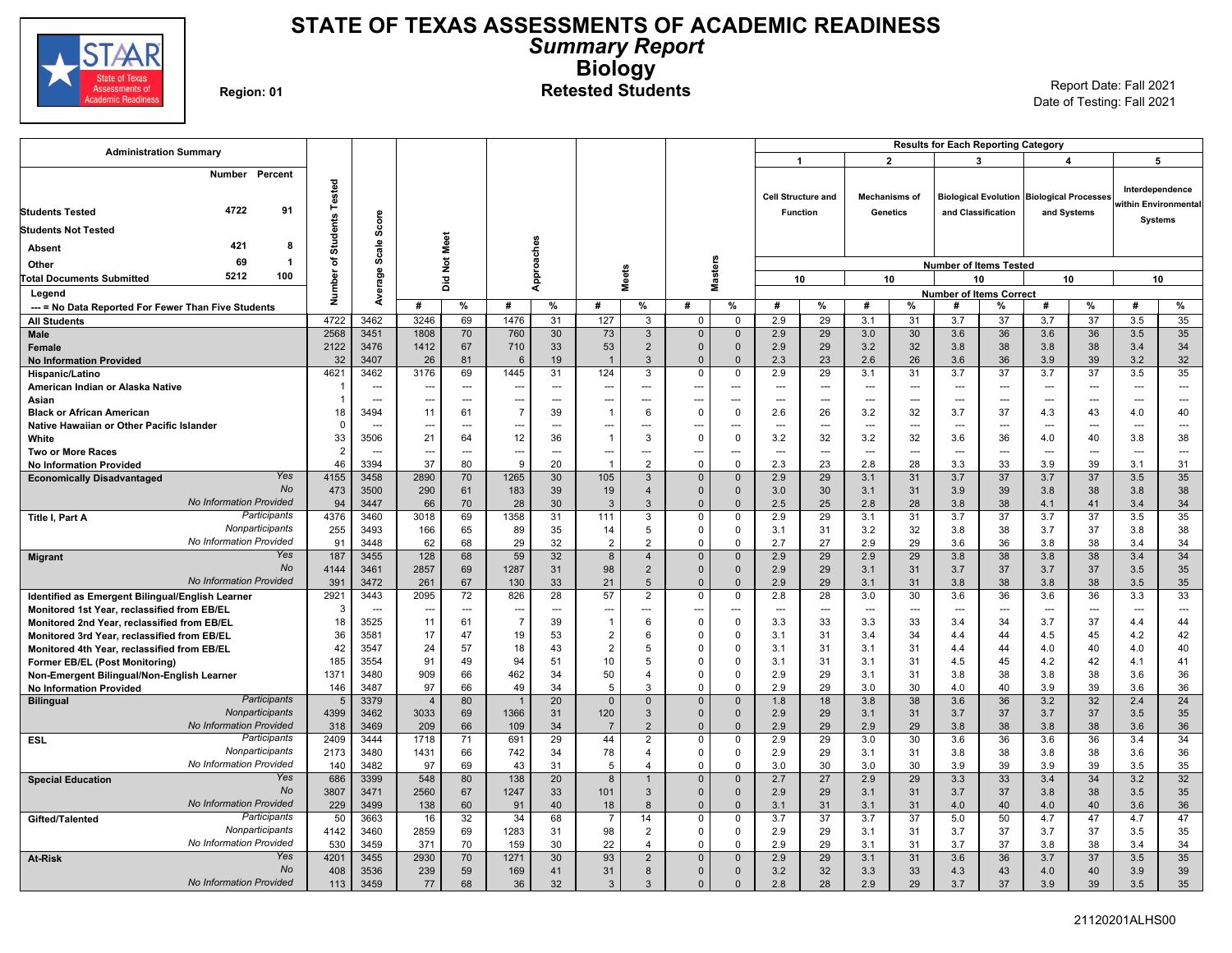

### **STATE OF TEXAS ASSESSMENTS OF ACADEMIC READINESS** *Summary Report* **English I Region: 01 All Students** Report Date: Fall 2021

Date of Testing: Fall 2021

| <b>Administration Summary</b>                                                              |                        |              |                                  |                 |                |                       |                |                      |                       |                                  |                        |                          |                       |                | <b>Results for Each Reporting Category</b> |                                  |                |             |               |          |                |                          |
|--------------------------------------------------------------------------------------------|------------------------|--------------|----------------------------------|-----------------|----------------|-----------------------|----------------|----------------------|-----------------------|----------------------------------|------------------------|--------------------------|-----------------------|----------------|--------------------------------------------|----------------------------------|----------------|-------------|---------------|----------|----------------|--------------------------|
|                                                                                            |                        |              |                                  |                 |                |                       |                |                      |                       |                                  | $\blacktriangleleft$   |                          |                       | $\overline{2}$ |                                            | 3                                |                |             |               | 5        |                | 6                        |
| Number Percent                                                                             |                        |              |                                  |                 |                |                       |                |                      |                       |                                  |                        |                          |                       |                |                                            | Understanding                    |                |             |               |          |                |                          |
|                                                                                            | <b>Students Tested</b> |              |                                  |                 |                |                       |                |                      |                       |                                  | Understanding          |                          | Understanding         |                |                                            | Analysis of                      |                |             |               |          |                |                          |
| 15150<br>91<br><b>Students Tested</b>                                                      |                        |              |                                  |                 |                |                       |                |                      |                       |                                  | <b>Analysis Across</b> |                          | Analysis of           |                |                                            | Informational                    |                | Composition |               | Revision |                | Editing                  |
|                                                                                            |                        | Score        |                                  |                 |                |                       |                |                      |                       |                                  | Genres                 |                          | <b>Literary Texts</b> |                |                                            |                                  |                |             |               |          |                |                          |
| <b>Students Not Tested</b>                                                                 |                        |              |                                  |                 |                |                       |                |                      |                       |                                  |                        |                          |                       |                |                                            | <b>Texts</b>                     |                |             |               |          |                |                          |
| 1172<br>$\overline{7}$<br><b>Absent</b>                                                    |                        | Scale        |                                  | Meet            |                |                       |                |                      |                       |                                  |                        |                          |                       |                |                                            |                                  |                |             |               |          |                |                          |
| 317<br>$\overline{2}$<br>Other                                                             | ৳                      |              |                                  | $\frac{5}{2}$   |                |                       |                |                      |                       |                                  |                        |                          |                       |                |                                            | <b>Number of Points Possible</b> |                |             |               |          |                |                          |
| 16639<br>100<br><b>Total Documents Submitted</b>                                           | Number                 | 응,           |                                  | ă               |                | Approaches            |                | <b>Meets</b>         |                       | <b>Masters</b>                   |                        | 8                        | 13                    |                |                                            | 13                               |                | 16          |               | 9        |                | 9                        |
| Legend                                                                                     |                        | ēïā          |                                  |                 |                |                       |                |                      |                       |                                  |                        |                          |                       |                |                                            | <b>Number of Points Scored</b>   |                |             |               |          |                |                          |
| --- = No Data Reported For Fewer Than Five Students                                        |                        | È            | #                                | %               | #              | $\%$                  | #              | %                    | #                     | $\%$                             | #                      | %                        | #                     | %              | #                                          | %                                | #              | %           | #             | %        | #              | %                        |
| <b>All Students</b>                                                                        | 15150                  | 3672         | 9528                             | 63              | 5622           | 37                    | 2911           | 19                   | 350                   | $\overline{2}$                   | 4.0                    | 51                       | 6.4                   | 50             | 5.8                                        | 45                               | 7.1            | 45          | 5.0           | 55       | 5.4            | 60                       |
| Male                                                                                       | 8697                   | 3622         | 5860                             | 67              | 2837           | 33                    | 1383           | 16                   | 142                   | $\overline{2}$                   | 3.9                    | 49                       | 6.1                   | 47             | 5.6                                        | 43                               | 6.7            | 42          | 4.8           | 54       | 5.2            | 57                       |
| Female                                                                                     | 6356                   | 3742         | 3599                             | 57              | 2757           | 43                    | 1517           | 24                   | 206                   | $\mathbf{3}$                     | 4.2                    | 53                       | 6.9                   | 53             | 6.2                                        | 47                               | 7.8            | 49          | 5.1           | 57       | 5.7            | 64                       |
| <b>No Information Provided</b>                                                             | 97<br>14779            | 3620<br>3671 | 69                               | 71              | 28<br>5470     | 29<br>37              | 11<br>2812     | 11                   | $\overline{2}$<br>333 | $\overline{2}$                   | 3.9                    | 49<br>51                 | 6.2                   | 48<br>50       | 5.5                                        | 42                               | 6.7<br>7.1     | 42<br>45    | 5.0           | 56<br>55 | 5.2<br>5.4     | 58                       |
| Hispanic/Latino                                                                            | $\overline{2}$         |              | 9309<br>$\overline{\phantom{a}}$ | 63<br>---       |                | $\overline{a}$        | ---            | 19                   | ---                   | $\overline{2}$<br>---            | 4.0                    | $\overline{\phantom{a}}$ | 6.4<br>$\overline{a}$ |                | 5.8<br>$\sim$                              | 45<br>---                        | $\overline{a}$ |             | 5.0<br>$\sim$ | -−-      | $\overline{a}$ | 60<br>$\sim$             |
| American Indian or Alaska Native<br>Asian                                                  | 6                      | 4073         | $\overline{2}$                   | 33              | $\overline{4}$ | 67                    | $\overline{4}$ | 67                   | $\mathsf 0$           | $\mathsf 0$                      | 6.8                    | 85                       | 9.3                   | 72             | 6.8                                        | 53                               | 8.7            | 54          | 6.0           | 67       | 7.2            | 80                       |
| <b>Black or African American</b>                                                           | 44                     | 3763         | 24                               | 55              | 20             | 45                    | 14             | 32                   | -1                    | $\overline{2}$                   | 4.4                    | 55                       | 6.9                   | 53             | 6.4                                        | 49                               | 8.1            | 51          | 5.5           | 61       | 5.9            | 66                       |
| Native Hawaiian or Other Pacific Islander                                                  | $\overline{2}$         | $\sim$       | ---                              | $\sim$          | ---            | $\sim$                | $\overline{a}$ | ---                  | ---                   | <u>.</u>                         |                        | $\hspace{0.05cm} \ldots$ | $\sim$                | $\overline{a}$ | $\sim$                                     | $\overline{a}$                   | $\sim$         | ---         | $\sim$        |          | $\sim$         | $\overline{\phantom{a}}$ |
| White                                                                                      | 153                    | 3824         | 74                               | 48              | 79             | 52                    | 55             | 36                   | 11                    | $\overline{7}$                   | 4.6                    | 57                       | 7.4                   | 57             | 6.7                                        | 52                               | 8.0            | 50          | 5.5           | 61       | 5.9            | 66                       |
| <b>Two or More Races</b>                                                                   | 11                     | 3855         | $\overline{\phantom{a}}$         | 36              | $\overline{7}$ | 64                    | 5              | 45                   | -1                    | 9                                | 4.8                    | 60                       | 7.5                   | 58             | 6.6                                        | 51                               | 7.8            | 49          | 5.3           | 59       | 7.5            | 84                       |
| <b>No Information Provided</b>                                                             | 153                    | 3595         | 113                              | 74              | 40             | 26                    | 20             | 13                   | $\mathcal{R}$         | $\overline{2}$                   | 3.8                    | 48                       | 6.1                   | 47             | 5.3                                        | 41                               | 6.4            | 40          | 4.9           | 54       | 5.1            | 56                       |
| Yes<br><b>Economically Disadvantaged</b>                                                   | 13263                  | 3648         | 8626                             | 65              | 4637           | 35                    | 2271           | 17                   | 230                   | $\overline{2}$                   | 4.0                    | 50                       | 6.3                   | 49             | 5.7                                        | 44                               | 7.0            | 44          | 4.9           | 54       | 5.3            | 59                       |
| No<br><b>No Information Provided</b>                                                       | 1662                   | 3870         | 738                              | 44              | 924            | 56                    | 610            | 37                   | 116                   | $\overline{7}$                   | 4.7                    | 58                       | 7.6                   | 59             | 7.0                                        | 54                               | 8.4            | 53          | 5.6           | 62       | 6.1            | 68                       |
| Participants                                                                               | 225<br>14220           | 3595<br>3672 | 164<br>8960                      | 73<br>63        | 61<br>5260     | 27<br>$\overline{37}$ | 30<br>2742     | 13<br>19             | $\overline{4}$<br>337 | $\overline{2}$<br>$\overline{2}$ | 3.7<br>4.0             | 47<br>51                 | 6.0<br>6.4            | 46<br>50       | 5.3<br>5.8                                 | 41<br>45                         | 6.4<br>7.1     | 40<br>45    | 4.9<br>5.0    | 54<br>55 | 5.1<br>5.4     | 57<br>60                 |
| Title I, Part A<br>Nonparticipants                                                         | 668                    | 3654         | 415                              | 62              | 253            | 38                    | 106            | 16                   | 3                     | $\mathbf 0$                      | 4.0                    | 50                       | 6.4                   | 49             | 5.7                                        | 44                               | 7.2            | 45          | 5.0           | 55       | 5.3            | 59                       |
| No Information Provided                                                                    | 262                    | 3717         | 153                              | 58              | 109            | 42                    | 63             | 24                   | 10                    | $\overline{4}$                   | 4.2                    | 52                       | 6.9                   | 53             | 6.1                                        | 47                               | 7.3            | 45          | 5.2           | 57       | 5.5            | 61                       |
| Yes<br><b>Migrant</b>                                                                      | 490                    | 3557         | 368                              | 75              | 122            | 25                    | 49             | 10                   | $\overline{4}$        | $\overline{1}$                   | 3.7                    | 46                       | 5.7                   | 44             | 5.2                                        | 40                               | 6.4            | 40          | 4.5           | 50       | 4.9            | 54                       |
| No                                                                                         | 13852                  | 3681         | 8583                             | 62              | 5269           | 38                    | 2768           | 20                   | 341                   | $\overline{2}$                   | 4.1                    | 51                       | 6.5                   | 50             | 5.9                                        | 45                               | 7.2            | 45          | 5.0           | 56       | 5.4            | 60                       |
| <b>No Information Provided</b>                                                             | 808                    | 3581         | 577                              | 71              | 231            | 29                    | 94             | 12                   | 5                     | $\overline{1}$                   | 3.7                    | 47                       | 5.8                   | 45             | 5.4                                        | 41                               | 6.4            | 40          | 4.7           | 53       | 5.1            | 57                       |
| Identified as Emergent Bilingual/English Learner                                           | 7864                   | 3536         | 6018                             | $\overline{77}$ | 1846           | 23                    | 592            | 8                    | 9                     | $\mathbf 0$                      | 3.7                    | 46                       | 5.6                   | 43             | 5.1                                        | 39                               | 6.3            | 39          | 4.5           | 50       | 4.8            | 54                       |
| Monitored 1st Year, reclassified from EB/EL                                                | 10                     | 3987         | $\overline{2}$                   | 20              | 8              | 80                    | 5              | 50                   | $\Omega$              | $\overline{0}$                   | 5.3                    | 66                       | 8.9                   | 68             | 7.9                                        | 61                               | 9.2            | 58          | 6.1           | 68       | 6.6            | 73                       |
| Monitored 2nd Year, reclassified from EB/EL                                                | 60                     | 3877         | 21<br>55                         | 35              | 39<br>183      | 65<br>77              | 23<br>104      | 38<br>44             | $\overline{2}$<br>9   | 3<br>$\overline{4}$              | 5.0                    | 62                       | 7.8                   | 60             | 7.3                                        | 56                               | 8.6            | 54<br>58    | 5.5           | 61<br>68 | 6.3<br>6.6     | 70<br>74                 |
| Monitored 3rd Year, reclassified from EB/EL<br>Monitored 4th Year, reclassified from EB/EL | 238<br>415             | 3972<br>3916 | 134                              | 23<br>32        | 281            | 68                    | 159            | 38                   | 13                    | 3                                | 5.0<br>4.8             | 63<br>60                 | 8.5<br>8.0            | 66<br>62       | 7.6<br>7.3                                 | 59<br>56                         | 9.2<br>8.8     | 55          | 6.2<br>5.9    | 66       | 6.6            | 74                       |
| Former EB/EL (Post Monitoring)                                                             | 894                    | 3918         | 333                              | 37              | 561            | 63                    | 379            | 42                   | 56                    | 6                                | 4.8                    | 60                       | 8.0                   | 62             | 7.3                                        | 56                               | 8.7            | 55          | 5.9           | 66       | 6.5            | 72                       |
| Non-Emergent Bilingual/Non-English Learner                                                 | 5303                   | 3801         | 2698                             | 51              | 2605           | 49                    | 1605           | 30                   | 256                   | 5                                | 4.4                    | 55                       | 7.3                   | 56             | 6.6                                        | 51                               | 8.0            | 50          | 5.4           | 60       | 5.9            | 66                       |
| <b>No Information Provided</b>                                                             | 366                    | 3605         | 267                              | 73              | 99             | 27                    | 44             | 12                   | 5                     | $\overline{1}$                   | 3.8                    | 47                       | 6.1                   | 47             | 5.4                                        | 41                               | 6.6            | 41          | 4.9           | 54       | 5.2            | 58                       |
| Participants<br><b>Bilingual</b>                                                           | 19                     | 3769         | 8                                | 42              | 11             | 58                    | $\overline{4}$ | 21                   | $\mathbf{0}$          | $\mathbf 0$                      | 4.2                    | 53                       | 7.1                   | 54             | 6.6                                        | 51                               | 8.3            | 52          | 5.3           | 59       | 5.6            | 63                       |
| Nonparticipants                                                                            | 14361                  | 3675         | 8978                             | 63              | 5383           | 37                    | 2807           | 20                   | 336                   | $\overline{2}$                   | 4.1                    | 51                       | 6.5                   | 50             | 5.9                                        | 45                               | 7.2            | 45          | 5.0           | 55       | 5.4            | 60                       |
| No Information Provided                                                                    | 770                    | 3603         | 542                              | 70              | 228            | 30                    | 100            | 13                   | 14                    | $\overline{2}$                   | 3.8                    | 47                       | 6.0                   | 46             | 5.3                                        | 41                               | 6.7            | 42          | 4.8           | 53       | 5.2            | 57                       |
| Participants<br><b>ESL</b>                                                                 | 7148                   | 3560         | 5287                             | 74              | 1861           | 26                    | 699            | 10                   | 30                    | $\Omega$                         | 3.7                    | 46                       | 5.7                   | 44             | 5.2                                        | 40                               | 6.4            | 40          | 4.5           | 50       | 4.9            | 55                       |
| Nonparticipants<br>No Information Provided                                                 | 7647                   | 3780<br>3595 | 3981                             | 52              | 3666           | 48<br>27              | 2173           | 28                   | 315                   | $\overline{4}$<br>$\overline{1}$ | 4.4                    | 55<br>47                 | 7.1<br>6.1            | 55<br>47       | 6.5<br>5.3                                 | 50                               | 7.9            | 49<br>41    | 5.4           | 60<br>54 | 5.8<br>5.2     | 65<br>58                 |
| Yes                                                                                        | 355<br>1805            | 3415         | 260<br>1577                      | 73<br>87        | 95<br>228      | 13                    | 39<br>66       | 11<br>$\overline{4}$ | 5<br>2                | $\mathbf 0$                      | 3.7<br>3.2             | 41                       | 5.0                   | 38             | 4.5                                        | 41<br>34                         | 6.6<br>5.2     | 32          | 4.8<br>4.0    | 44       | 4.1            | 45                       |
| <b>Special Education</b><br>No                                                             | 12795                  | 3712         | 7551                             | 59              | 5244           | 41                    | 2780           | 22                   | 343                   | 3                                | 4.2                    | 52                       | 6.7                   | 51             | 6.1                                        | 47                               | 7.4            | 46          | 5.1           | 57       | 5.6            | 62                       |
| <b>No Information Provided</b>                                                             | 550                    | 3595         | 400                              | $73\,$          | 150            | 27                    | 65             | 12                   | 5                     | $\overline{1}$                   | 3.7                    | 46                       | 5.9                   | 46             | 5.4                                        | 42                               | 6.4            | 40          | 4.9           | 55       | 5.2            | 58                       |
| Participants<br>Gifted/Talented                                                            | 615                    | 4330         | 57                               | 9               | 558            | 91                    | 491            | 80                   | 149                   | 24                               | 6.0                    | 75                       | 10.2                  | 79             | 9.6                                        | 74                               | 10.8           | 67          | 6.9           | 76       | 7.8            | 87                       |
| Nonparticipants                                                                            | 13239                  | 3649         | 8550                             | 65              | 4689           | 35                    | 2243           | 17                   | 188                   | $\overline{1}$                   | 4.0                    | 50                       | 6.3                   | 49             | 5.7                                        | 44                               | 7.0            | 44          | 4.9           | 54       | 5.3            | 59                       |
| No Information Provided                                                                    | 1296                   | 3595         | 921                              | 71              | 375            | 29                    | 177            | 14                   | 13                    | $\overline{1}$                   | 3.8                    | 47                       | 5.9                   | 46             | 5.4                                        | 42                               | 6.6            | 41          | 4.8           | 53       | 5.1            | 57                       |
| Yes<br><b>At-Risk</b>                                                                      | 12664                  | 3611         | 8653                             | 68              | 4011           | 32                    | 1704           | 13                   | 85                    | $\overline{1}$                   | 3.9                    | 48                       | 6.1                   | 47             | 5.5                                        | 42                               | 6.8            | 42          | 4.8           | 53       | 5.2            | 57                       |
| <b>No</b>                                                                                  | 2176                   | 4025         | 687                              | 32              | 1489           | 68                    | 1140           | 52                   | 253                   | 12                               | 5.1                    | 64                       | 8.6                   | 66             | 7.9                                        | 61                               | 9.1            | 57          | 6.1           | 67       | 6.7            | 75                       |
| <b>No Information Provided</b>                                                             | 310                    | 3703         | 188                              | 61              | 122            | 39                    | 67             | 22                   | 12                    | $\overline{4}$                   | 4.1                    | 51                       | 6.7                   | 52             | 5.9                                        | 46                               | 7.3            | 45          | 5.1           | 56       | 5.6            | 62                       |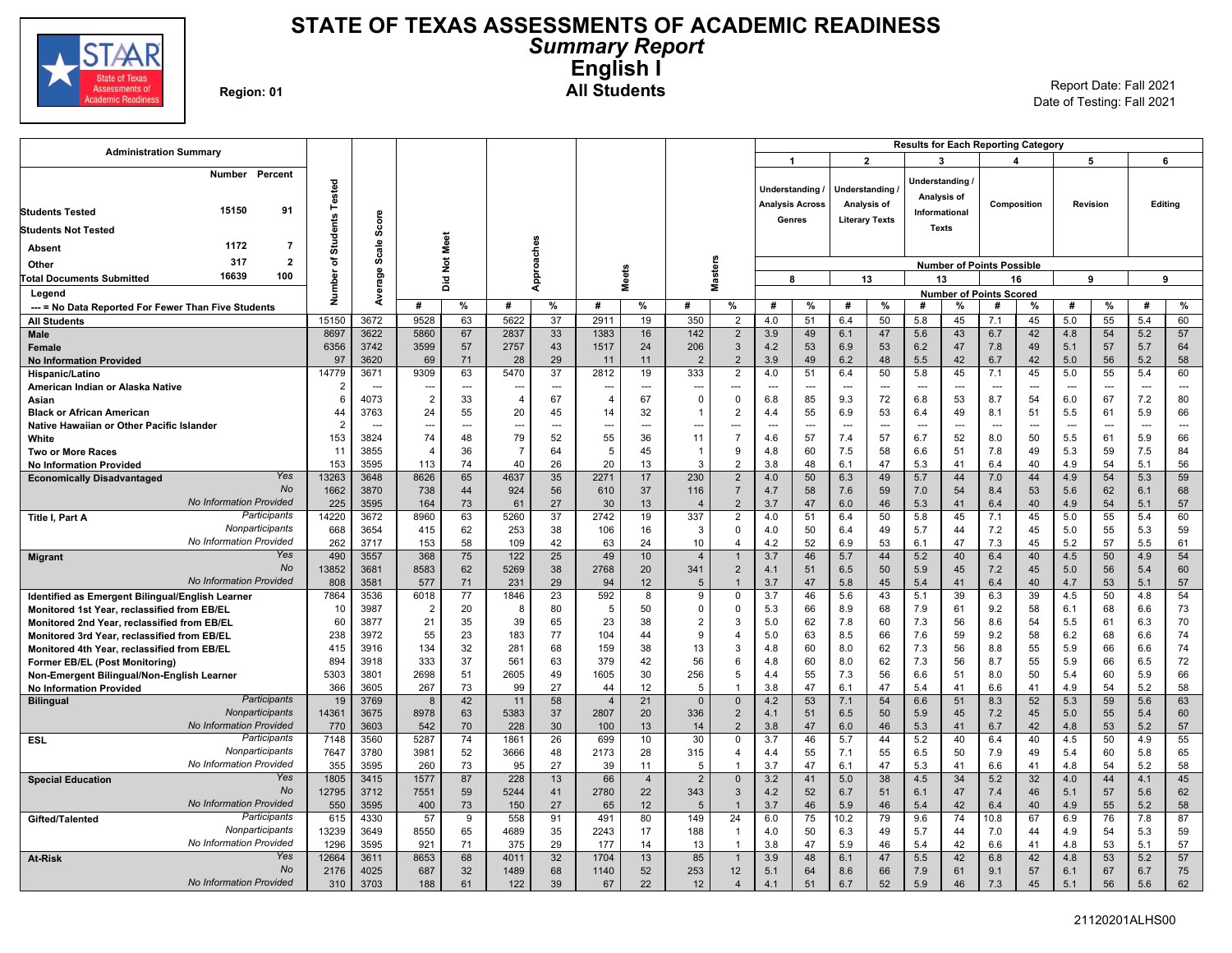

## **STATE OF TEXAS ASSESSMENTS OF ACADEMIC READINESS** *Summary Report* **English I**

# Region: 01 **First-Time Tested Students** Report Date: Fall 2021

| <b>Administration Summary</b>                                                              |                 |                          |             |                |                |                |                |                       |                       |                      |                        |                          |                          |                | <b>Results for Each Reporting Category</b> |                |                                  |                        |                |          |                          |                          |
|--------------------------------------------------------------------------------------------|-----------------|--------------------------|-------------|----------------|----------------|----------------|----------------|-----------------------|-----------------------|----------------------|------------------------|--------------------------|--------------------------|----------------|--------------------------------------------|----------------|----------------------------------|------------------------|----------------|----------|--------------------------|--------------------------|
|                                                                                            |                 |                          |             |                |                |                |                |                       |                       |                      | 1                      |                          |                          | $\overline{2}$ |                                            | 3              |                                  | $\boldsymbol{\Lambda}$ |                | 5        |                          | 6                        |
| Number<br>Percent                                                                          |                 |                          |             |                |                |                |                |                       |                       |                      |                        |                          |                          |                |                                            | Understanding  |                                  |                        |                |          |                          |                          |
|                                                                                            | Tested          |                          |             |                |                |                |                |                       |                       |                      | <b>Understanding</b>   |                          | Understanding            |                |                                            | Analysis of    |                                  |                        |                |          |                          |                          |
| 6274<br>92<br><b>Students Tested</b>                                                       |                 |                          |             |                |                |                |                |                       |                       |                      | <b>Analysis Across</b> |                          | Analysis of              |                |                                            | Informational  |                                  | Composition            |                | Revision |                          | Editing                  |
|                                                                                            | <b>Students</b> | Score                    |             |                |                |                |                |                       |                       |                      |                        | Genres                   | <b>Literary Texts</b>    |                |                                            | <b>Texts</b>   |                                  |                        |                |          |                          |                          |
| <b>Students Not Tested</b>                                                                 |                 |                          |             |                |                |                |                |                       |                       |                      |                        |                          |                          |                |                                            |                |                                  |                        |                |          |                          |                          |
| 399<br>6<br>Absent                                                                         |                 | Scale                    |             | Meet           |                |                |                |                       |                       |                      |                        |                          |                          |                |                                            |                |                                  |                        |                |          |                          |                          |
| $\overline{\mathbf{3}}$<br>175<br>Other                                                    | ৳               |                          |             | $\frac{5}{2}$  |                |                |                |                       |                       |                      |                        |                          |                          |                |                                            |                | <b>Number of Points Possible</b> |                        |                |          |                          |                          |
| 6848<br>100<br><b>Total Documents Submitted</b>                                            | Number          | erage                    |             | ă              |                | Approaches     |                | <b>Meets</b>          |                       | <b>Masters</b>       |                        | 8                        | 13                       |                |                                            | 13             |                                  | 16                     |                | 9        | 9                        |                          |
| Legend                                                                                     |                 | à                        |             |                |                |                |                |                       |                       |                      |                        |                          |                          |                |                                            |                | <b>Number of Points Scored</b>   |                        |                |          |                          |                          |
| --- = No Data Reported For Fewer Than Five Students                                        |                 |                          | #           | %              | #              | %              | #              | %                     | #                     | %                    | #                      | %                        | #                        | %              | #                                          | %              | #                                | %                      | #              | %        | #                        | %                        |
| <b>All Students</b>                                                                        | 6274            | 3846                     | 2722        | 43             | 3552           | 57             | 2384           | 38                    | 349                   | 6                    | 4.6                    | 57                       | 7.7                      | 59             | 7.0                                        | 54             | 8.0                              | 50                     | 5.5            | 61       | 6.1                      | 68                       |
| Male                                                                                       | 3334            | 3785                     | 1623        | 49             | 1711           | 51             | 1097           | 33                    | 141                   | $\overline{4}$       | 4.5                    | 56                       | 7.3                      | 56             | 6.7                                        | 52             | 7.4                              | 46                     | 5.4            | 60       | 5.8                      | 65                       |
| <b>Female</b>                                                                              | 2914<br>26      | 3916<br>3809             | 1085<br>14  | 37<br>54       | 1829<br>12     | 63<br>46       | 1279<br>8      | 44<br>31              | 206<br>$\overline{2}$ | $\overline{7}$<br>8  | 4.7<br>4.4             | 59<br>55                 | 8.1<br>8.0               | 62<br>62       | 7.3<br>7.1                                 | 56<br>54       | 8.7<br>6.9                       | 54<br>43               | 5.7<br>5.3     | 63<br>59 | 6.4<br>5.6               | 71<br>62                 |
| <b>No Information Provided</b><br>Hispanic/Latino                                          | 6108            | 3843                     | 2660        | 44             | 3448           | 56             | 2301           | 38                    | 332                   | 5                    | 4.6                    | 57                       | 7.6                      | 59             | 7.0                                        | 53             | 8.0                              | 50                     | 5.5            | 61       | 6.1                      | 68                       |
| American Indian or Alaska Native                                                           |                 | $\hspace{0.05cm} \cdots$ | ---         | ---            | --             | $\overline{a}$ | ---            | $\overline{a}$        | ---                   | ---                  | ---                    | $\overline{\phantom{a}}$ | $\overline{\phantom{a}}$ | $\sim$         | $\sim$                                     | ---            | ---                              | ---                    | ---            | ÷÷       | $\overline{\phantom{a}}$ | $\overline{\phantom{a}}$ |
| Asian                                                                                      | $\overline{4}$  | $\overline{a}$           | ---         | $\overline{a}$ |                | $\overline{a}$ | ---            |                       | ---                   | $\overline{a}$       |                        | $\overline{a}$           | ---                      | $---$          | $\overline{a}$                             | $\overline{a}$ | $\overline{\phantom{a}}$         | $\overline{a}$         | $\overline{a}$ |          | $\sim$                   | $\sim$                   |
| <b>Black or African American</b>                                                           | 18              | 3929                     | 8           | 44             | 10             | 56             | $\overline{7}$ | 39                    | $\overline{1}$        | 6                    | 5.2                    | 65                       | 7.8                      | 60             | 7.7                                        | 59             | 9.0                              | 56                     | 6.4            | 71       | 6.1                      | 67                       |
| Native Hawaiian or Other Pacific Islander                                                  | -1              | $\overline{\phantom{a}}$ | --          | ---            |                | ---            | −−             |                       | ---                   | ---                  | ---                    | ---                      | $\overline{\phantom{a}}$ | $\overline{a}$ | $\overline{\phantom{a}}$                   | $\overline{a}$ | $\sim$                           | $\overline{a}$         | $\overline{a}$ | ---      | $\sim$                   | ---                      |
| White                                                                                      | 86              | 4026                     | 27          | 31             | 59             | 69             | 50             | 58                    | 11                    | 13                   | 5.1                    | 64                       | 8.8                      | 67             | 7.9                                        | 61             | 9.0                              | 56                     | 6.1            | 68       | 6.7                      | 74                       |
| <b>Two or More Races</b>                                                                   | 6               | 4110                     | $\mathbf 0$ | $\mathbf 0$    | 6              | 100            | 5              | 83                    | -1                    | 17                   | 5.5                    | 69                       | 9.5                      | 73             | 8.2                                        | 63             | 9.3                              | 58                     | 6.0            | 67       | 8.5                      | 94                       |
| <b>No Information Provided</b>                                                             | 50              | 3772                     | 27          | 54             | 23             | 46             | 16             | 32                    | $\mathcal{R}$         | 6                    | 4.3                    | 53                       | 7.6                      | 58             | 6.6                                        | 51             | 6.9                              | 43                     | 5.3            | 59       | 5.7                      | 63                       |
| Yes<br><b>Economically Disadvantaged</b>                                                   | 5331            | 3805                     | 2489        | 47             | 2842           | 53             | 1830           | 34                    | 229                   | $\overline{4}$       | 4.4                    | 56                       | 7.4                      | 57             | 6.7                                        | 52             | 7.7                              | 48                     | 5.4            | 60       | 6.0                      | 66                       |
| No<br><b>No Information Provided</b>                                                       | 886<br>57       | 4100<br>3774             | 200<br>33   | 23<br>58       | 686<br>24      | 77<br>42       | 534<br>20      | 60<br>35              | 116<br>$\overline{4}$ | 13<br>$\overline{7}$ | 5.4<br>4.2             | 67<br>53                 | 9.1<br>7.5               | 70<br>57       | 8.3<br>6.7                                 | 64<br>51       | 9.5<br>6.7                       | 59<br>42               | 6.3<br>5.5     | 70<br>61 | 7.0<br>5.7               | 77<br>63                 |
| Participants<br>Title I, Part A                                                            | 6038            | 3846                     | 2620        | 43             | 3418           | 57             | 2283           | 38                    | 336                   | 6                    | 4.6                    | 57                       | 7.6                      | 59             | 7.0                                        | 54             | 8.0                              | 50                     | 5.5            | 61       | 6.1                      | 68                       |
| Nonparticipants                                                                            | 148             | 3783                     | 71          | 48             | 77             | 52             | 53             | 36                    | 3                     | 2                    | 4.5                    | 57                       | 7.5                      | 57             | 6.6                                        | 51             | 7.6                              | 47                     | 5.4            | 60       | 5.7                      | 64                       |
| No Information Provided                                                                    | 88              | 3973                     | 31          | 35             | 57             | 65             | 48             | 55                    | 10                    | 11                   | 4.9                    | 61                       | 8.6                      | 66             | 7.8                                        | 60             | 8.3                              | 52                     | 5.9            | 66       | 6.4                      | 71                       |
| Yes<br><b>Migrant</b>                                                                      | 147             | 3688                     | 85          | 58             | 62             | 42             | 33             | 22                    | $\overline{4}$        | 3                    | 4.0                    | 50                       | 6.7                      | 51             | 6.3                                        | 48             | 7.0                              | 44                     | 4.9            | 54       | 5.4                      | 60                       |
| <b>No</b>                                                                                  | 5932            | 3855                     | 2522        | 43             | 3410           | 57             | 2300           | 39                    | 340                   | 6                    | 4.6                    | 58                       | 7.7                      | 59             | 7.0                                        | 54             | 8.0                              | 50                     | 5.6            | 62       | 6.1                      | 68                       |
| <b>No Information Provided</b>                                                             | 195             | 3698                     | 115         | 59             | 80             | 41             | 51             | 26                    | 5                     | 3                    | 4.1                    | 51                       | 6.7                      | 52             | 6.4                                        | 49             | 6.4                              | 40                     | 5.1            | 57       | 5.7                      | 63                       |
| Identified as Emergent Bilingual/English Learner                                           | 2503            | 3580                     | 1699        | 68             | 804            | 32             | 370            | 15                    | 9                     | $\mathbf 0$          | 3.8                    | 48                       | 6.0                      | 47             | 5.5                                        | 42             | 6.2                              | 39                     | 4.6            | 51       | 5.1                      | 56                       |
| Monitored 1st Year, reclassified from EB/EL                                                | 5               | 4188                     | $\mathbf 0$ | $\mathbf 0$    | -5             | 100            | 5              | 100                   | $\Omega$              | $\Omega$             | 6.0                    | 75                       | 10.4                     | 80             | 9.6                                        | 74             | 10.0                             | 63                     | 6.4            | 71       | 7.4                      | 82                       |
| Monitored 2nd Year, reclassified from EB/EL                                                | 28              | 4021                     | 8<br>18     | 29             | 20             | 71             | 15             | 54<br>54              | $\overline{2}$<br>9   | $\overline{7}$<br>6  | 5.2<br>5.3             | 65<br>67                 | 8.4<br>9.3               | 64             | 8.4                                        | 64<br>63       | 9.1                              | 57<br>61               | 5.9            | 65<br>72 | 7.3<br>6.9               | 81<br>76                 |
| Monitored 3rd Year, reclassified from EB/EL<br>Monitored 4th Year, reclassified from EB/EL | 163<br>322      | 4072<br>3978             | 85          | 11<br>26       | 145<br>237     | 89<br>74       | 88<br>147      | 46                    | 13                    | $\overline{4}$       | 5.0                    | 63                       | 8.5                      | 71<br>65       | 8.2<br>7.6                                 | 59             | 9.8<br>9.1                       | 57                     | 6.5<br>6.1     | 68       | 6.8                      | 76                       |
| <b>Former EB/EL (Post Monitoring)</b>                                                      | 543             | 4090                     | 102         | 19             | 441            | 81             | 339            | 62                    | 56                    | 10                   | 5.4                    | 67                       | 9.2                      | 71             | 8.3                                        | 64             | 9.7                              | 60                     | 6.4            | 71       | 7.1                      | 79                       |
| Non-Emergent Bilingual/Non-English Learner                                                 | 2624            | 4018                     | 764         | 29             | 1860           | 71             | 1395           | 53                    | 255                   | 10                   | 5.0                    | 63                       | 8.7                      | 67             | 7.9                                        | 61             | 9.0                              | 57                     | 6.1            | 68       | 6.7                      | 75                       |
| <b>No Information Provided</b>                                                             | 86              | 3774                     | 46          | 53             | 40             | 47             | 25             | 29                    | 5                     | 6                    | 4.3                    | 53                       | 7.5                      | 57             | 6.5                                        | 50             | 7.2                              | 45                     | 5.2            | 58       | 5.9                      | 66                       |
| Participants<br><b>Bilingual</b>                                                           | 5               | 3880                     |             | 20             | $\overline{4}$ | 80             | 2              | 40                    | $\mathbf{0}$          | $\Omega$             | 4.4                    | 55                       | 8.6                      | 66             | 7.4                                        | 57             | 8.8                              | 55                     | 5.2            | 58       | 5.8                      | 64                       |
| Nonparticipants                                                                            | 6073            | 3847                     | 2627        | 43             | 3446           | 57             | 2315           | 38                    | 335                   | 6                    | 4.6                    | 57                       | 7.7                      | 59             | 7.0                                        | 54             | 8.0                              | 50                     | 5.5            | 61       | 6.1                      | 68                       |
| <b>No Information Provided</b>                                                             | 196             | 3807                     | 94          | 48             | 102            | 52             | 67             | 34                    | 14                    | $\overline{7}$       | 4.4                    | 55                       | 7.5                      | 57             | 6.7                                        | 51             | 7.4                              | 46                     | 5.3            | 59       | 6.0                      | 67                       |
| Participants<br>ESL                                                                        | 2578            | 3639                     | 1605        | 62             | 973            | 38             | 512            | 20                    | 30                    | -1                   | 4.0                    | 50                       | 6.4                      | 50             | 5.8                                        | 45             | 6.6                              | 41                     | 4.8            | 53       | 5.3                      | 59                       |
| Nonparticipants<br>No Information Provided                                                 | 3615            | 3995                     | 1075        | 30             | 2540           | 70             | 1848           | 51                    | 314                   | 9                    | 5.0                    | 63                       | 8.5                      | 66             | 7.8                                        | 60             | 9.0                              | 56                     | 6.1            | 67       | 6.7                      | 74                       |
| Yes                                                                                        | 81<br>632       | 3785<br>3436             | 42<br>514   | 52<br>81       | 39<br>118      | 48<br>19       | 24<br>41       | 30                    | -5<br>$\overline{2}$  | 6<br>$\mathbf{0}$    | 4.3<br>3.4             | 54<br>42                 | 7.7<br>5.2               | 59<br>40       | 6.6<br>4.8                                 | 51<br>37       | 7.1<br>5.0                       | 44<br>31               | 5.2<br>4.0     | 58<br>45 | 6.0<br>4.2               | 66<br>47                 |
| <b>Special Education</b><br>No                                                             | 5493            | 3897                     | 2122        | 39             | 3371           | 61             | 2304           | $6\phantom{1}6$<br>42 | 342                   | 6                    | 4.7                    | 59                       | 8.0                      | 61             | 7.2                                        | 56             | 8.4                              | 52                     | 5.7            | 63       | 6.3                      | 70                       |
| <b>No Information Provided</b>                                                             | 149             | 3722                     | 86          | 58             | 63             | 42             | 39             | 26                    | 5                     | 3                    | 4.1                    | 51                       | 6.9                      | 53             | 6.3                                        | 49             | 6.6                              | 41                     | 5.2            | 58       | 6.0                      | 66                       |
| Participants<br>Gifted/Talented                                                            | 533             | 4412                     | 23          | 4              | 510            | 96             | 472            | 89                    | 148                   | 28                   | 6.2                    | 77                       | 10.6                     | 82             | 10.1                                       | 77             | 11.2                             | 70                     | 7.1            | 79       | 8.1                      | 90                       |
| Nonparticipants                                                                            | 5316            | 3799                     | 2469        | 46             | 2847           | 54             | 1786           | 34                    | 188                   | $\overline{4}$       | 4.4                    | 56                       | 7.4                      | 57             | 6.7                                        | 52             | 7.7                              | 48                     | 5.4            | 60       | 5.9                      | 66                       |
| <b>No Information Provided</b>                                                             | 425             | 3728                     | 230         | 54             | 195            | 46             | 126            | 30                    | 13                    | 3                    | 4.2                    | 52                       | 6.9                      | 53             | 6.3                                        | 48             | 7.1                              | 45                     | 5.2            | 58       | 5.6                      | 62                       |
| Yes<br><b>At-Risk</b>                                                                      | 4689            | 3727                     | 2468        | 53             | 2221           | 47             | 1270           | 27                    | 85                    | $\overline{2}$       | 4.2                    | 53                       | 7.0                      | 54             | 6.3                                        | 48             | 7.3                              | 45                     | 5.2            | 57       | 5.7                      | 63                       |
| <b>No</b>                                                                                  | 1489            | 4211                     | 221         | 15             | 1268           | 85             | 1062           | 71                    | 252                   | 17                   | 5.6                    | 70                       | 9.7                      | 75             | 9.0                                        | 69             | 10.1                             | 63                     | 6.6            | 74       | 7.4                      | 82                       |
| <b>No Information Provided</b>                                                             | 96              | 3977                     | 33          | 34             | 63             | 66             | 52             | 54                    | 12                    | 13                   | 4.8                    | 60                       | 8.6                      | 66             | 7.7                                        | 59             | 8.5                              | 53                     | 5.9            | 65       | 6.6                      | 73                       |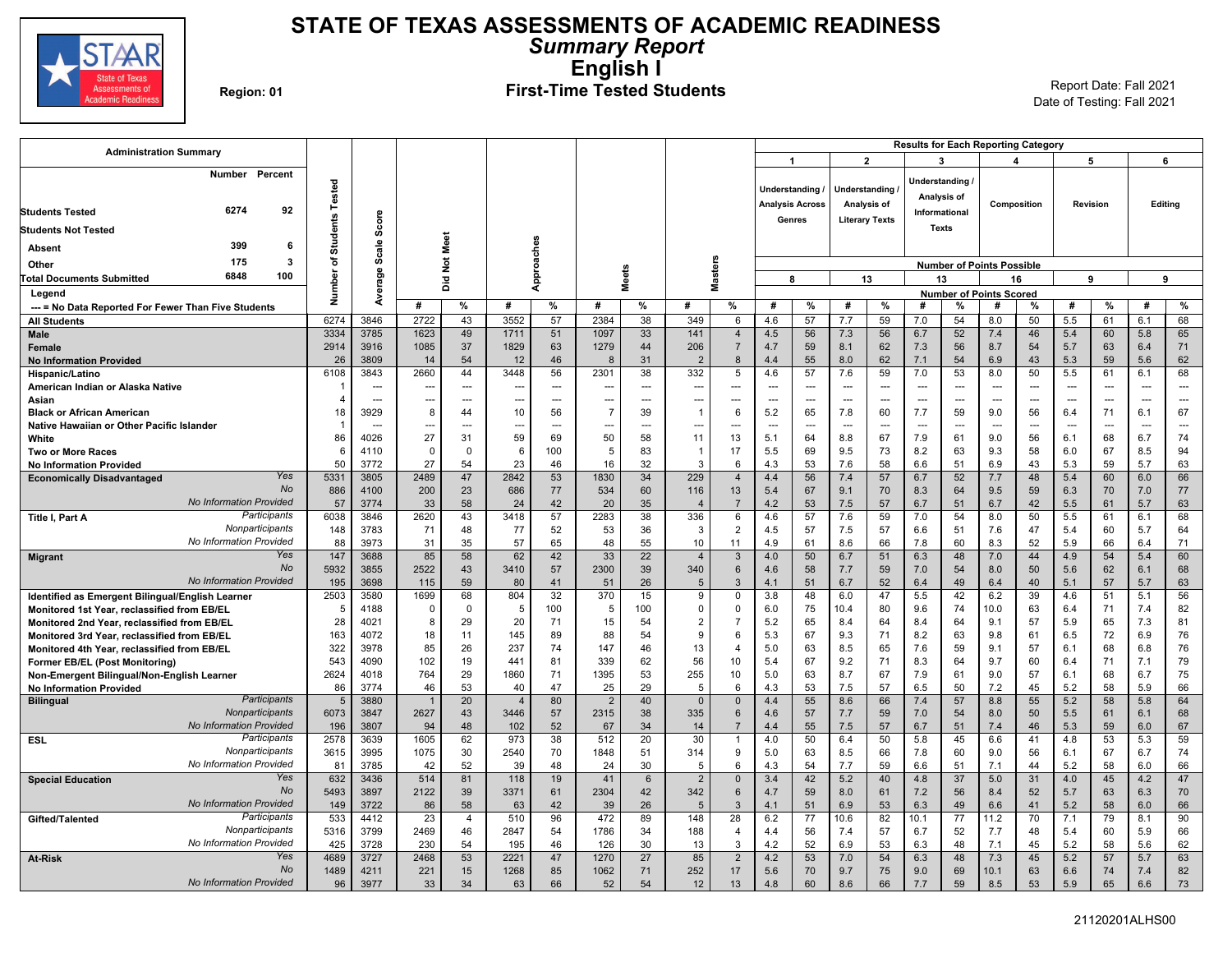

### **STATE OF TEXAS ASSESSMENTS OF ACADEMIC READINESS** *Summary Report* **English I** Region: 01<br>**Region: 01 Retested Students** Report Date: Fall 2021

| <b>Administration Summary</b>                                                       |                 |                                                      |                |                      |             |            |                |                                  |                      |                                  |                        |                                 |                       |                      | <b>Results for Each Reporting Category</b> |                      |                                  |             |                       |                          |            |                          |
|-------------------------------------------------------------------------------------|-----------------|------------------------------------------------------|----------------|----------------------|-------------|------------|----------------|----------------------------------|----------------------|----------------------------------|------------------------|---------------------------------|-----------------------|----------------------|--------------------------------------------|----------------------|----------------------------------|-------------|-----------------------|--------------------------|------------|--------------------------|
|                                                                                     |                 |                                                      |                |                      |             |            |                |                                  |                      |                                  | -1                     |                                 |                       | $\overline{2}$       |                                            | 3                    |                                  | 4           |                       | 5                        |            | 6                        |
| Number Percent                                                                      |                 |                                                      |                |                      |             |            |                |                                  |                      |                                  |                        |                                 |                       |                      |                                            | Understanding /      |                                  |             |                       |                          |            |                          |
|                                                                                     | Tested          |                                                      |                |                      |             |            |                |                                  |                      |                                  |                        | Understanding /                 | Understanding         |                      |                                            | Analysis of          |                                  |             |                       |                          |            |                          |
| 8876<br>91<br><b>Students Tested</b>                                                |                 |                                                      |                |                      |             |            |                |                                  |                      |                                  | <b>Analysis Across</b> |                                 | Analysis of           |                      |                                            | Informational        |                                  | Composition |                       | Revision                 |            | Editing                  |
|                                                                                     | <b>Students</b> | Score                                                |                |                      |             |            |                |                                  |                      |                                  |                        | Genres                          | <b>Literary Texts</b> |                      |                                            |                      |                                  |             |                       |                          |            |                          |
| <b>Students Not Tested</b>                                                          |                 |                                                      |                |                      |             |            |                |                                  |                      |                                  |                        |                                 |                       |                      |                                            | <b>Texts</b>         |                                  |             |                       |                          |            |                          |
| 773<br>8<br><b>Absent</b>                                                           |                 | Scale                                                |                |                      |             |            |                |                                  |                      |                                  |                        |                                 |                       |                      |                                            |                      |                                  |             |                       |                          |            |                          |
| 142<br>-1<br>Other                                                                  | ৳               |                                                      |                | Not Meet             |             |            |                |                                  |                      |                                  |                        |                                 |                       |                      |                                            |                      | <b>Number of Points Possible</b> |             |                       |                          |            |                          |
| 9791<br>100<br><b>Total Documents Submitted</b>                                     | Number          | erage                                                |                | ă                    |             | Approaches |                | <b>Meets</b>                     |                      | <b>Masters</b>                   |                        | 8                               | 13                    |                      |                                            | 13                   |                                  | 16          |                       | 9                        |            | 9                        |
| Legend                                                                              |                 |                                                      |                |                      |             |            |                |                                  |                      |                                  |                        |                                 |                       |                      |                                            |                      | <b>Number of Points Scored</b>   |             |                       |                          |            |                          |
| --- = No Data Reported For Fewer Than Five Students                                 |                 | दे                                                   | #              | %                    | #           | %          | #              | %                                | #                    | %                                | #                      | %                               | #                     | %                    | #                                          | %                    | #                                | %           | #                     | %                        | #          | $\%$                     |
| <b>All Students</b>                                                                 | 8876            | 3549                                                 | 6806           | 77                   | 2070        | 23         | 527            | 6                                | $\mathbf{1}$         | $\Omega$                         | 3.7                    | 46                              | 5.6                   | 43                   | 5.0                                        | 39                   | 6.5                              | 41          | 4.6                   | 51                       | 4.9        | 55                       |
| Male                                                                                | 5363            | 3520                                                 | 4237           | 79                   | 1126        | 21         | 286            | 5                                | $\overline{1}$       | $\overline{0}$                   | 3.6                    | 45                              | 5.4                   | 42                   | 4.9                                        | 38                   | 6.2                              | 39          | 4.5                   | 50                       | 4.7        | 53                       |
| Female                                                                              | 3442            | 3594                                                 | 2514           | 73                   | 928         | 27         | 238            | $\overline{7}$                   | $\Omega$             | $\mathbf{0}$                     | 3.8                    | 48                              | 5.9                   | 45                   | 5.2                                        | 40                   | 7.1                              | 44          | 4.7                   | 52                       | 5.2        | 57                       |
| <b>No Information Provided</b>                                                      | 71              | 3550                                                 | 55             | 77                   | 16          | 23         | $\mathbf{3}$   | $\overline{4}$                   | $\mathbf 0$<br>-1    | $\overline{0}$                   | 3.7                    | 47                              | 5.5                   | 43                   | 4.9                                        | 38                   | 6.6                              | 41          | 4.9                   | 54                       | 5.1        | 56                       |
| Hispanic/Latino                                                                     | 8671<br>-1      | 3549                                                 | 6649           | 77                   | 2022        | 23<br>---  | 511            | 6<br>---                         |                      | 0<br>$\overline{a}$              | 3.7<br>$\overline{a}$  | 46                              | 5.6                   | 43<br>$\overline{a}$ | 5.0<br>---                                 | 39<br>$\overline{a}$ | 6.5<br>---                       | 41          | 4.6<br>$\overline{a}$ | 51<br>---                | 4.9        | 55<br>---                |
| American Indian or Alaska Native<br>Asian                                           | $\overline{2}$  | $\overline{\phantom{a}}$<br>$\overline{\phantom{a}}$ | ---<br>---     | $\cdots$<br>$\cdots$ | ---         | ---        | ---<br>---     |                                  | ---<br>---           | ---                              | ---                    | ---<br>$\overline{\phantom{a}}$ | ---<br>$\overline{a}$ | ---                  | $\overline{a}$                             | ---                  | ---                              | ---<br>---  | $\overline{a}$        | $\overline{\phantom{a}}$ | ---<br>÷-  | $\overline{\phantom{a}}$ |
| <b>Black or African American</b>                                                    | 26              | 3647                                                 | 16             | 62                   | 10          | 38         | $\overline{7}$ | 27                               | $\Omega$             | $\mathbf 0$                      | 3.8                    | 48                              | 6.2                   | 48                   | 5.6                                        | 43                   | 7.5                              | 47          | 4.8                   | 54                       | 5.8        | 65                       |
| Native Hawaiian or Other Pacific Islander                                           | $\mathbf{1}$    | $\overline{\phantom{a}}$                             | ---            | ---                  |             | ---        | ---            |                                  |                      | ---                              |                        | ---                             | --                    | ---                  | ---                                        |                      | ---                              | ---         |                       | $\overline{a}$           |            | ---                      |
| White                                                                               | 67              | 3566                                                 | 47             | 70                   | 20          | 30         | 5              | 7                                | $\Omega$             | $\mathbf 0$                      | 3.9                    | 49                              | 5.7                   | 44                   | 5.2                                        | 40                   | 6.6                              | 41          | 4.7                   | 52                       | 4.9        | 54                       |
| <b>Two or More Races</b>                                                            | 5               | 3548                                                 | $\overline{4}$ | 80                   |             | 20         | $\Omega$       | $\Omega$                         | $\Omega$             | 0                                | 4.0                    | 50                              | 5.2                   | 40                   | 4.8                                        | 37                   | 6.0                              | 38          | 4.4                   | 49                       | 6.4        | 71                       |
| <b>No Information Provided</b>                                                      | 103             | 3508                                                 | 86             | 83                   | 17          | 17         | $\overline{4}$ | $\overline{4}$                   | $\Omega$             | $\Omega$                         | 3.7                    | 46                              | 5.4                   | 41                   | 4.7                                        | 36                   | 6.1                              | 38          | 4.7                   | 52                       | 4.8        | 53                       |
| Yes<br><b>Economically Disadvantaged</b>                                            | 7932            | 3543                                                 | 6137           | 77                   | 1795        | 23         | 441            | 6                                |                      | $\Omega$                         | 3.7                    | 46                              | 5.6                   | 43                   | 5.0                                        | 39                   | 6.5                              | 41          | 4.5                   | 51                       | 4.9        | 54                       |
| <b>No</b>                                                                           | 776             | 3608                                                 | 538            | 69                   | 238         | 31         | 76             | 10                               | $\mathbf{0}$         | $\overline{0}$                   | 3.9                    | 48                              | 6.0                   | 46                   | 5.4                                        | 42                   | 7.1                              | 45          | 4.8                   | 53                       | 5.2        | 58                       |
| <b>No Information Provided</b>                                                      | 168             | 3534                                                 | 131            | 78                   | 37          | 22         | 10             | 6                                | $\Omega$             | $\mathbf{0}$                     | 3.6                    | 45                              | 5.5                   | 42                   | 4.9                                        | 37                   | 6.3                              | 39          | 4.7                   | 52                       | 5.0        | 55                       |
| Participants<br>Title I, Part A<br>Nonparticipants                                  | 8182<br>520     | 3544<br>3617                                         | 6340<br>344    | 77<br>66             | 1842<br>176 | 23<br>34   | 459<br>53      | 6<br>10                          | $\Omega$             | $\Omega$<br>0                    | 3.7<br>3.9             | 46<br>48                        | 5.6                   | 43<br>47             | 5.0<br>5.5                                 | 39                   | 6.5<br>7.1                       | 41<br>45    | 4.5                   | 51<br>54                 | 4.9<br>5.2 | 54<br>58                 |
| No Information Provided                                                             | 174             | 3588                                                 | 122            | 70                   | 52          | 30         | 15             | 9                                | $\Omega$             | $\mathbf 0$                      | 3.8                    | 48                              | 6.1<br>6.1            | 47                   | 5.2                                        | 42<br>40             | 6.7                              | 42          | 4.8<br>4.8            | 53                       | 5.1        | 56                       |
| Yes<br><b>Migrant</b>                                                               | 343             | 3501                                                 | 283            | 83                   | 60          | 17         | 16             | 5                                | $\Omega$             | $\overline{0}$                   | 3.5                    | 44                              | 5.2                   | 40                   | 4.7                                        | 36                   | 6.2                              | 39          | 4.4                   | 48                       | 4.6        | 52                       |
| <b>No</b>                                                                           | 7920            | 3551                                                 | 6061           | 77                   | 1859        | 23         | 468            | 6                                | $\mathbf{1}$         | $\overline{0}$                   | 3.7                    | 46                              | 5.6                   | 43                   | 5.1                                        | 39                   | 6.6                              | 41          | 4.6                   | 51                       | 4.9        | 55                       |
| <b>No Information Provided</b>                                                      | 613             | 3544                                                 | 462            | 75                   | 151         | 25         | 43             | $\overline{7}$                   | $\mathbf{0}$         | $\Omega$                         | 3.6                    | 45                              | 5.5                   | 43                   | 5.1                                        | 39                   | 6.4                              | 40          | 4.6                   | 51                       | 4.9        | 55                       |
| Identified as Emergent Bilingual/English Learner                                    | 5361            | 3515                                                 | 4319           | 81                   | 1042        | 19         | 222            | $\overline{4}$                   | $\Omega$             | $\overline{0}$                   | 3.6                    | 45                              | 5.4                   | 41                   | 4.9                                        | 37                   | 6.3                              | 39          | 4.4                   | 49                       | 4.7        | 53                       |
| Monitored 1st Year, reclassified from EB/EL                                         | 5               | 3786                                                 | $\overline{2}$ | 40                   | 3           | 60         | $\mathbf 0$    | $\Omega$                         | $\Omega$             | $\mathbf 0$                      | 4.6                    | 58                              | 7.4                   | 57                   | 6.2                                        | 48                   | 8.4                              | 53          | 5.8                   | 64                       | 5.8        | 64                       |
| Monitored 2nd Year, reclassified from EB/EL                                         | 32              | 3750                                                 | 13             | 41                   | 19          | 59         | 8              | 25                               | $\Omega$             | $\mathbf 0$                      | 4.8                    | 60                              | 7.3                   | 56                   | 6.3                                        | 49                   | 8.1                              | 51          | 5.1                   | 57                       | 5.5        | 61                       |
| Monitored 3rd Year, reclassified from EB/EL                                         | 75              | 3757                                                 | 37             | 49                   | 38          | 51         | 16             | 21                               | $\Omega$             | $\mathbf 0$                      | 4.4                    | 55                              | 7.0                   | 54                   | 6.4                                        | 49                   | 7.9                              | 49          | 5.4                   | 60                       | 6.1        | 68                       |
| Monitored 4th Year, reclassified from EB/EL                                         | 93<br>351       | 3700<br>3651                                         | 49<br>231      | 53<br>66             | 44<br>120   | 47<br>34   | 12<br>40       | 13<br>11                         |                      | $\mathbf 0$<br>$\Omega$          | 4.1<br>3.9             | 51<br>49                        | 6.4<br>6.2            | 50<br>48             | 5.9<br>5.6                                 | 45<br>43             | 7.9<br>7.3                       | 50<br>46    | 5.2<br>5.1            | 58<br>57                 | 6.0<br>5.6 | 67<br>62                 |
| <b>Former EB/EL (Post Monitoring)</b><br>Non-Emergent Bilingual/Non-English Learner | 2679            | 3589                                                 | 1934           | 72                   | 745         | 28         | 210            | 8                                |                      | $\mathbf 0$                      | 3.8                    | 47                              | 5.9                   | 45                   | 5.3                                        | 40                   | 6.9                              | 43          | 4.8                   | 53                       | 5.1        | 57                       |
| <b>No Information Provided</b>                                                      | 280             | 3553                                                 | 221            | 79                   | 59          | 21         | 19             | $\overline{7}$                   | $\Omega$             | $\mathbf 0$                      | 3.7                    | 46                              | 5.7                   | 44                   | 5.1                                        | 39                   | 6.4                              | 40          | 4.8                   | 53                       | 5.0        | 55                       |
| Participants<br><b>Bilingual</b>                                                    | 14              | 3730                                                 |                | 50                   | 7           | 50         | $\overline{2}$ | 14                               | $\Omega$             | $\Omega$                         | 4.1                    | 52                              | 6.5                   | 50                   | 6.4                                        | 49                   | 8.1                              | 51          | 5.4                   | 60                       | 5.6        | 62                       |
| Nonparticipants                                                                     | 8288            | 3550                                                 | 6351           | 77                   | 1937        | 23         | 492            | 6                                |                      | $\overline{0}$                   | 3.7                    | 46                              | 5.6                   | 43                   | 5.1                                        | 39                   | 6.5                              | 41          | 4.6                   | 51                       | 4.9        | 55                       |
| <b>No Information Provided</b>                                                      | 574             | 3534                                                 | 448            | 78                   | 126         | 22         | 33             | 6                                | $\Omega$             | $\overline{0}$                   | 3.5                    | 44                              | 5.5                   | 42                   | 4.9                                        | 37                   | 6.5                              | 41          | 4.6                   | 51                       | 4.9        | 54                       |
| Participants<br><b>ESL</b>                                                          | 4570            | 3516                                                 | 3682           | 81                   | 888         | 19         | 187            | 4                                | $\Omega$             | $\mathbf 0$                      | 3.6                    | 45                              | 5.3                   | 41                   | 4.9                                        | 37                   | 6.3                              | 39          | 4.4                   | 49                       | 4.7        | 53                       |
| Nonparticipants                                                                     | 4032            | 3587                                                 | 2906           | 72                   | 1126        | 28         | 325            | 8                                | f,                   | $\mathbf 0$                      | 3.8                    | 47                              | 5.9                   | 45                   | 5.3                                        | 41                   | 6.9                              | 43          | 4.7                   | 53                       | 5.1        | 57                       |
| <b>No Information Provided</b><br>Yes                                               | 274             | 3539                                                 | 218            | 80                   | 56          | 20         | 15             | 5                                | $\Omega$<br>$\Omega$ | $\mathsf 0$                      | 3.6                    | 45                              | 5.6                   | 43                   | 4.9                                        | 38                   | 6.5                              | 40          | 4.7                   | 53                       | 5.0        | 55                       |
| <b>Special Education</b><br>No                                                      | 1173<br>7302    | 3403<br>3572                                         | 1063<br>5429   | 91<br>74             | 110<br>1873 | 9<br>26    | 25<br>476      | $\overline{2}$<br>$\overline{7}$ | $\overline{1}$       | $\overline{0}$<br>$\overline{0}$ | 3.2<br>3.8             | 40<br>47                        | 4.8<br>5.7            | 37<br>44             | 4.3<br>5.2                                 | 33<br>40             | 5.3<br>6.8                       | 33<br>42    | 4.0<br>4.7            | 44<br>52                 | 4.0<br>5.1 | 44<br>56                 |
| <b>No Information Provided</b>                                                      | 401             | 3548                                                 | 314            | 78                   | 87          | 22         | 26             | 6                                | $\Omega$             | $\mathbf 0$                      | 3.6                    | 44                              | 5.6                   | 43                   | 5.1                                        | 39                   | 6.3                              | 40          | 4.8                   | 53                       | 5.0        | 55                       |
| Participants<br>Gifted/Talented                                                     | 82              | 3799                                                 | 34             | 41                   | 48          | 59         | 19             | 23                               | $\overline{1}$       | $\overline{1}$                   | 4.7                    | 59                              | 7.5                   | 58                   | 6.6                                        | 51                   | 7.8                              | 49          | 5.3                   | 59                       | 6.3        | 70                       |
| Nonparticipants                                                                     | 7923            | 3548                                                 | 6081           | 77                   | 1842        | 23         | 457            | 6                                | $\Omega$             | $\mathbf 0$                      | 3.7                    | 46                              | 5.6                   | 43                   | 5.0                                        | 39                   | 6.6                              | 41          | 4.6                   | 51                       | 4.9        | 54                       |
| <b>No Information Provided</b>                                                      | 871             | 3530                                                 | 691            | 79                   | 180         | 21         | 51             | 6                                | $\Omega$             | 0                                | 3.5                    | 44                              | 5.4                   | 42                   | 5.0                                        | 38                   | 6.3                              | 39          | 4.6                   | 51                       | 4.9        | 54                       |
| Yes<br>At-Risk                                                                      | 7975            | 3542                                                 | 6185           | 78                   | 1790        | 22         | 434            | 5                                | $\Omega$             | $\Omega$                         | 3.6                    | 46                              | 5.5                   | 43                   | 5.0                                        | 39                   | 6.5                              | 41          | 4.5                   | 50                       | 4.9        | 54                       |
| No                                                                                  | 687             | 3622                                                 | 466            | 68                   | 221         | 32         | 78             | 11                               | $\mathbf{1}$         | $\mathbf 0$                      | 4.0                    | 49                              | 6.1                   | 47                   | 5.5                                        | 42                   | 6.9                              | 43          | 4.8                   | 54                       | 5.3        | 59                       |
| <b>No Information Provided</b>                                                      | 214             | 3579                                                 | 155            | 72                   | 59          | 28         | 15             | $\overline{7}$                   | $\Omega$             | $\mathbf 0$                      | 3.7                    | 47                              | 5.9                   | 46                   | 5.2                                        | 40                   | 6.7                              | 42          | 4.7                   | 53                       | 5.1        | 57                       |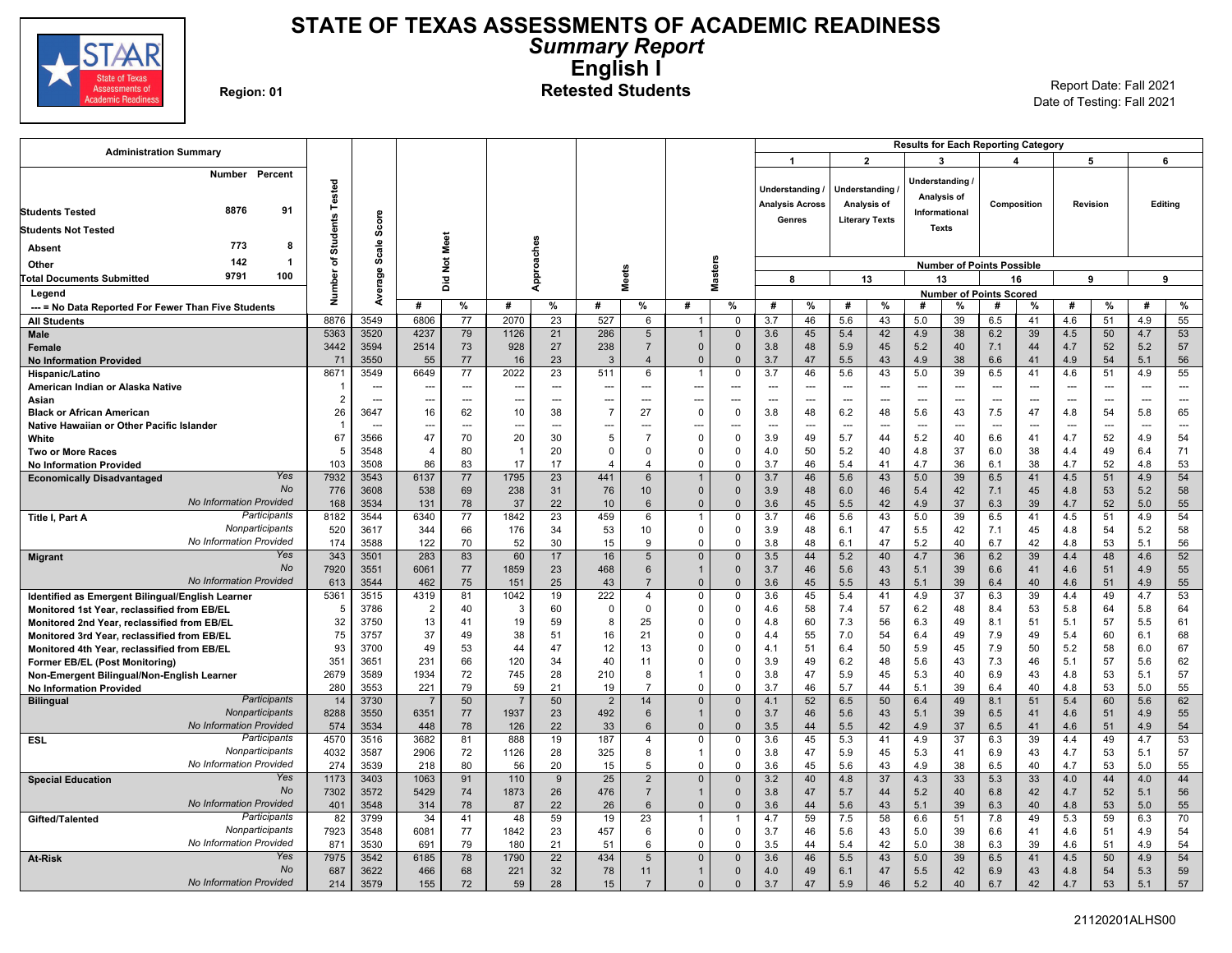

### **STATE OF TEXAS ASSESSMENTS OF ACADEMIC READINESS** *Summary Report* **English II Region: 01 All Students** Report Date: Fall 2021

Date of Testing: Fall 2021

| $\overline{1}$<br>$\overline{2}$<br>6<br>3<br>$\overline{\mathbf{A}}$<br>5<br>Number Percent<br>Understanding<br>Tested<br>Understanding<br>Understanding<br>Analysis of<br>Editing<br><b>Analysis Across</b><br>Analysis of<br>Composition<br>Revision<br>12499<br>90<br><b>Students Tested</b><br>Informational<br>Score<br><b>Students</b><br>Genres<br><b>Literary Texts</b><br><b>Texts</b><br><b>Students Not Tested</b><br>Not Meet<br>Approaches<br>Scale<br>1178<br>8<br>Absent<br><b>Masters</b><br>F<br>278<br>$\overline{2}$<br>Other<br><b>Number of Points Possible</b><br><b>Meets</b><br>erage<br>ត<br>13955<br>100<br>13<br>9<br>9<br><b>Total Documents Submitted</b><br>ă<br>8<br>13<br>16<br>흍<br>Legend<br><b>Number of Points Scored</b><br>ž<br>å<br>%<br>%<br>#<br>%<br>%<br>%<br>#<br>%<br>%<br>#<br>#<br>#<br>%<br>#<br>%<br>#<br>%<br>#<br>#<br>#<br>--- = No Data Reported For Fewer Than Five Students<br>4939<br>2921<br>55<br>12499<br>3671<br>7560<br>60<br>40<br>23<br>326<br>4.7<br>59<br>7.2<br>6.6<br>51<br>7.8<br>49<br>5.1<br>57<br>5.4<br>60<br>3<br><b>All Students</b><br>7040<br>3617<br>4514<br>64<br>2526<br>36<br>1446<br>21<br>145<br>$\overline{2}$<br>4.6<br>57<br>6.9<br>53<br>6.5<br>50<br>7.1<br>45<br>5.0<br>56<br>5.2<br>58<br><b>Male</b><br>5377<br>3744<br>2983<br>55<br>2394<br>45<br>1470<br>27<br>180<br>3<br>4.9<br>61<br>7.5<br>6.8<br>52<br>8.6<br>54<br>5.3<br>59<br>5.7<br>64<br>57<br>Female | <b>Administration Summary</b>  |    |      |    |    |    |    |   |                 |                |     |    |     |    | <b>Results for Each Reporting Category</b> |    |     |    |     |    |     |    |
|---------------------------------------------------------------------------------------------------------------------------------------------------------------------------------------------------------------------------------------------------------------------------------------------------------------------------------------------------------------------------------------------------------------------------------------------------------------------------------------------------------------------------------------------------------------------------------------------------------------------------------------------------------------------------------------------------------------------------------------------------------------------------------------------------------------------------------------------------------------------------------------------------------------------------------------------------------------------------------------------------------------------------------------------------------------------------------------------------------------------------------------------------------------------------------------------------------------------------------------------------------------------------------------------------------------------------------------------------------------------------------------------------------------------------------------------------------------|--------------------------------|----|------|----|----|----|----|---|-----------------|----------------|-----|----|-----|----|--------------------------------------------|----|-----|----|-----|----|-----|----|
|                                                                                                                                                                                                                                                                                                                                                                                                                                                                                                                                                                                                                                                                                                                                                                                                                                                                                                                                                                                                                                                                                                                                                                                                                                                                                                                                                                                                                                                               |                                |    |      |    |    |    |    |   |                 |                |     |    |     |    |                                            |    |     |    |     |    |     |    |
|                                                                                                                                                                                                                                                                                                                                                                                                                                                                                                                                                                                                                                                                                                                                                                                                                                                                                                                                                                                                                                                                                                                                                                                                                                                                                                                                                                                                                                                               |                                |    |      |    |    |    |    |   |                 |                |     |    |     |    |                                            |    |     |    |     |    |     |    |
|                                                                                                                                                                                                                                                                                                                                                                                                                                                                                                                                                                                                                                                                                                                                                                                                                                                                                                                                                                                                                                                                                                                                                                                                                                                                                                                                                                                                                                                               |                                |    |      |    |    |    |    |   |                 |                |     |    |     |    |                                            |    |     |    |     |    |     |    |
|                                                                                                                                                                                                                                                                                                                                                                                                                                                                                                                                                                                                                                                                                                                                                                                                                                                                                                                                                                                                                                                                                                                                                                                                                                                                                                                                                                                                                                                               |                                |    |      |    |    |    |    |   |                 |                |     |    |     |    |                                            |    |     |    |     |    |     |    |
|                                                                                                                                                                                                                                                                                                                                                                                                                                                                                                                                                                                                                                                                                                                                                                                                                                                                                                                                                                                                                                                                                                                                                                                                                                                                                                                                                                                                                                                               |                                |    |      |    |    |    |    |   |                 |                |     |    |     |    |                                            |    |     |    |     |    |     |    |
|                                                                                                                                                                                                                                                                                                                                                                                                                                                                                                                                                                                                                                                                                                                                                                                                                                                                                                                                                                                                                                                                                                                                                                                                                                                                                                                                                                                                                                                               |                                |    |      |    |    |    |    |   |                 |                |     |    |     |    |                                            |    |     |    |     |    |     |    |
|                                                                                                                                                                                                                                                                                                                                                                                                                                                                                                                                                                                                                                                                                                                                                                                                                                                                                                                                                                                                                                                                                                                                                                                                                                                                                                                                                                                                                                                               |                                |    |      |    |    |    |    |   |                 |                |     |    |     |    |                                            |    |     |    |     |    |     |    |
|                                                                                                                                                                                                                                                                                                                                                                                                                                                                                                                                                                                                                                                                                                                                                                                                                                                                                                                                                                                                                                                                                                                                                                                                                                                                                                                                                                                                                                                               |                                |    |      |    |    |    |    |   |                 |                |     |    |     |    |                                            |    |     |    |     |    |     |    |
|                                                                                                                                                                                                                                                                                                                                                                                                                                                                                                                                                                                                                                                                                                                                                                                                                                                                                                                                                                                                                                                                                                                                                                                                                                                                                                                                                                                                                                                               |                                |    |      |    |    |    |    |   |                 |                |     |    |     |    |                                            |    |     |    |     |    |     |    |
|                                                                                                                                                                                                                                                                                                                                                                                                                                                                                                                                                                                                                                                                                                                                                                                                                                                                                                                                                                                                                                                                                                                                                                                                                                                                                                                                                                                                                                                               |                                |    |      |    |    |    |    |   |                 |                |     |    |     |    |                                            |    |     |    |     |    |     |    |
|                                                                                                                                                                                                                                                                                                                                                                                                                                                                                                                                                                                                                                                                                                                                                                                                                                                                                                                                                                                                                                                                                                                                                                                                                                                                                                                                                                                                                                                               |                                |    |      |    |    |    |    |   |                 |                |     |    |     |    |                                            |    |     |    |     |    |     |    |
|                                                                                                                                                                                                                                                                                                                                                                                                                                                                                                                                                                                                                                                                                                                                                                                                                                                                                                                                                                                                                                                                                                                                                                                                                                                                                                                                                                                                                                                               |                                |    |      |    |    |    |    |   |                 |                |     |    |     |    |                                            |    |     |    |     |    |     |    |
|                                                                                                                                                                                                                                                                                                                                                                                                                                                                                                                                                                                                                                                                                                                                                                                                                                                                                                                                                                                                                                                                                                                                                                                                                                                                                                                                                                                                                                                               |                                |    |      |    |    |    |    |   |                 |                |     |    |     |    |                                            |    |     |    |     |    |     |    |
|                                                                                                                                                                                                                                                                                                                                                                                                                                                                                                                                                                                                                                                                                                                                                                                                                                                                                                                                                                                                                                                                                                                                                                                                                                                                                                                                                                                                                                                               | <b>No Information Provided</b> | 82 | 3525 | 63 | 77 | 19 | 23 | 5 | $6\phantom{1}6$ | $\overline{1}$ | 4.3 | 53 | 6.7 | 51 | 5.6                                        | 43 | 6.7 | 42 | 4.7 | 52 | 5.1 | 57 |
| 309<br>60<br>12199<br>7399<br>39<br>2836<br>23<br>4.7<br>59<br>7.1<br>55<br>51<br>7.8<br>48<br>5.1<br>57<br>5.4<br>3669<br>61<br>4800<br>3<br>6.6<br>Hispanic/Latino                                                                                                                                                                                                                                                                                                                                                                                                                                                                                                                                                                                                                                                                                                                                                                                                                                                                                                                                                                                                                                                                                                                                                                                                                                                                                          |                                |    |      |    |    |    |    |   |                 |                |     |    |     |    |                                            |    |     |    |     |    |     |    |
| American Indian or Alaska Native<br>3<br>$\overline{a}$<br>$\overline{\phantom{a}}$<br>$\overline{\phantom{a}}$<br>$\overline{\phantom{a}}$<br>$\sim$<br>$\cdots$<br>---<br>---<br>---<br>$\sim$<br>---<br>---<br>---<br>$\overline{a}$<br>---<br>---<br>---<br>---<br>---<br>$\overline{a}$<br>---                                                                                                                                                                                                                                                                                                                                                                                                                                                                                                                                                                                                                                                                                                                                                                                                                                                                                                                                                                                                                                                                                                                                                           |                                |    |      |    |    |    |    |   |                 |                |     |    |     |    |                                            |    |     |    |     |    |     |    |
| $\overline{4}$<br>73<br>11<br>27<br>79<br>9.8<br>75<br>63<br>15<br>4246<br>27<br>11<br>73<br>$\overline{4}$<br>6.3<br>9.5<br>73<br>10.1<br>6.3<br>70<br>7.3<br>81<br>Asian                                                                                                                                                                                                                                                                                                                                                                                                                                                                                                                                                                                                                                                                                                                                                                                                                                                                                                                                                                                                                                                                                                                                                                                                                                                                                    |                                |    |      |    |    |    |    |   |                 |                |     |    |     |    |                                            |    |     |    |     |    |     |    |
| 28<br>3816<br>14<br>50<br>50<br>9<br>32<br>5.1<br>64<br>8.3<br>63<br>7.7<br>59<br>8.3<br>52<br>5.9<br>66<br>5.5<br>61<br>14<br>$\overline{1}$<br>$\overline{\mathbf{A}}$<br><b>Black or African American</b>                                                                                                                                                                                                                                                                                                                                                                                                                                                                                                                                                                                                                                                                                                                                                                                                                                                                                                                                                                                                                                                                                                                                                                                                                                                  |                                |    |      |    |    |    |    |   |                 |                |     |    |     |    |                                            |    |     |    |     |    |     |    |
| Native Hawaiian or Other Pacific Islander<br>-1<br><br>$-$<br>$\overline{a}$<br>$\overline{a}$<br>$\overline{a}$<br>$\sim$<br>$\overline{a}$<br>÷-<br>$\sim$<br>$\overline{a}$<br>$\overline{a}$<br>$\overline{a}$<br>$\sim$<br>$\sim$<br>$\sim$<br>$\overline{a}$<br>$\sim$<br>$\overline{a}$                                                                                                                                                                                                                                                                                                                                                                                                                                                                                                                                                                                                                                                                                                                                                                                                                                                                                                                                                                                                                                                                                                                                                                |                                |    |      |    |    |    |    |   |                 |                |     |    |     |    |                                            |    |     |    |     |    |     |    |
| 52<br>$\overline{7}$<br>130<br>3878<br>78<br>60<br>48<br>37<br>5<br>5.2<br>65<br>8.2<br>63<br>7.7<br>59<br>56<br>63<br>6.3<br>70<br>40<br>9.0<br>5.7<br>White<br>4235<br>67<br>6.9<br>77<br>$\overline{4}$<br>56<br>3<br>70<br>9<br>5<br>$\overline{4}$                                                                                                                                                                                                                                                                                                                                                                                                                                                                                                                                                                                                                                                                                                                                                                                                                                                                                                                                                                                                                                                                                                                                                                                                       |                                |    |      |    |    |    |    |   |                 |                |     |    |     |    |                                            |    |     |    |     |    |     |    |
| 33<br>5.3<br>8.8<br>68<br>7.8<br>60<br>10.2<br>64<br>44<br>44<br>6.3<br><b>Two or More Races</b><br>86<br>25<br>54<br>3528<br>75<br>28<br>13<br>$\overline{2}$<br>$\overline{2}$<br>4.3<br>53<br>6.7<br>51<br>5.8<br>6.9<br>43<br>51<br>4.9<br>114<br>11<br>44<br>4.6<br><b>No Information Provided</b>                                                                                                                                                                                                                                                                                                                                                                                                                                                                                                                                                                                                                                                                                                                                                                                                                                                                                                                                                                                                                                                                                                                                                       |                                |    |      |    |    |    |    |   |                 |                |     |    |     |    |                                            |    |     |    |     |    |     |    |
| Yes<br>37<br>189<br>58<br>6.4<br>56<br>59<br>10830<br>6821<br>4009<br>2242<br>21<br>$\overline{2}$<br>4.6<br>7.0<br>54<br>49<br>7.6<br>47<br>5.0<br>5.3<br>3635<br>63<br><b>Economically Disadvantaged</b>                                                                                                                                                                                                                                                                                                                                                                                                                                                                                                                                                                                                                                                                                                                                                                                                                                                                                                                                                                                                                                                                                                                                                                                                                                                    |                                |    |      |    |    |    |    |   |                 |                |     |    |     |    |                                            |    |     |    |     |    |     |    |
| <b>No</b><br>604<br>1489<br>3949<br>885<br>59<br>656<br>44<br>134<br>9<br>5.4<br>68<br>8.4<br>8.1<br>62<br>9.2<br>57<br>66<br>6.3<br>70<br>41<br>65<br>5.9                                                                                                                                                                                                                                                                                                                                                                                                                                                                                                                                                                                                                                                                                                                                                                                                                                                                                                                                                                                                                                                                                                                                                                                                                                                                                                    |                                |    |      |    |    |    |    |   |                 |                |     |    |     |    |                                            |    |     |    |     |    |     |    |
| No Information Provided<br>52<br>53<br>180<br>3506<br>135<br>45<br>25<br>23<br>13<br>3<br>$\overline{2}$<br>4.2<br>52<br>6.6<br>51<br>5.7<br>43<br>6.5<br>40<br>4.7<br>4.8<br>75                                                                                                                                                                                                                                                                                                                                                                                                                                                                                                                                                                                                                                                                                                                                                                                                                                                                                                                                                                                                                                                                                                                                                                                                                                                                              |                                |    |      |    |    |    |    |   |                 |                |     |    |     |    |                                            |    |     |    |     |    |     |    |
| Participants<br>11834<br>2803<br>7.8<br>57<br>5.4<br>60<br>3672<br>7146<br>60<br>4688<br>40<br>24<br>316<br>3<br>4.7<br>59<br>7.2<br>55<br>6.6<br>51<br>49<br>5.1<br>Title I, Part A                                                                                                                                                                                                                                                                                                                                                                                                                                                                                                                                                                                                                                                                                                                                                                                                                                                                                                                                                                                                                                                                                                                                                                                                                                                                          |                                |    |      |    |    |    |    |   |                 |                |     |    |     |    |                                            |    |     |    |     |    |     |    |
| Nonparticipants<br>62<br>488<br>3634<br>311<br>177<br>36<br>75<br>15<br>4.5<br>57<br>7.1<br>55<br>6.4<br>49<br>47<br>55<br>5.5<br>64<br>$\overline{4}$<br>7.6<br>5.0<br>$\mathbf 1$                                                                                                                                                                                                                                                                                                                                                                                                                                                                                                                                                                                                                                                                                                                                                                                                                                                                                                                                                                                                                                                                                                                                                                                                                                                                           |                                |    |      |    |    |    |    |   |                 |                |     |    |     |    |                                            |    |     |    |     |    |     |    |
| No Information Provided<br>103<br>50<br>62<br>177<br>3708<br>58<br>74<br>42<br>43<br>24<br>6<br>3<br>4.8<br>60<br>7.6<br>58<br>6.6<br>51<br>5.3<br>59<br>5.6<br>8.1                                                                                                                                                                                                                                                                                                                                                                                                                                                                                                                                                                                                                                                                                                                                                                                                                                                                                                                                                                                                                                                                                                                                                                                                                                                                                           |                                |    |      |    |    |    |    |   |                 |                |     |    |     |    |                                            |    |     |    |     |    |     |    |
| 351<br>53<br>Yes<br>273<br>78<br>78<br>22<br>38<br>$\overline{2}$<br>52<br>6.2<br>47<br>5.6<br>43<br>6.8<br>42<br>49<br>4.8<br>3488<br>11<br>4.1<br>4.4<br>$\overline{1}$<br><b>Migrant</b><br>No                                                                                                                                                                                                                                                                                                                                                                                                                                                                                                                                                                                                                                                                                                                                                                                                                                                                                                                                                                                                                                                                                                                                                                                                                                                             |                                |    |      |    |    |    |    |   |                 |                |     |    |     |    |                                            |    |     |    |     |    |     |    |
| 316<br>6.7<br>11460<br>3686<br>6763<br>59<br>4697<br>41<br>2808<br>25<br>3<br>4.8<br>59<br>7.2<br>56<br>51<br>7.9<br>49<br>5.2<br>57<br>5.5<br>61<br>No Information Provided<br>524<br>53<br>6.5<br>5.7<br>52<br>4.9<br>55<br>688<br>3512<br>76<br>164<br>24<br>75<br>11<br>8<br>4.2<br>50<br>44<br>6.7<br>42<br>4.6<br>$\mathbf{1}$                                                                                                                                                                                                                                                                                                                                                                                                                                                                                                                                                                                                                                                                                                                                                                                                                                                                                                                                                                                                                                                                                                                          |                                |    |      |    |    |    |    |   |                 |                |     |    |     |    |                                            |    |     |    |     |    |     |    |
| 5666<br>3441<br>4584<br>1082<br>19<br>353<br>6<br>8<br>50<br>5.9<br>5.3<br>6.5<br>41<br>4.3<br>48<br>4.5<br>50<br>Identified as Emergent Bilingual/English Learner<br>81<br>$\mathbf 0$<br>4.0<br>46<br>41                                                                                                                                                                                                                                                                                                                                                                                                                                                                                                                                                                                                                                                                                                                                                                                                                                                                                                                                                                                                                                                                                                                                                                                                                                                    |                                |    |      |    |    |    |    |   |                 |                |     |    |     |    |                                            |    |     |    |     |    |     |    |
| 78<br>4031<br>$\overline{2}$<br>13<br>13<br>87<br>8<br>53<br>$\overline{7}$<br>5.9<br>74<br>9.5<br>73<br>8.5<br>66<br>9.7<br>61<br>70<br>7.0<br>15<br>$\mathbf{1}$<br>6.3<br>Monitored 1st Year, reclassified from EB/EL                                                                                                                                                                                                                                                                                                                                                                                                                                                                                                                                                                                                                                                                                                                                                                                                                                                                                                                                                                                                                                                                                                                                                                                                                                      |                                |    |      |    |    |    |    |   |                 |                |     |    |     |    |                                            |    |     |    |     |    |     |    |
| 15<br>32<br>8.5<br>65<br>69<br>47<br>3982<br>32<br>68<br>24<br>51<br>3<br>6<br>5.5<br>69<br>8.7<br>67<br>9.6<br>60<br>5.9<br>66<br>6.2<br>Monitored 2nd Year, reclassified from EB/EL                                                                                                                                                                                                                                                                                                                                                                                                                                                                                                                                                                                                                                                                                                                                                                                                                                                                                                                                                                                                                                                                                                                                                                                                                                                                         |                                |    |      |    |    |    |    |   |                 |                |     |    |     |    |                                            |    |     |    |     |    |     |    |
| $\overline{2}$<br>57<br>6.3<br>70<br>321<br>3835<br>141<br>180<br>56<br>98<br>31<br>5<br>5.4<br>68<br>8.1<br>62<br>7.5<br>8.9<br>55<br>66<br>44<br>5.9<br>Monitored 3rd Year, reclassified from EB/EL                                                                                                                                                                                                                                                                                                                                                                                                                                                                                                                                                                                                                                                                                                                                                                                                                                                                                                                                                                                                                                                                                                                                                                                                                                                         |                                |    |      |    |    |    |    |   |                 |                |     |    |     |    |                                            |    |     |    |     |    |     |    |
| 75<br>75<br>295<br>73<br>25<br>148<br>50<br>10<br>3<br>5.9<br>74<br>9.0<br>8.6<br>67<br>9.5<br>59<br>72<br>4014<br>222<br>69<br>6.4<br>6.8<br>Monitored 4th Year, reclassified from EB/EL                                                                                                                                                                                                                                                                                                                                                                                                                                                                                                                                                                                                                                                                                                                                                                                                                                                                                                                                                                                                                                                                                                                                                                                                                                                                     |                                |    |      |    |    |    |    |   |                 |                |     |    |     |    |                                            |    |     |    |     |    |     |    |
| 303<br>540<br>45<br>5.8<br>72<br>60<br>74<br>1062<br>4001<br>29<br>759<br>71<br>51<br>$\overline{4}$<br>8.9<br>68<br>8.6<br>66<br>9.5<br>6.3<br>70<br>6.7<br>Former EB/EL (Post Monitoring)                                                                                                                                                                                                                                                                                                                                                                                                                                                                                                                                                                                                                                                                                                                                                                                                                                                                                                                                                                                                                                                                                                                                                                                                                                                                   |                                |    |      |    |    |    |    |   |                 |                |     |    |     |    |                                            |    |     |    |     |    |     |    |
| 4775<br>2225<br>47<br>2550<br>53<br>1695<br>248<br>5<br>5.2<br>8.1<br>7.5<br>57<br>54<br>68<br>3840<br>35<br>65<br>62<br>8.7<br>5.7<br>63<br>6.1<br>Non-Emergent Bilingual/Non-English Learner<br>32<br>$\overline{2}$<br>56<br>6.1<br>6<br>44                                                                                                                                                                                                                                                                                                                                                                                                                                                                                                                                                                                                                                                                                                                                                                                                                                                                                                                                                                                                                                                                                                                                                                                                                |                                |    |      |    |    |    |    |   |                 |                |     |    |     |    |                                            |    |     |    |     |    |     |    |
| 318<br>3587<br>217<br>68<br>101<br>55<br>17<br>4.5<br>6.8<br>52<br>47<br>7.1<br>4.9<br>54<br>5.4<br>60<br><b>No Information Provided</b><br>Participants<br>3618<br>31<br>67<br>15<br>33<br>$\overline{2}$<br>$\overline{4}$<br>$\overline{0}$<br>$\mathbf{0}$<br>5.0<br>62<br>7.0<br>54<br>5.8<br>45<br>8.2<br>51<br>4.9<br>55<br>5.3<br>59<br><b>Bilingual</b><br>46                                                                                                                                                                                                                                                                                                                                                                                                                                                                                                                                                                                                                                                                                                                                                                                                                                                                                                                                                                                                                                                                                        |                                |    |      |    |    |    |    |   |                 |                |     |    |     |    |                                            |    |     |    |     |    |     |    |
| Nonparticipants<br>7128<br>40<br>317<br>57<br>5.4<br>11898<br>3677<br>4770<br>2838<br>24<br>3<br>4.7<br>59<br>7.2<br>55<br>6.6<br>51<br>7.8<br>49<br>61<br>60<br>5.1                                                                                                                                                                                                                                                                                                                                                                                                                                                                                                                                                                                                                                                                                                                                                                                                                                                                                                                                                                                                                                                                                                                                                                                                                                                                                          |                                |    |      |    |    |    |    |   |                 |                |     |    |     |    |                                            |    |     |    |     |    |     |    |
| No Information Provided<br>555<br>28<br>$\overline{2}$<br>52<br>6.5<br>42<br>53<br>5.1<br>56<br>3540<br>401<br>72<br>154<br>81<br>15<br>9<br>4.2<br>50<br>5.9<br>45<br>6.7<br>4.8                                                                                                                                                                                                                                                                                                                                                                                                                                                                                                                                                                                                                                                                                                                                                                                                                                                                                                                                                                                                                                                                                                                                                                                                                                                                             |                                |    |      |    |    |    |    |   |                 |                |     |    |     |    |                                            |    |     |    |     |    |     |    |
| Participants<br>4092<br>1073<br>396<br>16<br>5.4<br>42<br>41<br>49<br>51<br>5165<br>3462<br>79<br>21<br>8<br>4.1<br>51<br>6.0<br>46<br>6.6<br>4.4<br>4.6<br><b>ESL</b><br>$\Omega$                                                                                                                                                                                                                                                                                                                                                                                                                                                                                                                                                                                                                                                                                                                                                                                                                                                                                                                                                                                                                                                                                                                                                                                                                                                                            |                                |    |      |    |    |    |    |   |                 |                |     |    |     |    |                                            |    |     |    |     |    |     |    |
| Nonparticipants<br>7039<br>3828<br>3267<br>3772<br>54<br>2475<br>35<br>305<br>5.2<br>65<br>7.4<br>57<br>54<br>6.0<br>67<br>46<br>$\overline{4}$<br>8.0<br>62<br>8.6<br>5.7<br>63                                                                                                                                                                                                                                                                                                                                                                                                                                                                                                                                                                                                                                                                                                                                                                                                                                                                                                                                                                                                                                                                                                                                                                                                                                                                              |                                |    |      |    |    |    |    |   |                 |                |     |    |     |    |                                            |    |     |    |     |    |     |    |
| No Information Provided<br>295<br>3583<br>32<br>50<br>17<br>5<br>$\overline{2}$<br>55<br>6.8<br>52<br>6.1<br>47<br>45<br>53<br>5.3<br>59<br>201<br>68<br>94<br>4.4<br>7.2<br>4.8                                                                                                                                                                                                                                                                                                                                                                                                                                                                                                                                                                                                                                                                                                                                                                                                                                                                                                                                                                                                                                                                                                                                                                                                                                                                              |                                |    |      |    |    |    |    |   |                 |                |     |    |     |    |                                            |    |     |    |     |    |     |    |
| Yes<br>1547<br>3333<br>1359<br>188<br>12<br>$\mathbf 0$<br>46<br>5.4<br>42<br>4.8<br>37<br>5.6<br>35<br>3.9<br>43<br>4.0<br>45<br>88<br>69<br>$\overline{4}$<br>$\mathbf{0}$<br>3.7<br><b>Special Education</b>                                                                                                                                                                                                                                                                                                                                                                                                                                                                                                                                                                                                                                                                                                                                                                                                                                                                                                                                                                                                                                                                                                                                                                                                                                               |                                |    |      |    |    |    |    |   |                 |                |     |    |     |    |                                            |    |     |    |     |    |     |    |
| <b>No</b><br>10539<br>4631<br>44<br>2797<br>27<br>320<br>$\overline{3}$<br>53<br>63<br>3724<br>5908<br>56<br>4.9<br>61<br>7.4<br>57<br>6.9<br>8.1<br>51<br>5.3<br>59<br>5.6<br>No Information Provided<br>3580<br>293<br>29<br>56<br>6.9<br>6.0<br>46<br>44<br>$5.0$<br>55<br>5.3<br>59<br>120<br>55<br>6<br>4.4<br>7.0                                                                                                                                                                                                                                                                                                                                                                                                                                                                                                                                                                                                                                                                                                                                                                                                                                                                                                                                                                                                                                                                                                                                       |                                |    |      |    |    |    |    |   |                 |                |     |    |     |    |                                            |    |     |    |     |    |     |    |
| 413<br>71<br>13<br>53<br>$\mathbf{1}$<br>Participants<br>86<br>726<br>4413<br>65<br>9<br>91<br>589<br>81<br>163<br>22<br>6.6<br>83<br>10.5<br>81<br>80<br>11.3<br>71<br>7.3<br>81<br>7.7<br>661<br>10.4<br>Gifted/Talented                                                                                                                                                                                                                                                                                                                                                                                                                                                                                                                                                                                                                                                                                                                                                                                                                                                                                                                                                                                                                                                                                                                                                                                                                                    |                                |    |      |    |    |    |    |   |                 |                |     |    |     |    |                                            |    |     |    |     |    |     |    |
| Nonparticipants<br>3636<br>6679<br>37<br>2203<br>21<br>157<br>58<br>56<br>5.3<br>59<br>10679<br>63<br>4000<br>$\overline{1}$<br>4.6<br>7.0<br>54<br>6.4<br>49<br>7.6<br>48<br>5.0                                                                                                                                                                                                                                                                                                                                                                                                                                                                                                                                                                                                                                                                                                                                                                                                                                                                                                                                                                                                                                                                                                                                                                                                                                                                             |                                |    |      |    |    |    |    |   |                 |                |     |    |     |    |                                            |    |     |    |     |    |     |    |
| No Information Provided<br>1094<br>3520<br>75<br>278<br>25<br>129<br>53<br>6.6<br>50<br>5.7<br>44<br>6.7<br>42<br>52<br>4.9<br>55<br>816<br>12<br>6<br>4.2<br>4.6<br>$\overline{1}$                                                                                                                                                                                                                                                                                                                                                                                                                                                                                                                                                                                                                                                                                                                                                                                                                                                                                                                                                                                                                                                                                                                                                                                                                                                                           |                                |    |      |    |    |    |    |   |                 |                |     |    |     |    |                                            |    |     |    |     |    |     |    |
| 9691<br>58<br>5.9<br>53<br>Yes<br>3552<br>6797<br>70<br>2894<br>30<br>1288<br>13<br>4.4<br>55<br>6.6<br>51<br>46<br>7.2<br>45<br>4.7<br>5.0<br>56<br>$\overline{1}$<br><b>At-Risk</b>                                                                                                                                                                                                                                                                                                                                                                                                                                                                                                                                                                                                                                                                                                                                                                                                                                                                                                                                                                                                                                                                                                                                                                                                                                                                         |                                |    |      |    |    |    |    |   |                 |                |     |    |     |    |                                            |    |     |    |     |    |     |    |
| No<br>2580<br>628<br>1952<br>76<br>61<br>260<br>5.9<br>74<br>9.3<br>9.0<br>69<br>63<br>72<br>6.9<br>77<br>4116<br>24<br>1579<br>10<br>72<br>10.1<br>6.5                                                                                                                                                                                                                                                                                                                                                                                                                                                                                                                                                                                                                                                                                                                                                                                                                                                                                                                                                                                                                                                                                                                                                                                                                                                                                                       |                                |    |      |    |    |    |    |   |                 |                |     |    |     |    |                                            |    |     |    |     |    |     |    |
| <b>No Information Provided</b><br>228<br>3694<br>135<br>59<br>93<br>41<br>54<br>24<br>8<br>4.7<br>58<br>7.4<br>57<br>6.5<br>50<br>7.9<br>49<br>5.3<br>59<br>5.5<br>62<br>$\overline{4}$                                                                                                                                                                                                                                                                                                                                                                                                                                                                                                                                                                                                                                                                                                                                                                                                                                                                                                                                                                                                                                                                                                                                                                                                                                                                       |                                |    |      |    |    |    |    |   |                 |                |     |    |     |    |                                            |    |     |    |     |    |     |    |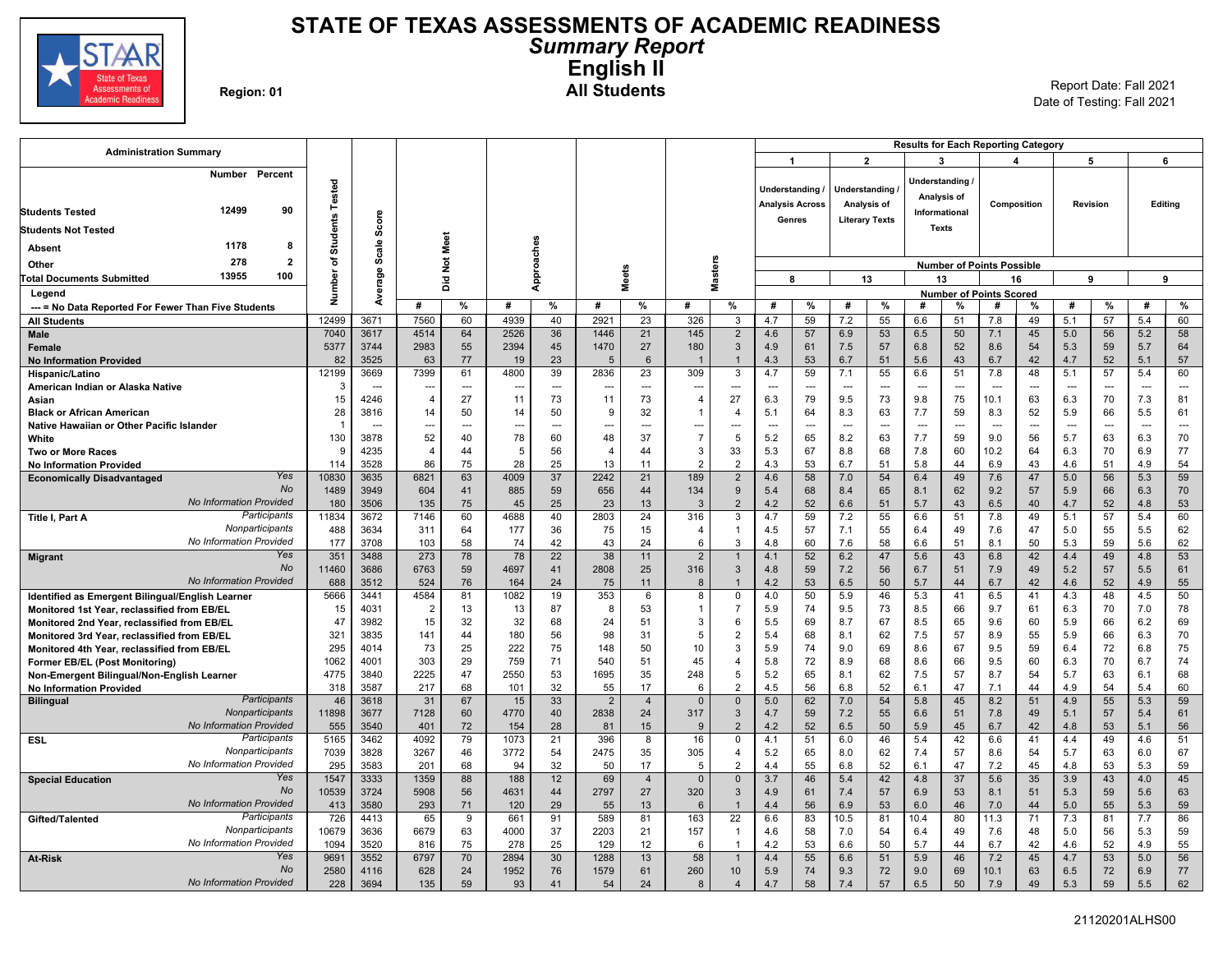

### **STATE OF TEXAS ASSESSMENTS OF ACADEMIC READINESS** *Summary Report* **English II** Region: 01 **First-Time Tested Students** Report Date: Fall 2021

| <b>Administration Summary</b>                       |                                 |                 |                                  |                |               |                |                |                          |                          |                       |                                  |                        |                          |                                 |                         |               |                                | <b>Results for Each Reporting Category</b> |                        |                |           |                          |           |
|-----------------------------------------------------|---------------------------------|-----------------|----------------------------------|----------------|---------------|----------------|----------------|--------------------------|--------------------------|-----------------------|----------------------------------|------------------------|--------------------------|---------------------------------|-------------------------|---------------|--------------------------------|--------------------------------------------|------------------------|----------------|-----------|--------------------------|-----------|
|                                                     |                                 |                 |                                  |                |               |                |                |                          |                          |                       |                                  | 1                      |                          |                                 | $\overline{\mathbf{2}}$ |               | 3                              |                                            | $\boldsymbol{\Lambda}$ |                | 5         |                          | 6         |
|                                                     | Number<br>Percent               | Tested          |                                  |                |               |                |                |                          |                          |                       |                                  | <b>Understanding</b>   |                          | Understanding                   |                         |               | Understanding                  |                                            |                        |                |           |                          |           |
|                                                     |                                 |                 |                                  |                |               |                |                |                          |                          |                       |                                  | <b>Analysis Across</b> |                          | Analysis of                     |                         |               | Analysis of                    |                                            | Composition            |                | Revision  |                          | Editing   |
| <b>Students Tested</b>                              | 6125<br>90                      |                 |                                  |                |               |                |                |                          |                          |                       |                                  | Genres                 |                          | <b>Literary Texts</b>           |                         |               | Informational                  |                                            |                        |                |           |                          |           |
| <b>Students Not Tested</b>                          |                                 | <b>Students</b> | Score                            |                |               |                |                |                          |                          |                       |                                  |                        |                          |                                 |                         |               | <b>Texts</b>                   |                                            |                        |                |           |                          |           |
| Absent                                              | 566<br>-8                       |                 |                                  |                | Meet          |                |                |                          |                          |                       |                                  |                        |                          |                                 |                         |               |                                |                                            |                        |                |           |                          |           |
| Other                                               | 98<br>-1                        | ৳               | Scale                            |                | $\frac{5}{2}$ |                |                |                          |                          |                       |                                  |                        |                          |                                 |                         |               |                                | <b>Number of Points Possible</b>           |                        |                |           |                          |           |
| <b>Total Documents Submitted</b>                    | 6789<br>100                     |                 | erage                            |                |               |                | Approaches     |                          | <b>Meets</b>             |                       | <b>Masters</b>                   |                        | 8                        | 13                              |                         |               | 13                             |                                            | 16                     |                | 9         | 9                        |           |
| Legend                                              |                                 | Number          |                                  |                | ă             |                |                |                          |                          |                       |                                  |                        |                          |                                 |                         |               |                                | <b>Number of Points Scored</b>             |                        |                |           |                          |           |
| --- = No Data Reported For Fewer Than Five Students |                                 |                 | à                                | #              | %             | #              | %              | #                        | %                        | #                     | %                                | #                      | %                        | #                               | %                       | #             | %                              | #                                          | %                      | #              | %         | #                        | %         |
| <b>All Students</b>                                 |                                 | 6125            | 3881                             | 2451           | 40            | 3674           | 60             | 2580                     | 42                       | 325                   | 5                                | 5.3                    | 66                       | 8.2                             | 63                      | 7.8           | 60                             | 8.8                                        | 55                     | 5.8            | 65        | 6.2                      | 69        |
| Male                                                |                                 | 3200            | 3814                             | 1428           | 45            | 1772           | 55             | 1227                     | 38                       | 144                   | 5                                | 5.1                    | 64                       | 8.0                             | 61                      | 7.6           | 59                             | 8.1                                        | 50                     | 5.7            | 63        | 5.9                      | 66        |
| <b>Female</b>                                       |                                 | 2902            | 3957                             | 1009           | 35            | 1893           | 65             | 1350                     | 47                       | 180                   | $6\phantom{.}6$                  | 5.5                    | 68                       | 8.6                             | 66                      | 8.0           | 61                             | 9.6                                        | 60                     | 6.0            | 67        | 6.5                      | 72        |
| <b>No Information Provided</b>                      |                                 | 23              | 3611                             | 14             | 61            | $\mathbf{q}$   | 39             | 3                        | 13                       | $\overline{1}$        | $\overline{4}$                   | 4.6                    | 57                       | 7.2                             | 56                      | 6.5           | 50                             | 6.3                                        | 40                     | 4.7            | 52        | 5.5                      | 61        |
| Hispanic/Latino                                     |                                 | 5985            | 3877                             | 2410           | 40            | 3575           | 60             | 2506                     | 42                       | 308                   | 5                                | 5.3                    | 66                       | 8.2                             | 63                      | 7.8           | 60                             | 8.8                                        | 55                     | 5.8            | 65        | 6.2                      | 69        |
| American Indian or Alaska Native                    |                                 | -1              | ---                              | ---            | ---           | --             | $\overline{a}$ | $\overline{\phantom{a}}$ | $\overline{\phantom{a}}$ | ---                   | ---                              | -−-                    | $\overline{\phantom{a}}$ | -44                             | $\overline{a}$          | -44           | ---                            | $\sim$                                     | ---                    | $\overline{a}$ | ÷÷        | $\overline{\phantom{a}}$ | ---       |
| Asian                                               |                                 | 13              | 4404                             | $\overline{2}$ | 15            | 11             | 85             | 11                       | 85                       | $\overline{4}$        | 31                               | 6.9                    | 87                       | 10.3                            | 79                      | 10.8          | 83                             | 10.9                                       | 68                     | 6.8            | 76        | 7.6                      | 85        |
| <b>Black or African American</b>                    |                                 | 14              | 3985                             | 6              | 43            | 8              | 57             | 8                        | 57                       | $\overline{1}$        | $\overline{7}$                   | 5.7                    | 71                       | 9.3                             | 71                      | 8.8           | 68                             | 9.0                                        | 56                     | 6.2            | 69        | 5.3                      | 59        |
| Native Hawaiian or Other Pacific Islander           |                                 | -1<br>71        | $\overline{\phantom{a}}$<br>4137 | --<br>13       | ---<br>18     | 58             | ---<br>82      | <br>42                   | $\overline{a}$<br>59     | ---<br>$\overline{7}$ | $\overline{a}$<br>10             | $\overline{a}$<br>5.9  | ---<br>74                | $\overline{\phantom{a}}$<br>9.5 | ---<br>73               | $\sim$<br>8.8 | $\overline{\phantom{a}}$<br>67 | $\overline{\phantom{a}}$<br>10.3           | $\overline{a}$<br>65   | ---<br>6.6     | ---<br>73 | $\overline{a}$<br>7.1    | ---<br>78 |
| White<br><b>Two or More Races</b>                   |                                 | 6               | 4713                             |                | 17            | -5             | 83             | $\overline{4}$           | 67                       | 3                     | 50                               | 6.7                    | 83                       | 10.5                            | 81                      | 10.0          | 77                             | 12.3                                       | 77                     | 7.8            | 87        | 7.8                      | 87        |
| <b>No Information Provided</b>                      |                                 | 34              | 3682                             | 19             | 56            | 15             | 44             | $\mathbf{Q}$             | 26                       | $\overline{2}$        | 6                                | 4.8                    | 60                       | 7.4                             | 57                      | 6.8           | 52                             | 7.4                                        | 46                     | 4.8            | 53        | 5.4                      | 60        |
| <b>Economically Disadvantaged</b>                   | Yes                             | 5144            | 3828                             | 2236           | 43            | 2908           | 57             | 1953                     | 38                       | 189                   | $\overline{4}$                   | 5.2                    | 64                       | 8.0                             | 62                      | 7.5           | 58                             | 8.5                                        | 53                     | 5.7            | 63        | 6.0                      | 67        |
|                                                     | No                              | 924             | 4196                             | 181            | 20            | 743            | 80             | 613                      | 66                       | 133                   | 14                               | 6.1                    | 76                       | 9.6                             | 74                      | 9.4           | 73                             | 10.3                                       | 64                     | 6.7            | 74        | 7.1                      | 79        |
|                                                     | <b>No Information Provided</b>  | 57              | 3623                             | 34             | 60            | 23             | 40             | 14                       | 25                       | $\overline{3}$        | $\overline{5}$                   | 4.5                    | 56                       | 7.0                             | 54                      | 6.6           | 51                             | 6.7                                        | 42                     | 5.1            | 57        | 5.1                      | 57        |
| Title I, Part A                                     | Participants                    | 5936            | 3882                             | 2369           | 40            | 3567           | 60             | 2507                     | 42                       | 315                   | 5                                | 5.3                    | 66                       | 8.3                             | 63                      | 7.8           | 60                             | 8.8                                        | 55                     | 5.8            | 65        | 6.2                      | 69        |
|                                                     | Nonparticipants                 | 119             | 3779                             | 57             | 48            | 62             | 52             | 39                       | 33                       | $\overline{4}$        | 3                                | 4.8                    | 60                       | 7.8                             | 60                      | 7.1           | 55                             | 7.8                                        | 49                     | 5.5            | 61        | 6.0                      | 67        |
|                                                     | No Information Provided         | 70              | 3970                             | 25             | 36            | 45             | 64             | 34                       | 49                       | 6                     | 9                                | 5.6                    | 69                       | 8.8                             | 68                      | 8.4           | 65                             | 9.3                                        | 58                     | 5.9            | 65        | 6.3                      | 70        |
| <b>Migrant</b>                                      | Yes<br><b>No</b>                | 119             | 3555                             | 80             | 67            | 39             | 33             | 23                       | 19                       | $\overline{2}$        | $\overline{2}$                   | 4.3                    | 54                       | 6.6                             | 51                      | 6.1           | 47                             | 6.7                                        | 42                     | 4.6            | 51        | 5.1                      | 57        |
|                                                     | <b>No Information Provided</b>  | 5801<br>205     | 3895<br>3685                     | 2255<br>116    | 39<br>57      | 3546<br>89     | 61<br>43       | 2501<br>56               | 43<br>27                 | 315<br>8              | $\overline{5}$<br>$\overline{4}$ | 5.3<br>4.8             | 67<br>60                 | 8.3<br>7.5                      | 64<br>58                | 7.9<br>6.7    | 61<br>51                       | 8.9<br>7.5                                 | 55<br>47               | 5.9<br>5.2     | 65<br>58  | 6.2<br>5.4               | 69<br>60  |
| Identified as Emergent Bilingual/English Learner    |                                 | 1842            | 3495                             | 1326           | 72            | 516            | 28             | 225                      | 12                       | 8                     | $\mathbf 0$                      | 4.2                    | 52                       | 6.2                             | 48                      | 5.7           | 44                             | 6.7                                        | 42                     | 4.5            | 51        | 4.8                      | 53        |
| Monitored 1st Year, reclassified from EB/EL         |                                 | g               | 4161                             | - 1            | 11            | 8              | 89             | $\overline{7}$           | 78                       | -1                    | 11                               | 6.1                    | 76                       | 10.0                            | 77                      | 9.3           | 72                             | 10.4                                       | 65                     | 6.6            | 73        | 7.3                      | 81        |
| Monitored 2nd Year, reclassified from EB/EL         |                                 | 34              | 4128                             | $\overline{7}$ | 21            | 27             | 79             | 20                       | 59                       | 3                     | 9                                | 5.9                    | 74                       | 9.3                             | 72                      | 9.3           | 71                             | 10.4                                       | 65                     | 6.4            | 71        | 6.7                      | 74        |
| Monitored 3rd Year, reclassified from EB/EL         |                                 | 183             | 3951                             | 53             | 29            | 130            | 71             | 81                       | 44                       | 4                     | $\overline{2}$                   | 5.8                    | 72                       | 8.9                             | 68                      | 8.1           | 62                             | 9.3                                        | 58                     | 6.4            | 72        | 6.7                      | 74        |
| Monitored 4th Year, reclassified from EB/EL         |                                 | 231             | 4110                             | 34             | 15            | 197            | 85             | 141                      | 61                       | 10                    | $\overline{4}$                   | 6.2                    | 78                       | 9.4                             | 72                      | 9.3           | 72                             | 9.9                                        | 62                     | 6.8            | 75        | 7.0                      | 78        |
| <b>Former EB/EL (Post Monitoring)</b>               |                                 | 769             | 4141                             | 110            | 14            | 659            | 86             | 499                      | 65                       | 45                    | 6                                | 6.2                    | 77                       | 9.6                             | 74                      | 9.4           | 72                             | 10.1                                       | 63                     | 6.8            | 75        | 7.1                      | 79        |
| Non-Emergent Bilingual/Non-English Learner          |                                 | 2940            | 4034                             | 861            | 29            | 2079           | 71             | 1564                     | 53                       | 248                   | 8                                | 5.7                    | 71                       | 9.0                             | 69                      | 8.6           | 66                             | 9.6                                        | 60                     | 6.3            | 70        | 6.7                      | 75        |
| <b>No Information Provided</b>                      |                                 | 117             | 3747                             | 59             | 50            | 58             | 50             | 43                       | 37                       | 6                     | 5                                | 4.9                    | 61                       | 7.7                             | 59                      | 7.3           | 56                             | 7.6                                        | 47                     | 5.3            | 58        | 5.9                      | 66        |
| <b>Bilingual</b>                                    | Participants<br>Nonparticipants | 11              | 3625                             | $\overline{7}$ | 64            | $\overline{4}$ | 36             | $\overline{1}$           | 9                        | $\Omega$              | $\Omega$                         | 4.5                    | 57                       | 6.7                             | 52                      | 6.6           | 51                             | 7.8                                        | 49                     | 4.5            | 51        | 5.7                      | 64        |
|                                                     | <b>No Information Provided</b>  | 5911<br>203     | 3888<br>3691                     | 2328<br>116    | 39<br>57      | 3583<br>87     | 61<br>43       | 2519<br>60               | 43<br>30                 | 316<br>9              | 5<br>$\overline{4}$              | 5.3<br>4.6             | 67<br>58                 | 8.3<br>7.4                      | 64<br>57                | 7.8<br>6.9    | 60<br>53                       | 8.8<br>7.3                                 | 55<br>46               | 5.8<br>5.3     | 65<br>58  | 6.2<br>5.6               | 69<br>62  |
| ESL                                                 | Participants                    | 1824            | 3543                             | 1243           | 68            | 581            | 32             | 290                      | 16                       | 16                    |                                  | 4.3                    | 53                       | 6.5                             | 50                      | 5.9           | 46                             | 7.0                                        | 44                     | 4.8            | 53        | 4.9                      | 55        |
|                                                     | Nonparticipants                 | 4189            | 4032                             | 1152           | 28            | 3037           | 72             | 2251                     | 54                       | 304                   | $\overline{7}$                   | 5.8                    | 72                       | 9.0                             | 69                      | 8.6           | 66                             | 9.6                                        | 60                     | 6.3            | 70        | 6.7                      | 75        |
|                                                     | No Information Provided         | 112             | 3748                             | 56             | 50            | 56             | 50             | 39                       | 35                       | -5                    | $\overline{4}$                   | 4.9                    | 61                       | 7.7                             | 59                      | 7.3           | 56                             | 7.7                                        | 48                     | 5.3            | 59        | 5.9                      | 65        |
| <b>Special Education</b>                            | Yes                             | 687             | 3342                             | 569            | 83            | 118            | 17             | 56                       | 8                        | $\mathbf 0$           | $\mathbf{0}$                     | 3.6                    | 45                       | 5.6                             | 43                      | 5.0           | 39                             | 5.3                                        | 33                     | 3.9            | 44        | 4.1                      | 46        |
|                                                     | No                              | 5298            | 3955                             | 1810           | 34            | 3488           | 66             | 2482                     | 47                       | 319                   | 6                                | 5.5                    | 69                       | 8.6                             | 66                      | 8.2           | 63                             | 9.3                                        | 58                     | 6.1            | 68        | 6.5                      | 72        |
|                                                     | <b>No Information Provided</b>  | 140             | 3736                             | 72             | 51            | 68             | 49             | 42                       | 30                       | 6                     | $\overline{4}$                   | 5.0                    | 62                       | 7.8                             | 60                      | 7.0           | 54                             | 7.6                                        | 48                     | 5.4            | 60        | 5.7                      | 64        |
| Gifted/Talented                                     | Participants                    | 658             | 4493                             | 24             | 4             | 634            | 96             | 583                      | 89                       | 163                   | 25                               | 6.8                    | 85                       | 10.9                            | 84                      | 10.8          | 83                             | 11.7                                       | 73                     | 7.6            | 84        | 7.9                      | 88        |
|                                                     | Nonparticipants                 | 5003            | 3826                             | 2140           | 43            | 2863           | 57             | 1896                     | 38                       | 156                   | 3                                | 5.2                    | 65                       | 8.0                             | 62                      | 7.5           | 58                             | 8.5                                        | 53                     | 5.7            | 63        | 6.0                      | 67        |
|                                                     | <b>No Information Provided</b>  | 464             | 3614                             | 287            | 62            | 177            | 38             | 101                      | 22                       | 6                     | $\overline{1}$                   | 4.5                    | 57                       | 7.1                             | 55                      | 6.3           | 49                             | 7.2                                        | 45                     | 4.9            | 54        | 5.3                      | 58        |
| <b>At-Risk</b>                                      | Yes<br><b>No</b>                | 3951            | 3681                             | 2153           | 54            | 1798           | 46             | 997                      | 25                       | 57                    |                                  | 4.8                    | 59                       | 7.3                             | 56                      | 6.8           | 52                             | 7.7                                        | 48                     | 5.2            | 58        | 5.5                      | 62        |
|                                                     | <b>No Information Provided</b>  | 2082<br>92      | 4257<br>3956                     | 266<br>32      | 13<br>35      | 1816<br>60     | 87<br>65       | 1539<br>44               | 74<br>48                 | 260<br>8              | 12<br>9                          | 6.3<br>5.5             | 79<br>68                 | 10.0<br>8.7                     | 77<br>67                | 9.8<br>8.1    | 75<br>63                       | 10.7<br>9.1                                | 67<br>57               | 7.0<br>6.0     | 78<br>67  | 7.4<br>6.3               | 82<br>71  |
|                                                     |                                 |                 |                                  |                |               |                |                |                          |                          |                       |                                  |                        |                          |                                 |                         |               |                                |                                            |                        |                |           |                          |           |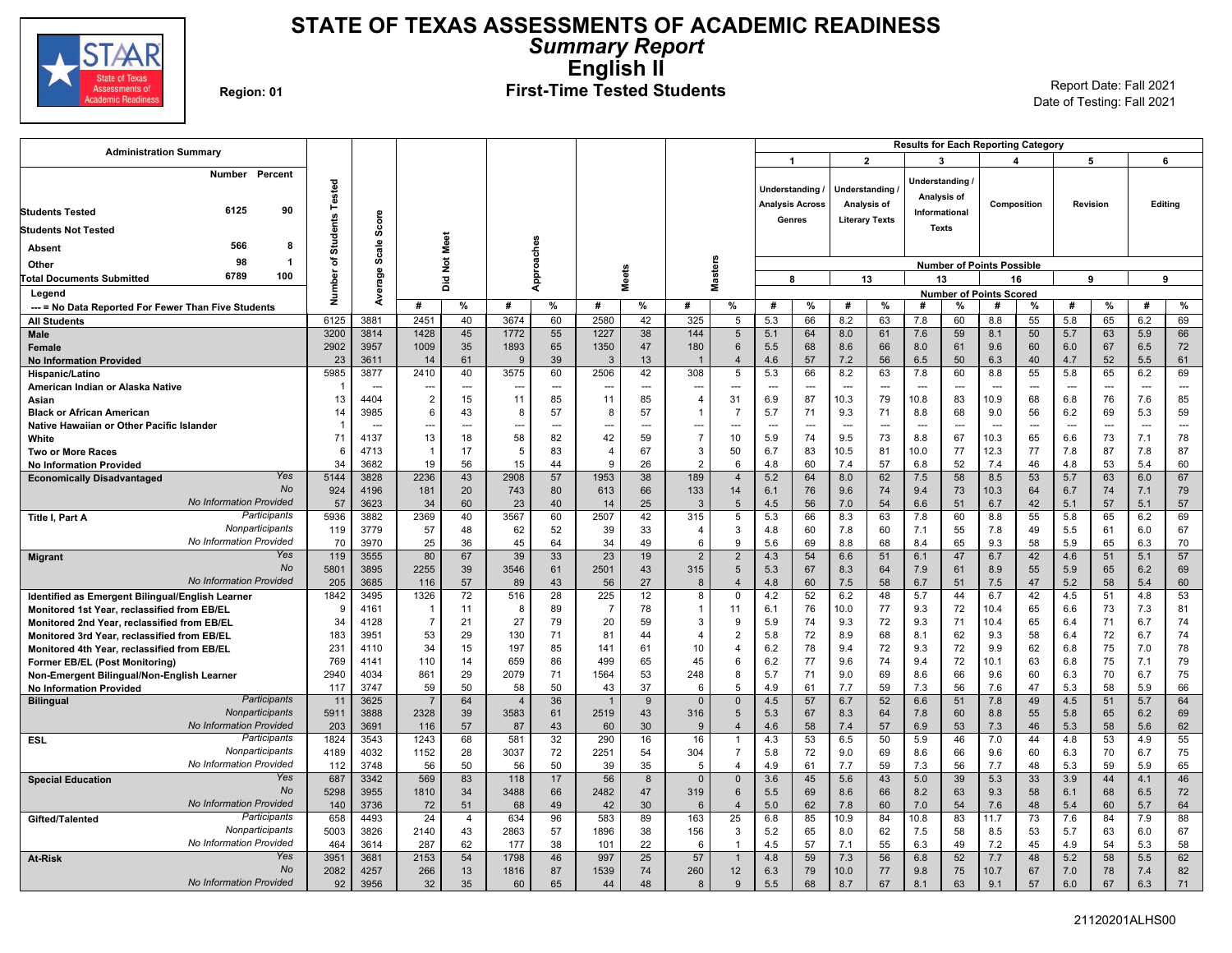

### **STATE OF TEXAS ASSESSMENTS OF ACADEMIC READINESS** *Summary Report* **English II** Region: 01<br>**Region: 01 Retested Students** Report Date: Fall 2021

Date of Testing: Fall 2021

| <b>Administration Summary</b>                                      |                 |              |              |                |             |            |                       |                         |                              |                               |                                           |                          |                |                                |                                 |                                               | <b>Results for Each Reporting Category</b> |                       |                |           |                       |                      |
|--------------------------------------------------------------------|-----------------|--------------|--------------|----------------|-------------|------------|-----------------------|-------------------------|------------------------------|-------------------------------|-------------------------------------------|--------------------------|----------------|--------------------------------|---------------------------------|-----------------------------------------------|--------------------------------------------|-----------------------|----------------|-----------|-----------------------|----------------------|
|                                                                    |                 |              |              |                |             |            |                       |                         |                              |                               | $\overline{1}$                            |                          |                | $\overline{2}$                 |                                 | 3                                             |                                            | $\boldsymbol{\Delta}$ |                | 5         |                       | 6                    |
| Number<br>Percent<br>89<br>6374<br><b>Students Tested</b>          | Tested          |              |              |                |             |            |                       |                         |                              |                               | Understanding /<br><b>Analysis Across</b> |                          |                | Understanding /<br>Analysis of |                                 | Understanding<br>Analysis of<br>Informational |                                            | Composition           |                | Revision  |                       | Editing              |
|                                                                    | <b>Students</b> | Score        |              |                |             |            |                       |                         |                              |                               |                                           | Genres                   |                | <b>Literary Texts</b>          |                                 | <b>Texts</b>                                  |                                            |                       |                |           |                       |                      |
| <b>Students Not Tested</b>                                         |                 |              |              |                |             |            |                       |                         |                              |                               |                                           |                          |                |                                |                                 |                                               |                                            |                       |                |           |                       |                      |
| 612<br>9<br>Absent                                                 |                 | Scale        |              | Not Meet       |             | Approaches |                       |                         |                              |                               |                                           |                          |                |                                |                                 |                                               |                                            |                       |                |           |                       |                      |
| 180<br>3<br>Other                                                  | ৳<br>৯          |              |              |                |             |            |                       |                         |                              | <b>Masters</b>                |                                           |                          |                |                                |                                 |                                               | <b>Number of Points Possible</b>           |                       |                |           |                       |                      |
| 7166<br>100<br><b>Total Documents Submitted</b>                    |                 | Average      |              | ă              |             |            |                       | <b>Meets</b>            |                              |                               | 8                                         |                          |                | 13                             |                                 | 13                                            |                                            | 16                    |                | 9         |                       | 9                    |
| Legend                                                             | م<br>العالم     |              |              |                |             |            |                       |                         |                              |                               |                                           |                          |                |                                |                                 |                                               | <b>Number of Points Scored</b>             |                       |                |           |                       |                      |
| --- = No Data Reported For Fewer Than Five Students                |                 |              | #            | $\%$           | #           | %          | #                     | %                       | #                            | %                             | #                                         | %                        | #              | %                              | #                               | %                                             | #                                          | %                     | #              | %         | #                     | %                    |
| <b>All Students</b>                                                | 6374<br>3840    | 3469<br>3452 | 5109<br>3086 | 80<br>80       | 1265<br>754 | 20<br>20   | 341<br>219            | 5                       | $\mathbf{1}$<br>$\mathbf{1}$ | 0<br>$\mathbf{0}$             | 4.1<br>4.1                                | 52<br>51                 | 6.1            | 47<br>47                       | 5.4                             | 42<br>42                                      | 6.8                                        | 42<br>40              | 4.5            | 49<br>50  | 4.7<br>4.6            | 52<br>51             |
| Male<br>Female                                                     | 2475            | 3494         | 1974         | 80             | 501         | 20         | 120                   | 6<br>5                  | $\Omega$                     | $\Omega$                      | 4.2                                       | 52                       | 6.1<br>6.2     | 48                             | 5.5<br>5.3                      | 41                                            | 6.4<br>7.4                                 | 46                    | 4.5<br>4.4     | 49        | 4.9                   | 54                   |
| <b>No Information Provided</b>                                     | 59              | 3492         | 49           | 83             | 10          | 17         | $\overline{2}$        | 3                       | $\mathbf{0}$                 | $\overline{0}$                | 4.2                                       | 52                       | 6.5            | 50                             | 5.2                             | 40                                            | 6.9                                        | 43                    | 4.7            | 52        | 5.0                   | 55                   |
| Hispanic/Latino                                                    | 6214            | 3468         | 4989         | 80             | 1225        | 20         | 330                   | 5                       | $\mathbf 1$                  | $\mathbf 0$                   | 4.1                                       | 52                       | 6.1            | 47                             | 5.4                             | 42                                            | 6.8                                        | 42                    | 4.4            | 49        | 4.7                   | 52                   |
| American Indian or Alaska Native                                   | $\overline{2}$  |              | ---          | ---            | ---         | ---        | ---                   | ---                     | ---                          | ---                           |                                           | $\hspace{0.05cm} \cdots$ | $\overline{a}$ | $\overline{a}$                 | $\overline{a}$                  | $\overline{a}$                                | $\sim$                                     | $\overline{a}$        | $\sim$         | ---       | $\overline{a}$        | ---                  |
| Asian                                                              | $\overline{2}$  |              | ---          | $\overline{a}$ |             |            | ---                   |                         | ---                          | ---                           |                                           | $\sim$                   |                | $\overline{a}$                 |                                 | $\overline{a}$                                |                                            |                       | $\overline{a}$ |           | $\overline{a}$        | <u>.</u>             |
| <b>Black or African American</b>                                   | 14              | 3647         | 8            | 57             | 6           | 43         | $\overline{1}$        | $\overline{7}$          | $\Omega$                     | $\Omega$                      | 4.5                                       | 56                       | 7.2            | 55                             | 6.6                             | 51                                            | 7.6                                        | 47                    | 5.6            | 63        | 5.7                   | 63                   |
| Native Hawaiian or Other Pacific Islander                          | 0               | $\sim$       | ---          | $\sim$ $\sim$  |             | ---        | ---                   | ---                     | ---                          | ---                           |                                           | $\overline{a}$           | $\sim$         | $\overline{a}$                 | $\overline{a}$                  | $\overline{a}$                                | ---                                        | $\overline{a}$        | $\overline{a}$ | ---       | ---                   | $\overline{a}$       |
| White                                                              | 59              | 3565         | 39           | 66             | 20          | 34         | 6                     | 10                      | $\Omega$                     | $\Omega$                      | 4.4                                       | 55                       | 6.5            | 50<br>$\sim$                   | 6.4                             | 49<br>$\overline{a}$                          | 7.3<br>$\sim$                              | 46                    | 4.6<br>$\sim$  | 51        | 5.4                   | 60                   |
| <b>Two or More Races</b><br><b>No Information Provided</b>         | 3<br>80         | 3463         | <br>67       | $\sim$<br>84   | 13          | ---<br>16  | ---<br>$\overline{4}$ | ---<br>5                | ---<br>$\Omega$              | $\overline{a}$<br>$\mathbf 0$ | 4.1                                       | $\sim$<br>51             | $\sim$<br>6.4  | 49                             | $\overline{\phantom{a}}$<br>5.3 | 41                                            | 6.6                                        | ---<br>41             | 4.5            | ---<br>50 | $\overline{a}$<br>4.7 | $\overline{a}$<br>52 |
| Yes<br><b>Economically Disadvantaged</b>                           | 5686            | 3462         | 4585         | 81             | 1101        | 19         | 289                   | 5                       | $\Omega$                     | $\Omega$                      | 4.1                                       | 52                       | 6.1            | 47                             | 5.4                             | 41                                            | 6.7                                        | 42                    | 4.4            | 49        | 4.7                   | 52                   |
| No                                                                 | 565             | 3545         | 423          | 75             | 142         | 25         | 43                    | 8                       | $\mathbf{1}$                 | $\mathbf{0}$                  | 4.3                                       | 54                       | 6.5            | 50                             | 5.8                             | 45                                            | 7.4                                        | 46                    | 4.8            | 53        | 5.1                   | 57                   |
| <b>No Information Provided</b>                                     | 123             | 3452         | 101          | 82             | 22          | 18         | 9                     | $\overline{7}$          | $\Omega$                     | $\Omega$                      | 4.0                                       | 50                       | 6.3            | 49                             | 5.2                             | 40                                            | 6.4                                        | 40                    | 4.5            | 50        | 4.6                   | 51                   |
| Participants<br>Title I, Part A                                    | 5898            | 3460         | 4777         | 81             | 1121        | 19         | 296                   | 5                       | $\mathbf{1}$                 | $\mathbf 0$                   | 4.1                                       | 51                       | 6.1            | 47                             | 5.4                             | 41                                            | 6.7                                        | 42                    | 4.4            | 49        | 4.7                   | 52                   |
| Nonparticipants                                                    | 369             | 3587         | 254          | 69             | 115         | 31         | 36                    | 10                      | $\Omega$                     | 0                             | 4.5                                       | 56                       | 6.9            | 53                             | 6.1                             | 47                                            | 7.5                                        | 47                    | 4.8            | 54        | 5.4                   | 60                   |
| No Information Provided                                            | 107             | 3537         | 78           | 73             | 29          | 27         | 9                     | 8                       | $\mathbf 0$                  | $\mathbf 0$                   | 4.3                                       | 54                       | 6.7            | 52                             | 5.5                             | 42                                            | 7.2                                        | 45                    | 4.9            | 54        | 5.1                   | 57                   |
| Yes<br><b>Migrant</b><br><b>No</b>                                 | 232             | 3454<br>3472 | 193<br>4508  | 83<br>80       | 39          | 17<br>20   | 15<br>307             | 6<br>5                  | $\mathbf 0$                  | $\Omega$<br>$\Omega$          | 4.0<br>4.2                                | 50                       | 5.9            | 45                             | 5.4                             | 41<br>42                                      | 6.8                                        | 43                    | 4.3            | 48<br>50  | 4.7                   | 52                   |
| No Information Provided                                            | 5659<br>483     | 3438         | 408          | 84             | 1151<br>75  | 16         | 19                    | $\overline{4}$          | $\Omega$                     | $\Omega$                      | 4.0                                       | 52<br>50                 | 6.1<br>6.1     | 47<br>47                       | 5.4<br>5.2                      | 40                                            | 6.8<br>6.4                                 | 43<br>40              | 4.5<br>4.4     | 49        | 4.7<br>4.7            | 52<br>52             |
| Identified as Emergent Bilingual/English Learner                   | 3824            | 3415         | 3258         | 85             | 566         | 15         | 128                   | $\overline{3}$          | $\Omega$                     | $\Omega$                      | 3.9                                       | 49                       | 5.8            | 45                             | 5.1                             | 40                                            | 6.4                                        | 40                    | 4.2            | 47        | 4.4                   | 49                   |
| Monitored 1st Year, reclassified from EB/EL                        | 6               | 3836         | 1            | 17             | 5           | 83         | $\overline{1}$        | 17                      | $\Omega$                     | $\Omega$                      | 5.7                                       | 71                       | 8.8            | 68                             | 7.3                             | 56                                            | 8.7                                        | 54                    | 5.8            | 65        | 6.5                   | 72                   |
| Monitored 2nd Year, reclassified from EB/EL                        | 13              | 3599         | 8            | 62             | 5           | 38         | $\overline{4}$        | 31                      | $\Omega$                     | $\Omega$                      | 4.5                                       | 57                       | 7.2            | 55                             | 6.4                             | 49                                            | 7.5                                        | 47                    | 4.8            | 53        | 5.1                   | 56                   |
| Monitored 3rd Year, reclassified from EB/EL                        | 138             | 3682         | 88           | 64             | 50          | 36         | 17                    | 12                      |                              | $\overline{1}$                | 5.0                                       | 63                       | 7.1            | 55                             | 6.6                             | 51                                            | 8.3                                        | 52                    | 5.2            | 58        | 5.7                   | 64                   |
| Monitored 4th Year, reclassified from EB/EL                        | 64              | 3664         | 39           | 61             | 25          | 39         | $\overline{7}$        | 11                      | $\Omega$                     | $\mathbf 0$                   | 5.0                                       | 62                       | 7.5            | 58                             | 6.2                             | 47                                            | 7.8                                        | 49                    | 5.3            | 58        | 6.0                   | 66                   |
| Former EB/EL (Post Monitoring)                                     | 293             | 3634         | 193          | 66             | 100         | 34         | 41                    | 14                      | $\Omega$                     | $\Omega$                      | 4.8                                       | 60                       | 6.9            | 53                             | 6.3                             | 49                                            | 8.0                                        | 50                    | 5.2            | 58        | 5.5                   | 61                   |
| Non-Emergent Bilingual/Non-English Learner                         | 1835            | 3528         | 1364         | 74             | 471         | 26         | 131<br>12             | $\overline{7}$<br>6     | 0                            | $\Omega$<br>$\Omega$          | 4.3                                       | 54<br>53                 | 6.5<br>6.3     | 50                             | 5.7<br>5.5                      | 44<br>42                                      | 7.2                                        | 45<br>43              | 4.7            | 52<br>51  | 5.1                   | 56<br>56             |
| <b>No Information Provided</b><br>Participants<br><b>Bilingual</b> | 201<br>35       | 3495<br>3616 | 158<br>24    | 79<br>69       | 43<br>11    | 21<br>31   | $\overline{1}$        | $\mathbf{3}$            | $\Omega$<br>$\Omega$         | $\overline{0}$                | 4.2<br>5.1                                | 64                       | 7.1            | 48<br>54                       | 5.6                             | 43                                            | 6.8<br>8.3                                 | 52                    | 4.6<br>5.1     | 56        | 5.0<br>5.2            | 58                   |
| Nonparticipants                                                    | 5987            | 3469         | 4800         | 80             | 1187        | 20         | 319                   | 5                       | $\mathbf{1}$                 | $\Omega$                      | 4.1                                       | 52                       | 6.1            | 47                             | 5.4                             | 42                                            | 6.8                                        | 43                    | 4.4            | 49        | 4.7                   | 52                   |
| No Information Provided                                            | 352             | 3452         | 285          | 81             | 67          | 19         | 21                    | 6                       | $\Omega$                     | $\Omega$                      | 3.9                                       | 49                       | 6.0            | 47                             | 5.3                             | 41                                            | 6.4                                        | 40                    | 4.5            | 50        | 4.8                   | 53                   |
| Participants<br><b>ESL</b>                                         | 3341            | 3418         | 2849         | 85             | 492         | 15         | 106                   | 3                       | $\mathbf 0$                  | $\Omega$                      | 4.0                                       | 50                       | 5.8            | 45                             | 5.2                             | 40                                            | 6.4                                        | 40                    | 4.2            | 47        | 4.4                   | 49                   |
| Nonparticipants                                                    | 2850            | 3527         | 2115         | 74             | 735         | 26         | 224                   | 8                       | $\mathbf 1$                  | $\Omega$                      | 4.3                                       | 54                       | 6.5            | 50                             | 5.7                             | 44                                            | 7.2                                        | 45                    | 4.7            | 52        | 5.0                   | 56                   |
| No Information Provided                                            | 183             | 3483         | 145          | 79             | 38          | 21         | 11                    | 6                       | $\Omega$                     | $\Omega$                      | 4.1                                       | 52                       | 6.2            | 48                             | 5.4                             | 42                                            | 6.9                                        | 43                    | 4.5            | 50        | 4.9                   | 55                   |
| Yes<br><b>Special Education</b>                                    | 860             | 3325         | 790          | 92             | 70          | 8          | 13                    | $\overline{2}$          | $\mathbf{0}$                 | $\Omega$                      | 3.7                                       | 46                       | 5.3            | 41                             | 4.7                             | 36                                            | 5.7                                        | 36                    | 3.9            | 43        | 3.9                   | 44                   |
| <b>No</b><br>No Information Provided                               | 5241            | 3491         | 4098         | 78             | 1143        | 22         | 315                   | 6                       | $\mathbf{1}$                 | $\mathbf{0}$                  | 4.2                                       | 53                       | 6.2            | 48                             | 5.5                             | 43                                            | 7.0                                        | 44                    | 4.5            | 50        | 4.8                   | 54                   |
| Participants<br>Gifted/Talented                                    | 273<br>68       | 3500<br>3644 | 221<br>41    | 81<br>60       | 52<br>27    | 19<br>40   | 13<br>6               | 5<br>9                  | $\Omega$<br>$\Omega$         | $\mathbf{0}$<br>$\Omega$      | 4.2<br>4.8                                | 52<br>60                 | 6.4<br>6.8     | 50<br>52                       | 5.4<br>6.1                      | 42<br>47                                      | 6.7<br>8.0                                 | 42<br>50              | 4.8<br>5.2     | 53<br>58  | 5.1<br>6.1            | 56<br>68             |
| Nonparticipants                                                    | 5676            | 3469         | 4539         | 80             | 1137        | 20         | 307                   | 5                       | $\mathbf{1}$                 | 0                             | 4.1                                       | 52                       | 6.1            | 47                             | 5.4                             | 42                                            | 6.8                                        | 43                    | 4.4            | 49        | 4.7                   | 52                   |
| No Information Provided                                            | 630             | 3451         | 529          | 84             | 101         | 16         | 28                    | $\overline{\mathbf{4}}$ | $\mathbf 0$                  | $\overline{0}$                | 4.0                                       | 50                       | 6.2            | 47                             | 5.3                             | 41                                            | 6.5                                        | 40                    | 4.5            | 50        | 4.7                   | 52                   |
| Yes<br><b>At-Risk</b>                                              | 5740            | 3463         | 4644         | 81             | 1096        | 19         | 291                   | 5                       | $\mathbf{1}$                 | $\overline{0}$                | 4.1                                       | 52                       | 6.1            | 47                             | 5.4                             | 41                                            | 6.8                                        | 42                    | 4.4            | 49        | 4.7                   | 52                   |
| <b>No</b>                                                          | 498             | 3526         | 362          | 73             | 136         | 27         | 40                    | 8                       | $\Omega$                     | $\Omega$                      | 4.3                                       | 54                       | 6.4            | 49                             | 5.8                             | 44                                            | 7.1                                        | 45                    | 4.6            | 51        | 5.0                   | 56                   |
| No Information Provided                                            | 136             | 3518         | 103          | 76             | 33          | 24         | 10                    | $\overline{7}$          | $\Omega$                     | $\mathbf{0}$                  | 4.1                                       | 52                       | 6.6            | 51                             | 5.4                             | 42                                            | 7.1                                        | 44                    | 4.9            | 54        | 5.0                   | 55                   |
|                                                                    |                 |              |              |                |             |            |                       |                         |                              |                               |                                           |                          |                |                                |                                 |                                               |                                            |                       |                |           |                       |                      |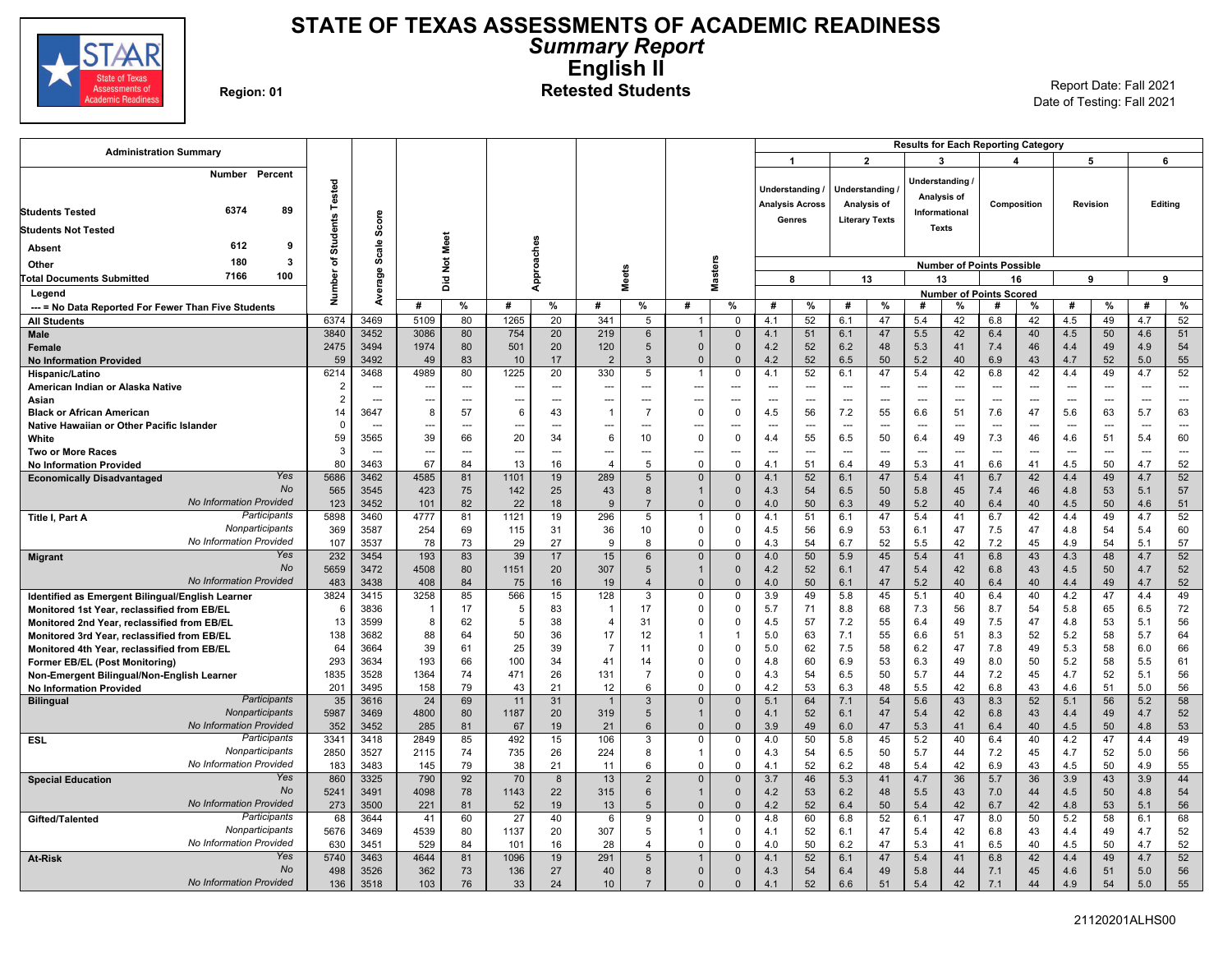

### **STATE OF TEXAS ASSESSMENTS OF ACADEMIC READINESS** *Summary Report* **U.S. History Region: 01 All Students** Report Date: Fall 2021

| <b>Administration Summary</b>                                                                    |                        |              |                         |                              |                |                |                |                      |                 |                     | <b>Results for Each Reporting Category</b> |                          |                |                              |                                     |                               |                                  |                                |  |  |
|--------------------------------------------------------------------------------------------------|------------------------|--------------|-------------------------|------------------------------|----------------|----------------|----------------|----------------------|-----------------|---------------------|--------------------------------------------|--------------------------|----------------|------------------------------|-------------------------------------|-------------------------------|----------------------------------|--------------------------------|--|--|
|                                                                                                  |                        |              |                         |                              |                |                |                |                      |                 |                     | $\overline{1}$                             |                          |                | $\overline{2}$               |                                     | 3                             |                                  | 4                              |  |  |
| Number Percent<br>7879<br>94<br><b>Students Tested</b><br><b>Students Not Tested</b><br>470<br>6 | <b>Students Tested</b> | Scor         |                         | Not Meet                     |                |                |                |                      |                 |                     |                                            | History                  |                | <b>Geography and Culture</b> |                                     | Government and<br>Citizenship | Economics, Science,              | <b>Technology, and Society</b> |  |  |
| Absent<br>28<br>0                                                                                | ৳                      | Scale        |                         |                              | Approaches     |                |                |                      |                 |                     |                                            |                          |                |                              |                                     |                               |                                  |                                |  |  |
| Other<br>8377<br>100                                                                             |                        |              |                         |                              |                |                |                |                      |                 | <b>Masters</b>      |                                            |                          |                |                              | <b>Number of Items Tested</b>       |                               |                                  |                                |  |  |
| <b>Total Documents Submitted</b>                                                                 | mber                   | erage        |                         | ă                            |                |                |                | <b>Meets</b>         |                 |                     |                                            | 30                       | 12<br>10       |                              |                                     |                               |                                  | 16                             |  |  |
| Legend                                                                                           | ž                      | Ž            | #                       | %                            | #              | %              | #              | %                    | #               | %                   | #                                          | %                        | #              | %                            | <b>Number of Items Correct</b><br># | %                             | #                                | %                              |  |  |
| --- = No Data Reported For Fewer Than Five Students                                              | 7879                   | 3878         | 2343                    | 30                           | 5536           | 70             | 3208           | 41                   | 1303            | 17                  | 16.1                                       | 54                       | 7.2            | 60                           | 5.2                                 | 52                            | 9.1                              | 57                             |  |  |
| <b>All Students</b><br>Male                                                                      | 3979                   | 3906         | 1174                    | 30                           | 2805           | 70             | 1719           | 43                   | 753             | 19                  | 16.5                                       | 55                       | 7.2            | 60                           | 5.2                                 | 52                            | 9.3                              | 58                             |  |  |
| Female                                                                                           | 3849                   | 3851         | 1145                    | 30                           | 2704           | 70             | 1478           | 38                   | 548             | 14                  | 15.7                                       | 52                       | 7.1            | 59                           | 5.3                                 | 53                            | 8.8                              | 55                             |  |  |
| <b>No Information Provided</b>                                                                   | 51                     | 3666         | 24                      | 47                           | 27             | 53             | 11             | 22                   | $\overline{2}$  | $\overline{4}$      | 13.5                                       | 45                       | 6.3            | 52                           | 4.4                                 | 44                            | 7.9                              | 49                             |  |  |
| Hispanic/Latino                                                                                  | 7734                   | 3879         | 2294                    | 30                           | 5440           | 70             | 3153           | 41                   | 1283            | 17                  | 16.1                                       | 54                       | 7.2            | 60                           | 5.2                                 | 52                            | 9.1                              | 57                             |  |  |
| American Indian or Alaska Native                                                                 |                        | $\sim$       | ---                     | $\sim$ $\sim$                |                | $\overline{a}$ | ---            | $\overline{a}$       | ---             | $\overline{a}$      | $\sim$                                     | $\sim$                   | $\overline{a}$ | ---                          | $\overline{a}$                      | $\overline{a}$                | $\overline{a}$                   | $\overline{\phantom{a}}$       |  |  |
| Asian                                                                                            | 9                      | 4618         | $\overline{\mathbf{0}}$ | $\mathbf 0$                  | 9              | 100            | 9              | 100                  | 6               | 67                  | 24.6                                       | 82                       | 10.4           | 87                           | 7.6                                 | 76                            | 13.0                             | 81                             |  |  |
| <b>Black or African American</b>                                                                 | 9                      | 3679         | $\overline{4}$          | 44                           | 5              | 56             | $\overline{2}$ | 22                   | $\Omega$        | $\mathbf 0$         | 13.7                                       | 46                       | 7.4            | 62                           | 4.1                                 | 41                            | 7.3                              | 46                             |  |  |
| Native Hawaiian or Other Pacific Islander                                                        | $\Omega$               | ---          | ---                     | $\hspace{0.05cm} \ldots$     | ---            | ---            | ---            | $-$                  | ---             | $---$               | $\sim$                                     | $\hspace{0.05cm} \cdots$ | $\overline{a}$ | ---                          | $\overline{a}$                      | ---                           | $\overline{a}$                   | $\hspace{0.05cm} \ldots$       |  |  |
| White                                                                                            | 54                     | 3842         | 17                      | 31                           | 37             | 69             | 22             | 41                   | 8               | 15                  | 15.9                                       | 53                       | 7.1            | 59                           | 5.0                                 | 50                            | 8.6                              | 54                             |  |  |
| Two or More Races                                                                                | 6                      | 3720         | $\overline{2}$          | 33                           | $\overline{4}$ | 67             | $\overline{2}$ | 33                   | $\Omega$        | $\mathbf 0$         | 13.7                                       | 46                       | 6.0            | 50                           | 6.0                                 | 60                            | 8.3                              | 52                             |  |  |
| <b>No Information Provided</b><br>Yes                                                            | 66<br>6602             | 3737<br>3828 | 26<br>2136              | 39<br>32                     | 40<br>4466     | 61<br>68       | 19<br>2425     | 29<br>37             | 5<br>895        | 8<br>14             | 14.2<br>15.5                               | 47<br>52                 | 6.8<br>6.9     | 56<br>58                     | 4.7<br>5.0                          | 47<br>50                      | 8.3<br>8.8                       | 52<br>55                       |  |  |
| <b>Economically Disadvantaged</b><br>No                                                          | 1180                   | 4179         | 158                     | 13                           | 1022           | 87             | 764            | 65                   | 402             | 34                  | 19.4                                       | 65                       | 8.7            | 72                           | 6.3                                 | 63                            | 10.9                             | 68                             |  |  |
| No Information Provided                                                                          | 97                     | 3642         | 49                      | 51                           | 48             | 49             | 19             | 20                   | $6\phantom{1}6$ | 6                   | 13.2                                       | 44                       | 6.3            | 53                           | 4.1                                 | 41                            | 7.5                              | $47\,$                         |  |  |
| Participants<br>Title I, Part A                                                                  | 7589                   | 3885         | 2229                    | 29                           | 5360           | 71             | 3134           | 41                   | 1284            | 17                  | 16.2                                       | 54                       | 7.2            | 60                           | 5.2                                 | 52                            | 9.1                              | 57                             |  |  |
| Nonparticipants                                                                                  | 175                    | 3645         | 71                      | 41                           | 104            | 59             | 35             | 20                   | 8               | 5                   | 13.2                                       | 44                       | 6.3            | 53                           | 4.5                                 | 45                            | 7.5                              | 47                             |  |  |
| No Information Provided                                                                          | 115                    | 3777         | 43                      | 37                           | 72             | 63             | 39             | 34                   | 11              | 10                  | 14.7                                       | 49                       | 7.0            | 59                           | 4.8                                 | 48                            | 8.6                              | 54                             |  |  |
| Yes<br><b>Migrant</b>                                                                            | 224                    | 3635         | 99                      | 44                           | 125            | 56             | 40             | 18                   | 9               | $\overline{4}$      | 13.3                                       | 44                       | 5.9            | 49                           | 4.3                                 | 43                            | 7.5                              | 47                             |  |  |
| No                                                                                               | 7331                   | 3895         | 2103                    | 29                           | 5228           | 71             | 3097           | 42                   | 1275            | 17                  | 16.3                                       | 54                       | 7.3            | 61                           | 5.3                                 | 53                            | 9.2                              | 57                             |  |  |
| <b>No Information Provided</b>                                                                   | 324                    | 3658         | 141                     | 44                           | 183            | 56             | 71             | 22                   | 19              | 6                   | 13.8                                       | 46                       | 6.1            | 51                           | 4.3                                 | 43                            | 7.6                              | 47                             |  |  |
| Identified as Emergent Bilingual/English Learner                                                 | 3004                   | 3585         | 1485                    | 49                           | 1519           | 51             | 481            | 16                   | 98              | 3                   | 12.8                                       | 43                       | 5.6            | 46                           | 4.1                                 | 41                            | 7.2                              | 45                             |  |  |
| Monitored 1st Year, reclassified from EB/EL                                                      | $\overline{2}$<br>29   | ---<br>4167  | ---<br>5                | $\qquad \qquad \cdots$<br>17 | 24             | ---<br>83      | ---<br>20      | $\overline{a}$<br>69 | ---<br>10       | ---<br>34           | $\overline{\phantom{a}}$<br>19.5           | ---<br>65                | ---<br>8.3     | ---<br>69                    | ---<br>6.4                          | ---<br>64                     | $\overline{\phantom{a}}$<br>10.7 | $\overline{\phantom{a}}$<br>67 |  |  |
| Monitored 2nd Year, reclassified from EB/EL<br>Monitored 3rd Year, reclassified from EB/EL       | 283                    | 4019         | 36                      | 13                           | 247            | 87             | 153            | 54                   | 37              | 13                  | 18.1                                       | 60                       | 7.9            | 66                           | 5.8                                 | 58                            | 10.1                             | 63                             |  |  |
| Monitored 4th Year, reclassified from EB/EL                                                      | 184                    | 4010         | 27                      | 15                           | 157            | 85             | 98             | 53                   | 32              | 17                  | 17.6                                       | 59                       | 8.1            | 67                           | 5.8                                 | 58                            | 10.2                             | 64                             |  |  |
| Former EB/EL (Post Monitoring)                                                                   | 940                    | 4147         | 101                     | 11                           | 839            | 89             | 606            | 64                   | 255             | 27                  | 19.0                                       | 63                       | 8.7            | 72                           | 6.3                                 | 63                            | 10.9                             | 68                             |  |  |
| Non-Emergent Bilingual/Non-English Learner                                                       | 3238                   | 4060         | 605                     | 19                           | 2633           | 81             | 1797           | 55                   | 859             | 27                  | 18.1                                       | 60                       | 8.2            | 68                           | 5.9                                 | 59                            | 10.1                             | 63                             |  |  |
| <b>No Information Provided</b>                                                                   | 199                    | 3696         | 84                      | 42                           | 115            | 58             | 52             | 26                   | 12              | 6                   | 13.8                                       | 46                       | 6.4            | 54                           | 4.6                                 | 46                            | 8.0                              | 50                             |  |  |
| Participants<br><b>Bilingual</b>                                                                 | 197                    | 4310         | 8                       | $\overline{4}$               | 189            | 96             | 150            | 76                   | 77              | 39                  | 20.9                                       | 70                       | 9.4            | 78                           | 6.8                                 | 68                            | 11.7                             | 73                             |  |  |
| Nonparticipants                                                                                  | 7365                   | 3876         | 2189                    | 30                           | 5176           | 70             | 2987           | 41                   | 1207            | 16                  | 16.1                                       | 54                       | 7.2            | 60                           | 5.2                                 | 52                            | 9.1                              | 57                             |  |  |
| No Information Provided                                                                          | 317                    | 3659         | 146                     | 46                           | 171            | 54             | 71             | 22                   | 19              | 6                   | 13.5                                       | 45                       | 6.2            | 52                           | 4.4                                 | 44                            | 7.7                              | 48                             |  |  |
| Participants<br><b>ESL</b><br>Nonparticipants                                                    | 2727                   | 3612         | 1295                    | 47                           | 1432           | 53             | 502            | 18                   | 125             | 5                   | 13.2                                       | 44                       | 5.7            | 47                           | 4.2                                 | 42                            | 7.4                              | 46                             |  |  |
| No Information Provided                                                                          | 4966                   | 4031         | 967                     | 19<br>44                     | 3999           | 81<br>56       | 2659           | 54<br>25             | 1167            | 23                  | 17.8                                       | 59                       | 8.0<br>6.4     | 67<br>54                     | 5.8<br>4.5                          | 58<br>45                      | 10.0                             | 63                             |  |  |
| Yes<br><b>Special Education</b>                                                                  | 186<br>838             | 3688<br>3512 | 81<br>510               | 61                           | 105<br>328     | 39             | 47<br>110      | 13                   | 11<br>31        | 6<br>$\overline{4}$ | 13.7<br>12.1                               | 46<br>40                 | 5.1            | 42                           | 3.9                                 | 39                            | 8.0<br>6.5                       | 50<br>41                       |  |  |
| No                                                                                               | 6786                   | 3929         | 1741                    | 26                           | 5045           | 74             | 3029           | 45                   | 1253            | 18                  | 16.6                                       | 55                       | 7.5            | 62                           | 5.4                                 | 54                            | 9.4                              | 59                             |  |  |
| No Information Provided                                                                          | 255                    | 3731         | 92                      | 36                           | 163            | 64             | 69             | 27                   | 19              | $\overline{7}$      | 14.7                                       | 49                       | 6.5            | 54                           | 4.6                                 | 46                            | 8.1                              | 50                             |  |  |
| Participants<br>Gifted/Talented                                                                  | 741                    | 4510         | 10                      | $\mathbf{1}$                 | 731            | 99             | 662            | 89                   | 417             | 56                  | 22.7                                       | 76                       | 10.1           | 84                           | 7.5                                 | 75                            | 12.9                             | 80                             |  |  |
| Nonparticipants                                                                                  | 6569                   | 3822         | 2108                    | 32                           | 4461           | 68             | 2388           | 36                   | 851             | 13                  | 15.5                                       | 52                       | 6.9            | 58                           | 5.0                                 | 50                            | 8.7                              | 55                             |  |  |
| No Information Provided                                                                          | 569                    | 3701         | 225                     | 40                           | 344            | 60             | 158            | 28                   | 35              | 6                   | 14.3                                       | 48                       | 6.4            | 53                           | 4.4                                 | 44                            | 7.9                              | 50                             |  |  |
| Yes<br><b>At-Risk</b>                                                                            | 5594                   | 3708         | 2153                    | 38                           | 3441           | 62             | 1487           | 27                   | 379             | $\overline{7}$      | 14.2                                       | 47                       | 6.3            | 53                           | 4.6                                 | 46                            | 8.0                              | 50                             |  |  |
| <b>No</b>                                                                                        | 2139                   | 4330         | 136                     | 6                            | 2003           | 94             | 1671           | 78                   | 910             | 43                  | 21.0                                       | 70                       | 9.4            | 78                           | 6.9                                 | 69                            | 11.9                             | 74                             |  |  |
| No Information Provided                                                                          | 146                    | 3769         | 54                      | 37                           | 92             | 63             | 50             | 34                   | 14              | 10                  | 14.6                                       | 49                       | 6.9            | 58                           | 4.9                                 | 49                            | 8.5                              | 53                             |  |  |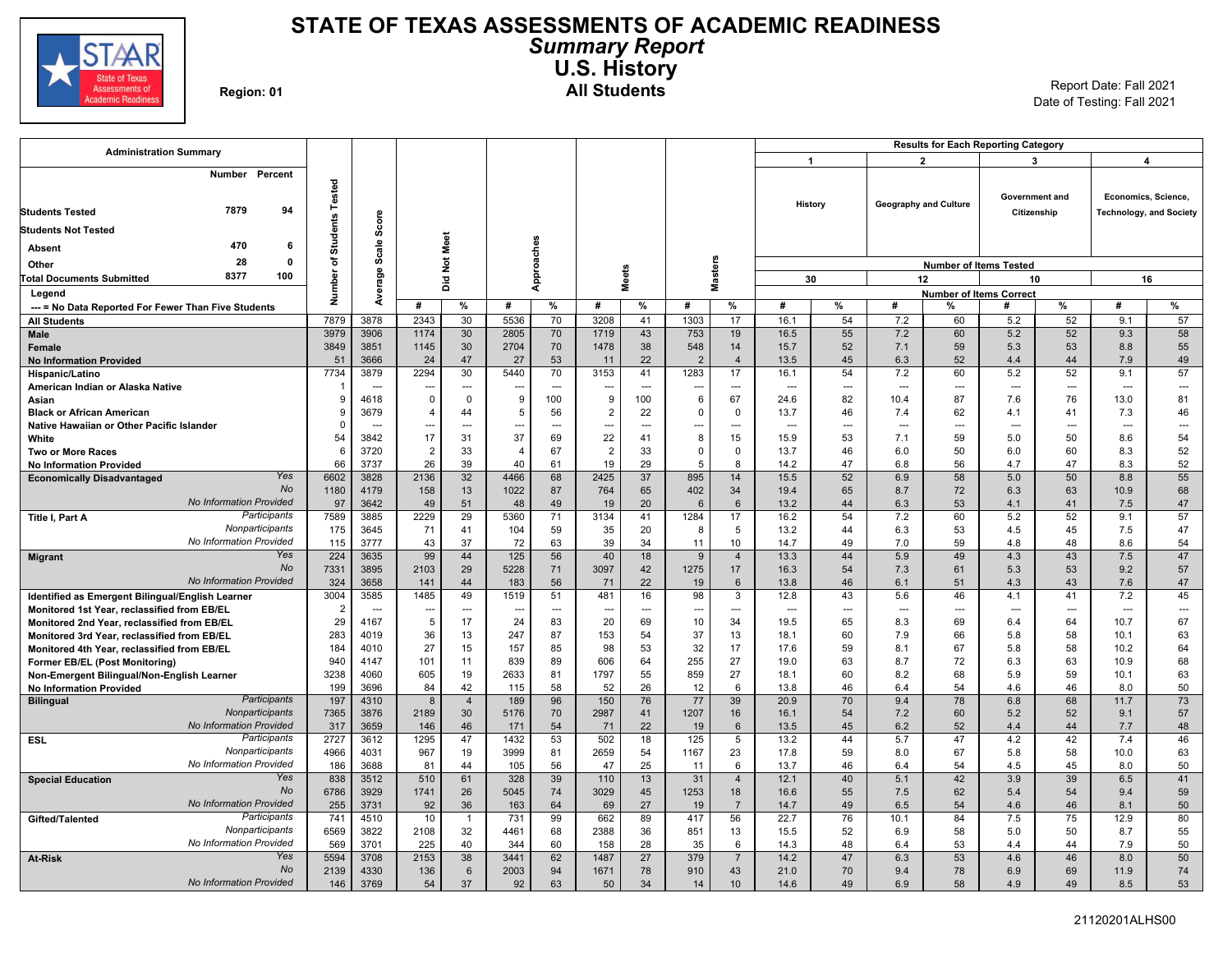

## **STATE OF TEXAS ASSESSMENTS OF ACADEMIC READINESS** *Summary Report* **U.S. History**

## Region: 01 **First-Time Tested Students** Report Date: Fall 2021 Report Date: Fall 2021

| <b>Administration Summary</b>                                                        |                           |                          |             |                |                          |                |                |                          |                        |                 | <b>Results for Each Reporting Category</b> |                          |                          |                       |                                |                |                     |                                |  |
|--------------------------------------------------------------------------------------|---------------------------|--------------------------|-------------|----------------|--------------------------|----------------|----------------|--------------------------|------------------------|-----------------|--------------------------------------------|--------------------------|--------------------------|-----------------------|--------------------------------|----------------|---------------------|--------------------------------|--|
|                                                                                      |                           |                          |             |                |                          |                |                |                          |                        |                 | -1                                         |                          |                          | $\overline{2}$        |                                | 3              |                     | 4                              |  |
| Number Percent<br>5810<br>94<br><b>Students Tested</b><br><b>Students Not Tested</b> | Tested<br><b>Students</b> | Score                    |             |                |                          |                |                |                          |                        |                 |                                            | History                  |                          | Geography and Culture | Government and                 | Citizenship    | Economics, Science, | <b>Technology, and Society</b> |  |
| 337<br>5<br>Absent                                                                   |                           |                          |             |                |                          |                |                |                          |                        |                 |                                            |                          |                          |                       |                                |                |                     |                                |  |
| $\mathbf{0}$<br>ç                                                                    | ৳                         | Scale                    |             | Not Meet       | Approaches               |                |                |                          |                        |                 |                                            |                          |                          |                       |                                |                |                     |                                |  |
| Other<br>6156<br>100                                                                 |                           |                          |             |                |                          |                |                | Vieets                   |                        | <b>Masters</b>  |                                            |                          |                          |                       | <b>Number of Items Tested</b>  |                | 16                  |                                |  |
| <b>Total Documents Submitted</b>                                                     | Number                    | Average                  |             | ă              |                          |                |                |                          |                        |                 |                                            | 30                       |                          | 12                    | 10                             |                |                     |                                |  |
| Legend                                                                               |                           |                          |             |                |                          |                | #              |                          |                        |                 | #                                          |                          |                          |                       | <b>Number of Items Correct</b> |                | #                   |                                |  |
| --- = No Data Reported For Fewer Than Five Students                                  |                           |                          | #           | %              | #                        | %              |                | %                        | #                      | %               |                                            | %                        | #                        | %                     | #                              | %              |                     | %                              |  |
| <b>All Students</b>                                                                  | 5810<br>2993              | 4019<br>4048             | 1111        | 19<br>20       | 4699                     | 81<br>80       | 3094<br>1658   | 53                       | 1295                   | 22<br>25        | 17.8<br>18.2                               | 59<br>61                 | 7.9<br>7.9               | 66<br>66              | 5.7<br>5.7                     | 57             | 10.0<br>10.2        | 63<br>64                       |  |
| Male<br><b>Female</b>                                                                | 2786                      | 3991                     | 588<br>512  | 18             | 2405<br>2274             | 82             | 1427           | 55<br>51                 | 748<br>545             | 20              | 17.4                                       | 58                       | 7.9                      | 66                    | 5.8                            | 57<br>58       | 9.8                 | 61                             |  |
| <b>No Information Provided</b>                                                       | 31                        | 3783                     | 11          | 35             | 20                       | 65             | 9              | 29                       | $\overline{2}$         | 6               | 15.1                                       | 50                       | 6.7                      | 56                    | 4.7                            | 47             | 8.9                 | 56                             |  |
| Hispanic/Latino                                                                      | 5707                      | 4020                     | 1091        | 19             | 4616                     | 81             | 3041           | 53                       | 1275                   | 22              | 17.8                                       | 59                       | 7.9                      | 66                    | 5.7                            | 57             | 10.0                | 63                             |  |
| American Indian or Alaska Native                                                     |                           | $\sim$                   | ---         | ---            | $\overline{\phantom{a}}$ | $\overline{a}$ | ∽.             | $\sim$                   | ---                    | $\overline{a}$  | $\overline{a}$                             | $\overline{a}$           | $\overline{a}$           | ---                   | ---                            | ÷÷             | $\overline{a}$      | $\hspace{0.05cm} \ldots$       |  |
| Asian                                                                                | 9                         | 4618                     | $\mathbf 0$ | $\mathbf 0$    | 9                        | 100            | 9              | 100                      | 6                      | 67              | 24.6                                       | 82                       | 10.4                     | 87                    | 7.6                            | 76             | 13.0                | 81                             |  |
| <b>Black or African American</b>                                                     | 5                         | 3905                     | - 1         | 20             | $\overline{\phantom{a}}$ | 80             | $\overline{2}$ | 40                       | $\mathbf 0$            | 0               | 16.2                                       | 54                       | 9.4                      | 78                    | 4.6                            | 46             | 9.0                 | 56                             |  |
| Native Hawaiian or Other Pacific Islander                                            | $\Omega$                  | $\overline{\phantom{a}}$ | ---         | $\overline{a}$ | $\overline{\phantom{a}}$ | $\overline{a}$ | ---            | ---                      | ---                    | ---             | ---                                        | $\overline{\phantom{a}}$ | $\overline{\phantom{a}}$ | ---                   | ---                            | ---            | ---                 | $\overline{\phantom{a}}$       |  |
| White                                                                                | 40                        | 3965                     | 8           | 20             | 32                       | 80             | 21             | 53                       | 8                      | 20              | 17.4                                       | 58                       | 7.6                      | 63                    | 5.4                            | 54             | 9.6                 | 60                             |  |
| <b>Two or More Races</b>                                                             | $\overline{4}$            | $\overline{a}$           | ---         | $\overline{a}$ | $\overline{\phantom{a}}$ | ---            | $\overline{a}$ | $\sim$                   | ---                    |                 |                                            | $\sim$                   | $\overline{a}$           | ---                   | ---                            | $\overline{a}$ | $\overline{a}$      | $\sim$                         |  |
| <b>No Information Provided</b>                                                       | 44                        | 3893                     | 10          | 23             | 34                       | 77             | 18             | 41                       | 5                      | 11              | 16.1                                       | 54                       | 7.7                      | 64                    | 5.1                            | 51             | 9.5                 | 59                             |  |
| Yes<br><b>Economically Disadvantaged</b>                                             | 4752                      | 3965                     | 1020        | 21             | 3732                     | 79             | 2327           | 49                       | 889                    | 19              | 17.2                                       | 57                       | 7.6                      | 64                    | 5.5                            | 55             | 9.7                 | 60                             |  |
| No                                                                                   | 1005                      | 4286                     | 74          | $\overline{7}$ | 931                      | 93             | 749            | 75                       | 400                    | 40              | 20.6                                       | 69                       | 9.2                      | 76                    | 6.7                            | 67             | 11.6                | 72                             |  |
| <b>No Information Provided</b>                                                       | 53                        | 3811                     | 17          | 32             | 36                       | 68             | 18             | 34                       | 6                      | 11              | 15.2                                       | 51                       | 7.2                      | 60                    | 4.6                            | 46             | 8.9                 | 55                             |  |
| Participants<br>Title I, Part A<br>Nonparticipants                                   | 5654<br>84                | 4025<br>3719             | 1064<br>31  | 19<br>37       | 4590<br>53               | 81<br>63       | 3033<br>26     | 54<br>31                 | 1277<br>$\overline{7}$ | 23<br>8         | 17.9<br>14.1                               | 60<br>47                 | 7.9<br>6.9               | 66<br>57              | 5.7<br>4.9                     | 57<br>49       | 10.0<br>7.8         | 63<br>49                       |  |
| No Information Provided                                                              | 72                        | 3944                     | 16          | 22             | 56                       | 78             | 35             | 49                       | 11                     | 15              | 16.7                                       | 56                       | 7.8                      | 65                    | 5.1                            | 51             | 10.0                | 63                             |  |
| Yes<br><b>Migrant</b>                                                                | 133                       | 3753                     | 42          | 32             | 91                       | 68             | 36             | 27                       | 9                      | $\overline{7}$  | 14.8                                       | 49                       | 6.6                      | 55                    | 4.7                            | 47             | 8.1                 | 51                             |  |
| No                                                                                   | 5517                      | 4031                     | 1027        | 19             | 4490                     | 81             | 2996           | 54                       | 1267                   | 23              | 17.9                                       | 60                       | 8.0                      | 66                    | 5.8                            | 58             | 10.1                | 63                             |  |
| <b>No Information Provided</b>                                                       | 160                       | 3843                     | 42          | 26             | 118                      | 74             | 62             | 39                       | 19                     | 12              | 16.0                                       | 53                       | 7.1                      | 59                    | 5.0                            | 50             | 8.9                 | 55                             |  |
| Identified as Emergent Bilingual/English Learner                                     | 1746                      | 3681                     | 689         | 39             | 1057                     | 61             | 425            | 24                       | 97                     | 6               | 14.1                                       | 47                       | 6.1                      | 51                    | 4.4                            | 44             | 7.9                 | 49                             |  |
| Monitored 1st Year, reclassified from EB/EL                                          | $\overline{2}$            | $\overline{a}$           | ---         | ---            | $\overline{\phantom{a}}$ | ---            | $\overline{a}$ | $\overline{\phantom{a}}$ | ---                    | <u>.</u>        | ---                                        | $\hspace{0.05cm} \ldots$ | $\overline{a}$           | ---                   | -−-                            | ---            | ---                 | $\hspace{0.05cm} \ldots$       |  |
| Monitored 2nd Year, reclassified from EB/EL                                          | 26                        | 4246                     | 3           | 12             | 23                       | 88             | 20             | 77                       | 10                     | 38              | 20.4                                       | 68                       | 8.8                      | 73                    | 6.6                            | 66             | 11.2                | 70                             |  |
| Monitored 3rd Year, reclassified from EB/EL                                          | 261                       | 4058                     | 25          | 10             | 236                      | 90             | 152            | 58                       | 37                     | 14              | 18.6                                       | 62                       | 8.1                      | 67                    | 5.9                            | 59             | 10.3                | 65                             |  |
| Monitored 4th Year, reclassified from EB/EL                                          | 154                       | 4105                     | 10          | 6              | 144                      | 94             | 96             | 62                       | 32                     | 21              | 18.9                                       | 63                       | 8.5                      | 71                    | 6.1                            | 61             | 10.9                | 68                             |  |
| <b>Former EB/EL (Post Monitoring)</b>                                                | 827<br>2670               | 4224<br>4175             | 48<br>303   | 6<br>11        | 779<br>2367              | 94<br>89       | 593<br>1760    | 72<br>66                 | 253<br>854             | 31<br>32        | 19.9<br>19.5                               | 66<br>65                 | 9.1<br>8.7               | 76<br>73              | 6.6<br>6.3                     | 66<br>63       | 11.4<br>10.9        | 71<br>68                       |  |
| Non-Emergent Bilingual/Non-English Learner<br><b>No Information Provided</b>         | 124                       | 3835                     | 33          | 27             | 91                       | 73             | 47             | 38                       | 12                     | 10 <sup>1</sup> | 15.7                                       | 52                       | 7.1                      | 59                    | 5.0                            | 50             | 9.0                 | 56                             |  |
| Participants<br><b>Bilingual</b>                                                     | 195                       | 4317                     | 8           | $\overline{4}$ | 187                      | 96             | 150            | 77                       | 77                     | 39              | 21.0                                       | 70                       | 9.4                      | 78                    | 6.8                            | 68             | 11.8                | 74                             |  |
| Nonparticipants                                                                      | 5436                      | 4015                     | 1048        | 19             | 4388                     | 81             | 2879           | 53                       | 1199                   | 22              | 17.7                                       | 59                       | 7.9                      | 66                    | 5.7                            | 57             | 10.0                | 62                             |  |
| <b>No Information Provided</b>                                                       | 179                       | 3817                     | 55          | 31             | 124                      | 69             | 65             | 36                       | 19                     | 11              | 15.3                                       | 51                       | 7.1                      | 59                    | 4.9                            | 49             | 8.9                 | 56                             |  |
| Participants<br>ESL                                                                  | 1638                      | 3715                     | 615         | 38             | 1023                     | 62             | 451            | $\overline{28}$          | 124                    | 8               | 14.5                                       | 48                       | 6.2                      | 52                    | 4.6                            | 46             | 8.1                 | 51                             |  |
| Nonparticipants                                                                      | 4055                      | 4148                     | 464         | 11             | 3591                     | 89             | 2599           | 64                       | 1160                   | 29              | 19.2                                       | 64                       | 8.6                      | 72                    | 6.2                            | 62             | 10.8                | 67                             |  |
| No Information Provided                                                              | 117                       | 3831                     | 32          | 27             | 85                       | 73             | 44             | 38                       | 11                     | 9               | 15.6                                       | 52                       | 7.1                      | 59                    | 4.9                            | 49             | 9.0                 | 56                             |  |
| Yes<br><b>Special Education</b>                                                      | 605                       | 3572                     | 328         | 54             | 277                      | 46             | 108            | 18                       | 30                     | $5\phantom{.0}$ | 12.9                                       | 43                       | 5.4                      | 45                    | 4.0                            | 40             | 6.9                 | 43                             |  |
| <b>No</b>                                                                            | 5068                      | 4076                     | 755         | 15             | 4313                     | 85             | 2926           | 58                       | 1246                   | 25              | 18.4                                       | 61                       | 8.2                      | 69                    | 5.9                            | 59             | 10.4                | 65                             |  |
| No Information Provided                                                              | 137                       | 3906                     | 28          | 20             | 109                      | 80             | 60             | 44                       | 19                     | 14              | 16.9                                       | 56                       | 7.4                      | 62                    | 5.2                            | 52             | 9.3                 | 58                             |  |
| Participants<br>Gifted/Talented<br>Nonparticipants                                   | 725                       | 4525                     | 9           | $\overline{1}$ | 716                      | 99             | 659            | 91                       | 417                    | 58              | 22.9                                       | 76                       | 10.2                     | 85                    | 7.5                            | 75             | 13.0                | 81                             |  |
| No Information Provided                                                              | 4702<br>383               | 3958<br>3820             | 997<br>105  | 21<br>27       | 3705<br>278              | 79<br>73       | 2287           | 49<br>39                 | 843                    | 18<br>9         | 17.2                                       | 57<br>53                 | 7.6                      | 63<br>60              | 5.5<br>4.8                     | 55<br>48       | 9.6                 | 60<br>55                       |  |
| Yes<br>At-Risk                                                                       | 3720                      | 3824                     | 1033        | 28             | 2687                     | 72             | 148<br>1388    | 37                       | 35<br>372              | 10              | 15.8<br>15.7                               | 52                       | 7.1<br>6.9               | 58                    | 5.0                            | 50             | 8.8<br>8.8          | 55                             |  |
| No                                                                                   | 2001                      | 4385                     | 62          | $\mathbf{3}$   | 1939                     | 97             | 1660           | 83                       | 909                    | 45              | 21.7                                       | 72                       | 9.7                      | 81                    | 7.1                            | 71             | 12.2                | 76                             |  |
| <b>No Information Provided</b>                                                       | 89                        | 3976                     | 16          | 18             | 73                       | 82             | 46             | 52                       | 14                     | 16              | 17.1                                       | 57                       | 8.1                      | 67                    | 5.4                            | 54             | 10.1                | 63                             |  |
|                                                                                      |                           |                          |             |                |                          |                |                |                          |                        |                 |                                            |                          |                          |                       |                                |                |                     |                                |  |